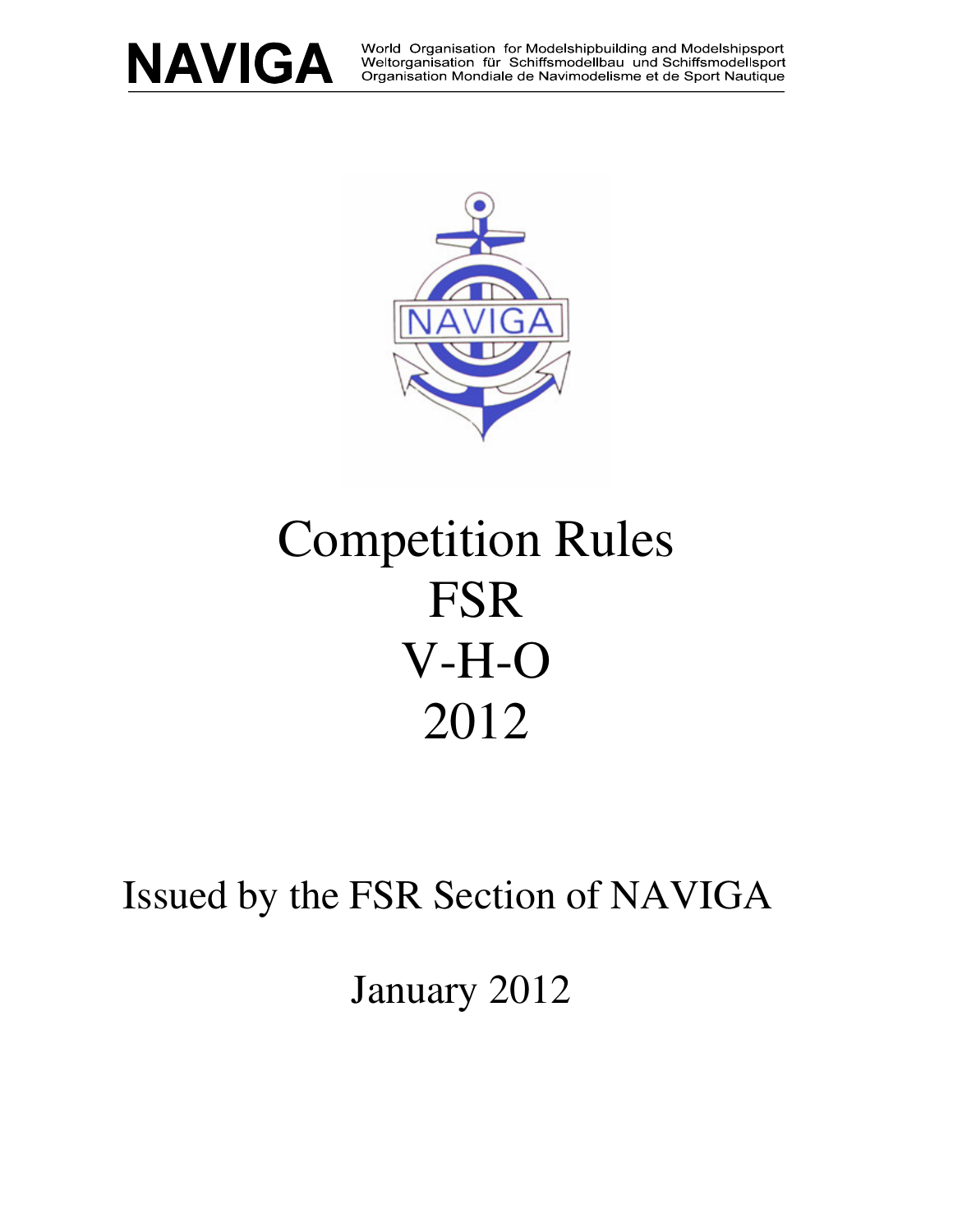

World Organisation for Modelshipbuilding and Modelshipsport<br>Weltorganisation für Schiffsmodellbau und Schiffsmodellsport Organisation Mondiale de Navimodelisme et de Sport Nautique



# Competition Rules FSR 2012 V-H-O

Amendments, Additions and proposals for improvements are to be directed to the NAVIGA Section Management via the representative of the Country, last date two months before a World Championship.

Incase of doubt of the interpretation of the Rules and Regulations the English text will be prevail.

The NAVIGA Executive Committee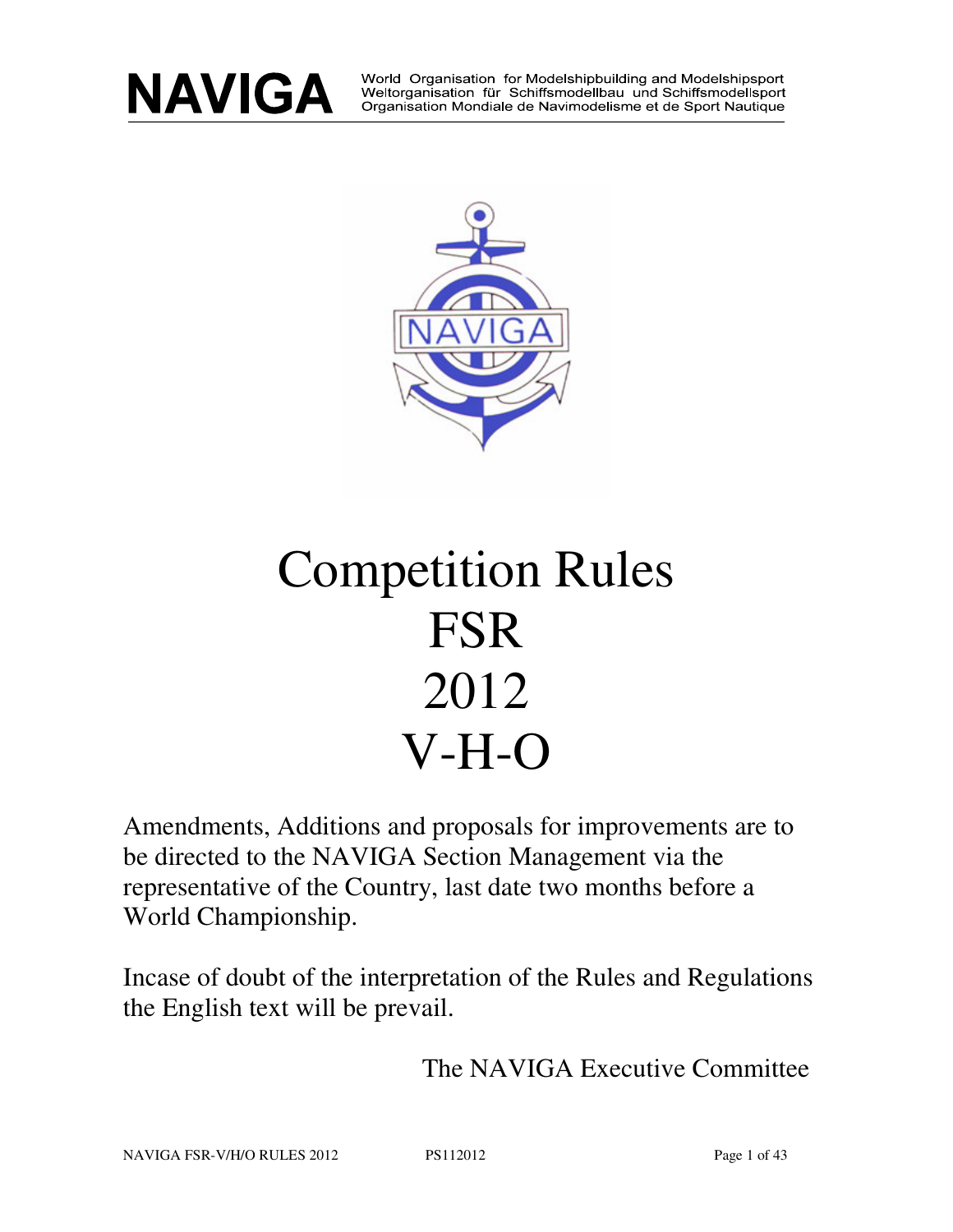# **CONTENTS: Page:** 2

| <b>1. DEFINITION OF MODELS</b>        |                                                                             | $\overline{4}$   |
|---------------------------------------|-----------------------------------------------------------------------------|------------------|
| 2. CLASSES FSR                        |                                                                             |                  |
| 2.1. CLASSES                          | <b>FSR-V</b>                                                                | 4                |
| 2.2. CLASSES                          | <b>FSR-H</b><br><b>FSR-O</b>                                                | 5<br>6           |
| 2.3. CLASSES                          |                                                                             |                  |
| <b>3. PRINCIPAL AND GENERAL RULES</b> |                                                                             |                  |
| <b>3.1 PRINCIPAL RULE</b>             |                                                                             | 7                |
|                                       | 3.1.1. Competitions where the rules apply                                   | $\boldsymbol{7}$ |
| 3.1.2. Entree Fees                    |                                                                             | $\boldsymbol{7}$ |
| 3.1.3. Protest Fees                   |                                                                             | $\boldsymbol{7}$ |
| <b>3.2 PERSONAL RULES</b>             |                                                                             | $\boldsymbol{7}$ |
| 3.2.1. Age groups                     |                                                                             | $\boldsymbol{7}$ |
| 3.2.2. Competitors registration       |                                                                             | $8\,$            |
|                                       | 3.2.3. Maximum allowed number of competitor                                 | $8\,$            |
|                                       | 3.2.4. Assistant and substitution of the competitor                         | $8\,$            |
| <b>3.3 TECHNIICAL RULES</b>           |                                                                             | $\mathbf{9}$     |
|                                       | 3.3.1. Propulsion of models and propulsion agents (fuel)                    | $\mathbf{9}$     |
| 3.3.2. Fuels                          |                                                                             | $\mathbf{9}$     |
|                                       | 3.3.3. Noise reductio, noise level measurement and rules                    | 9<br>9           |
| 3.3.5. General                        | 3.3.4. Methods for measuring noise levels in the FSR-V/H/O category         | $9 - 10$         |
|                                       | 3.3.6. Application and use of radio control equipment and frequenty control | 10               |
|                                       | 3.3.7. Buoys (dimensios, construction and materials)                        | 10               |
|                                       | 3.3.8. Starting pontoon (construction and materials)                        | $10 - 11$        |
| 3.3.9. Lapcounting and time measuring |                                                                             | 11               |
| 3.3.10. Transponder mounting          |                                                                             | 11               |
| 3.3.11. Transponder counting          |                                                                             | 11               |
| <b>3.4 SPORT RULES</b>                |                                                                             | 12               |
| 3.4.1. The competition area           |                                                                             | 12               |
|                                       | 3.4.2. Starting area, preparation area and access permision                 | $12-13$          |
|                                       | 3.4.3. Allowed number, entries and condition of models                      | 14               |
| 3.4.4. Registrationnumbers            |                                                                             | 14               |
|                                       | 3.4.5. Registration of competitors and models                               | 15               |
|                                       | 3.4.6. Issuing of starting permits, issuing start and computer passes       | 15               |
|                                       | 3.4.7. Surrender of competitor passes and assessment of running order       | 16               |
|                                       | 3.4.8. Calling time (time allowed to get ready)                             | 16               |
|                                       | 3.4.9. Preparation times (at the starting point)                            | 16               |
|                                       | 3.4.10. Interruption – Suspension of the competition                        | 16               |
| 3.4.11. Re-run of a race              |                                                                             | 16               |
| 3.4.12. Unfair behavior               |                                                                             | 17               |
|                                       | 3.4.13. Scoring and announcement of the results                             | 17               |
|                                       | 3.4.14. Checking of the first three placed models during World and          | $17 - 18$        |
|                                       | <b>Continental Championships</b>                                            |                  |
|                                       | 3.4.15. Awarding of titles at World and Continental Championships           | 18               |
|                                       | 3.4.16. Award ceremonies at World and Continental Championships             | 18               |
| 3.4.17. Result list                   |                                                                             | 19               |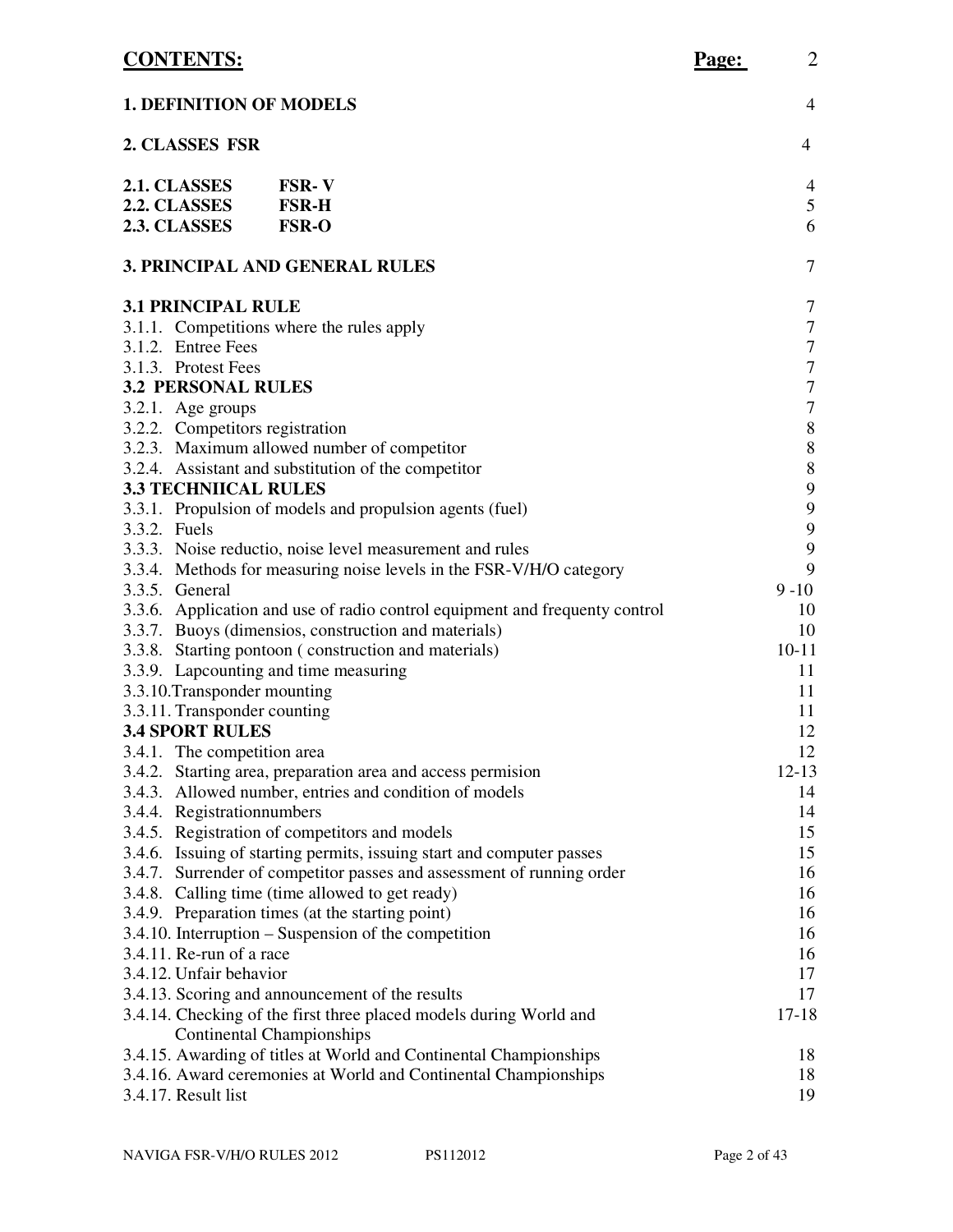|       | <b>3.5 NAVIGA PROTEST POLICY</b>                                                        | 19             |
|-------|-----------------------------------------------------------------------------------------|----------------|
|       | 3.5.1. Principal rules                                                                  | 19             |
|       | 3.5.2. Lodging of protest                                                               | 19             |
|       | 3.5.3. Handling of protest                                                              |                |
|       | <b>3.6 GENERAL RULES REGARDING CONSTRUCTION FOR CATEGORY FSR</b>                        | 20             |
|       | 4. GENERAL RULES REGARDING THE SET UP OF COMPETITION<br><b>COURSES FOR FSR CATEGORY</b> | 20             |
|       | 5. GENERAL RULES REGARDING START AND TERMINATION OF A<br><b>RACE OR HEAT</b>            | 20             |
|       | <b>6. COMPETITION REQUIREMENTS IN FSR CATEGORY</b>                                      | 21             |
| 6.1.  | General construction rules and regulations                                              | 21             |
| 6.2.  | Manning level of the start pontoon                                                      | 22             |
|       | 7. APPENDIX 1:                                                                          | 22             |
|       | 8. FSR V COMPETITION COURSE AND DURATION OF THE RACE                                    | 23             |
| 8.1.  | Drawing 3                                                                               | 23             |
| 8.2.  | Procedure for races in the FSR-V classes                                                | $23 - 24$      |
| 8.3.  | Rules for over taking                                                                   | $24 - 25 - 26$ |
| 8.4.  | Penalties in FSR-V classes                                                              | 26             |
| 8.5.  | Basic rules in the FSR-V classes                                                        | 27             |
| 8.6.  | Scoring in FSR-V classes                                                                | 28             |
| 8.7.  | Composition of result lists in the FSR-V classes                                        | 28             |
|       | 9. FSR H COMPETITION COURSE AND DURATION OF THE RACE                                    | 29             |
| 9.1.  | Drawing 4                                                                               | 29             |
| 9.2.  | <b>Start clock for FSR-H classes</b>                                                    | 29-30          |
| 9.3.  | Procedure for races in the FSR-H classes                                                | $30 - 31$      |
| 9.4.  | Basic rules and penalties in the FSR-H classes                                          | 32             |
|       | 9.4.1. Left turns                                                                       | 32             |
|       | 9.4.2. Right of way                                                                     | 32             |
|       | 9.4.3. Negotiating – Passing the buoys                                                  | $32 - 33$      |
| 9.5.  | Rules for overtaking in the FSR-H classes                                               | $33 - 34$      |
| 9.6.  | Calculation of final results in FSR-H classes                                           | 35             |
| 9.7.  | Composition of results lists in the FSR-H classes                                       | 35             |
|       | <b>10. FSR O COMPITITION COURSE AND DURATION OF THE RACE</b>                            | 36             |
|       | 10.1. Drawing 5                                                                         | 36             |
|       | 10.2. Start clock for FSR-O classes                                                     | $36 - 37$      |
|       | 10.3. Procedures for races in the FSR-O classes                                         | 37-38-39       |
|       | 10.4. Basic rules and Penalties in the FSR-O classes                                    | 39-40          |
|       | 10.4.1. Left turns                                                                      | 40             |
|       | 10.4.2. Right of way                                                                    | 40             |
|       | 10.4.3. Negotiating – Passing the buoys                                                 | 40-41          |
|       | 10.5. Rules for overtaking in the FSR-O classes                                         | 41-42          |
| 10.6. | Scoring in FSR-O classes                                                                | 43             |
| 10.7. | Composition of results lists in the FSR-O classes                                       | 43             |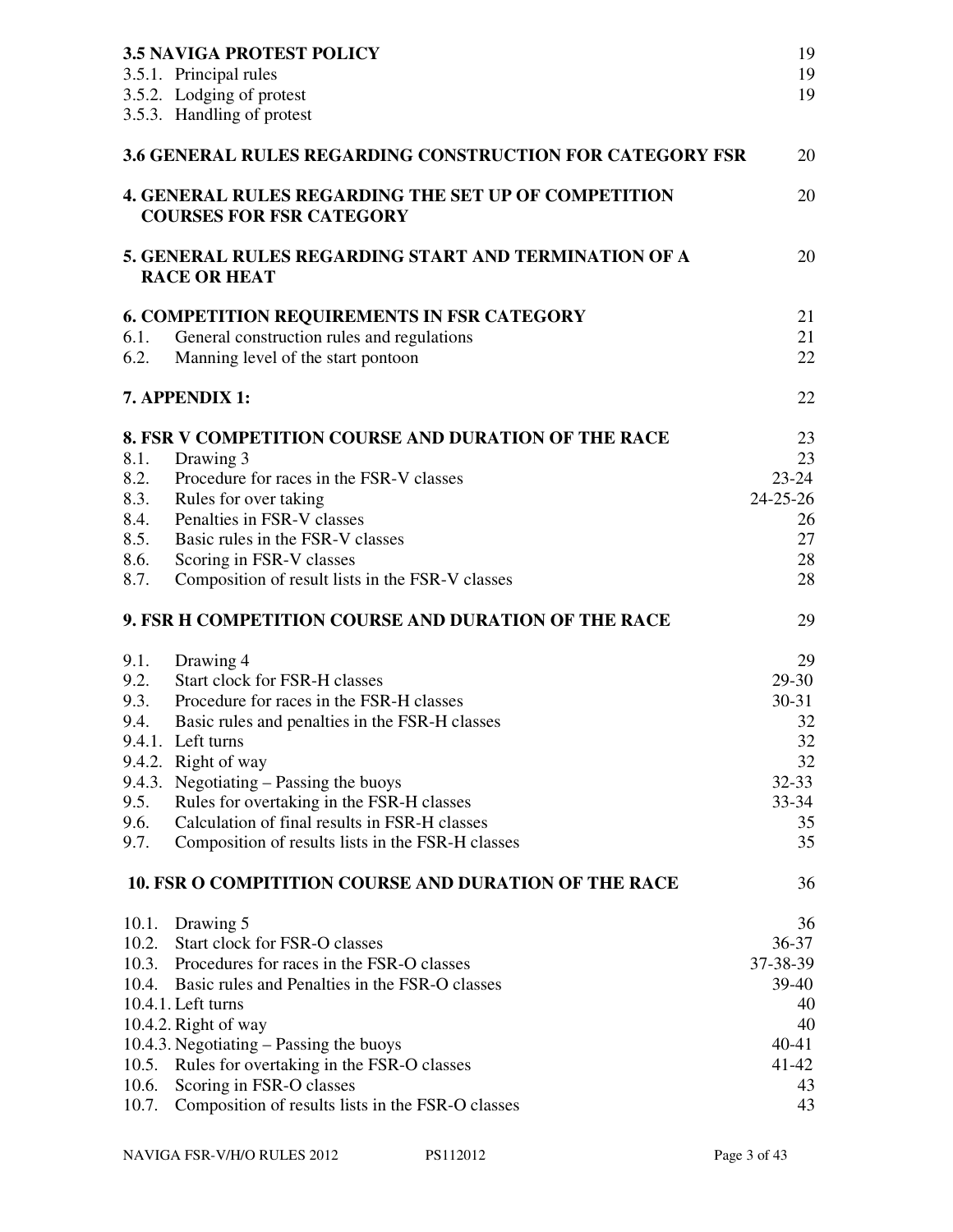## **Competition rules for radio controlled models in categories FSR-V-H-O**

#### **1. Defenition of models**

Models in the FSR categories are controlled by the competitor using radio control. These are model boats of free design, wich conform to the race requirements, however should in form and design look like a boat.

#### **2. CLASS FSR**

#### **2.1. CLASS FSR-V**

The category FSR-V can be divided into the following groups:

waterline propulsion

**Class FSR-V 3.5** Free build racing models for endurance races (20-30 min.) with internal combustion motor up to 3.5 cc and below waterline propulsion. **Class FSR-V 7.5** Free build racing models for endurance races (20-30 min.) with internal combustion motors above 3.5 cc up to 7.5 cc and below waterline propulsion. **Class FSR-V 15** Free build racing models for endurance races (20-30 min.) with internal combustion motors above 7.5 cc up to 15 cc and below waterline propulsion. **Class FSR-V 27** Free build racing models for endurance races (20-30 min.) with internal combustion motors (petrol-motors with sparkplug ignition) above 15 cc up to 27 cc and below waterline propulsion. **Class FSR-V 35** Free build racing models for endurance races (20-30 min.) with internal combustion motors (petrol-motors with



sparkplug ignition) above 27 cc up to 35 cc and below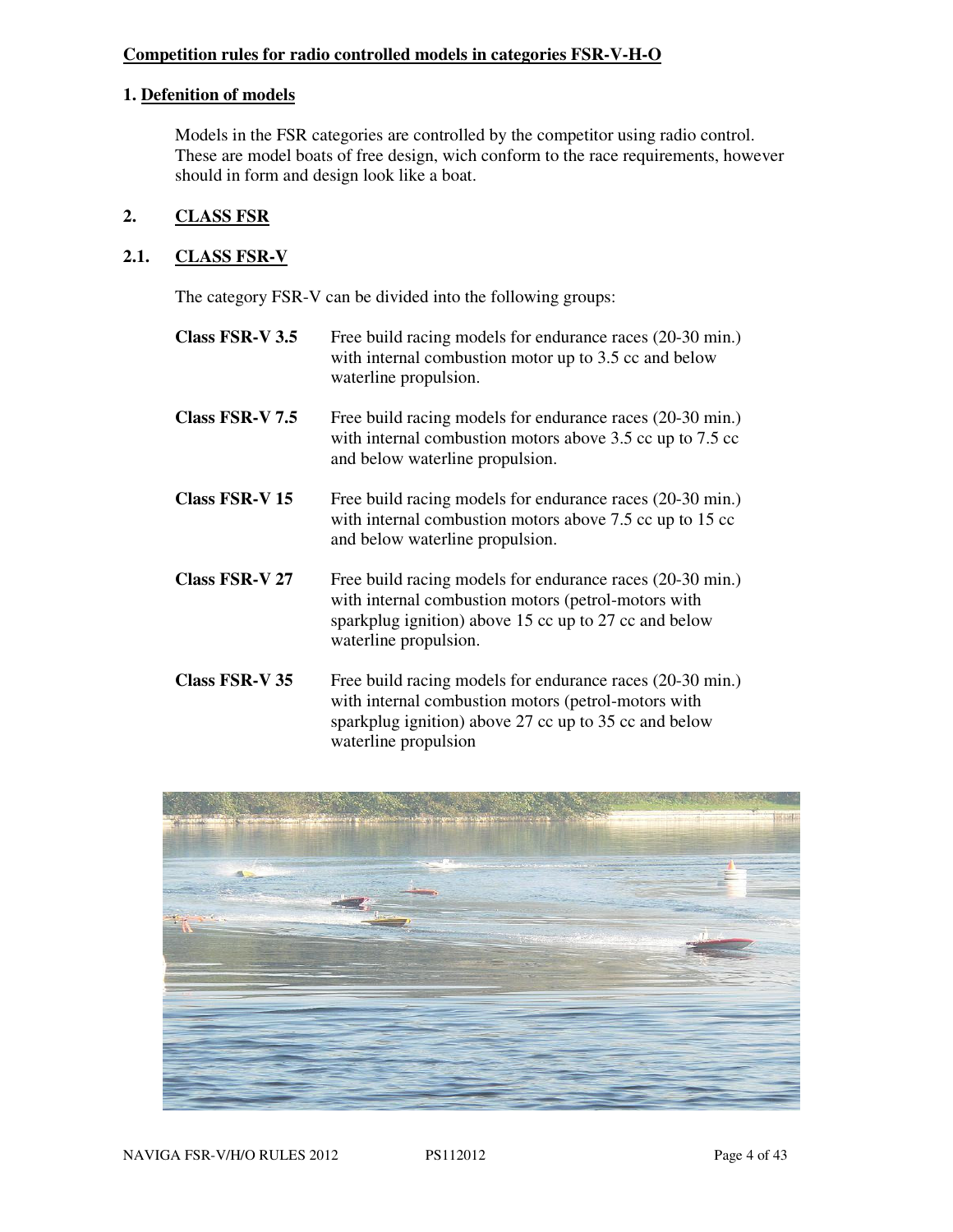# **2.2. CLASS FSR-H**

The category FSR-H can be divided into the following groups:

| Class FSR-H 3.5       | Free build HYDRO – planes* with internal combustion motor<br>up to 3.5 cc and with surface drive propulsion.                                                 |
|-----------------------|--------------------------------------------------------------------------------------------------------------------------------------------------------------|
| Class FSR-H 7.5       | Free build HYDRO – planes* with internal combustion motors<br>above 3.5 cc up to 7.5 cc and with surface drive propulsion.                                   |
| Class FSR-H 15        | Free build HYDRO – planes* with internal combustion motors<br>above 7.5 cc up to 15 cc and with surface drive propulsion.                                    |
| <b>Class FSR-H 27</b> | Free build HYDRO – planes* with internal combustion motors<br>(petrol-motor with sparkplug ignition) above 15 cc up to 27 cc<br>and with surface propulsion. |
| <b>Remark:</b>        | * HYDRO – planes (A free build model with three ore more<br>planing surfaces)                                                                                |

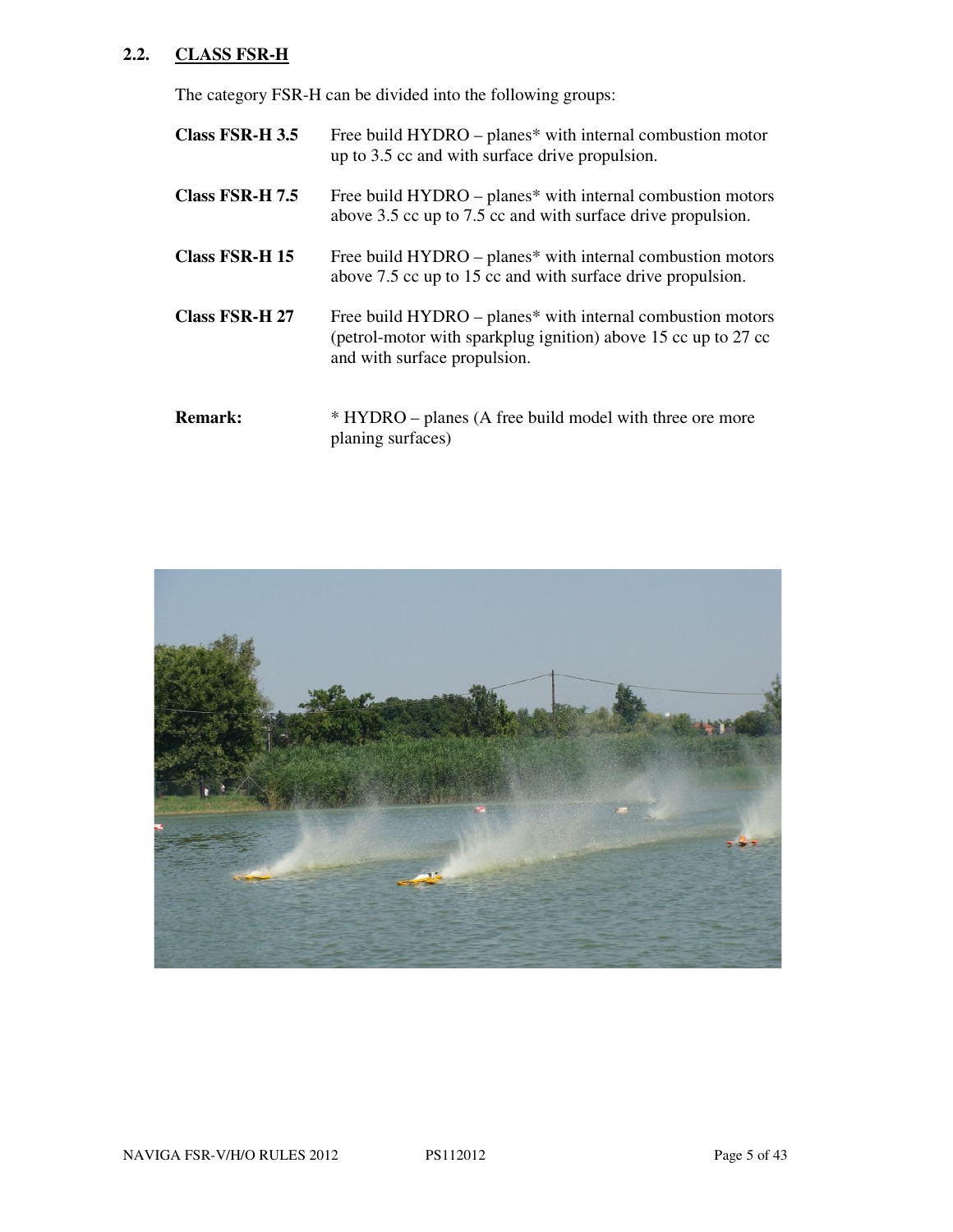# **2.3. CLASS FSR-O**

The category FSR-O can be devided into the following groups.

| Class FSR-3.5       | Free build OFFSHORE boats with internal combustion motor<br>up to 3.5 cc and with surface drive propulsion.                                                        |
|---------------------|--------------------------------------------------------------------------------------------------------------------------------------------------------------------|
| Class FSR-7.5       | Free build OFFSHORE boats with internal combustion motors<br>above 3.5 cc up to 7.5 cc and with surface drive propulsion.                                          |
| <b>Class FSR-15</b> | Free build OFFSHORE boats with internal combustion motors<br>above 7.5 cc up to 15 cc and with surface drive propulsion.                                           |
| <b>Class FSR-27</b> | Free build OFFSHORE boats with internal combustion motors<br>(petrol-motors with sparkplug ignition) above 15 cc up to 27 cc and<br>with surface drive propulsion. |
| <b>Class FSR-35</b> | Free build OFFSHORE boats with internal combustion motors<br>(petrol-motors with sparkplug ignition) above 27 cc up to 35 cc and<br>with surface drive propulsion. |

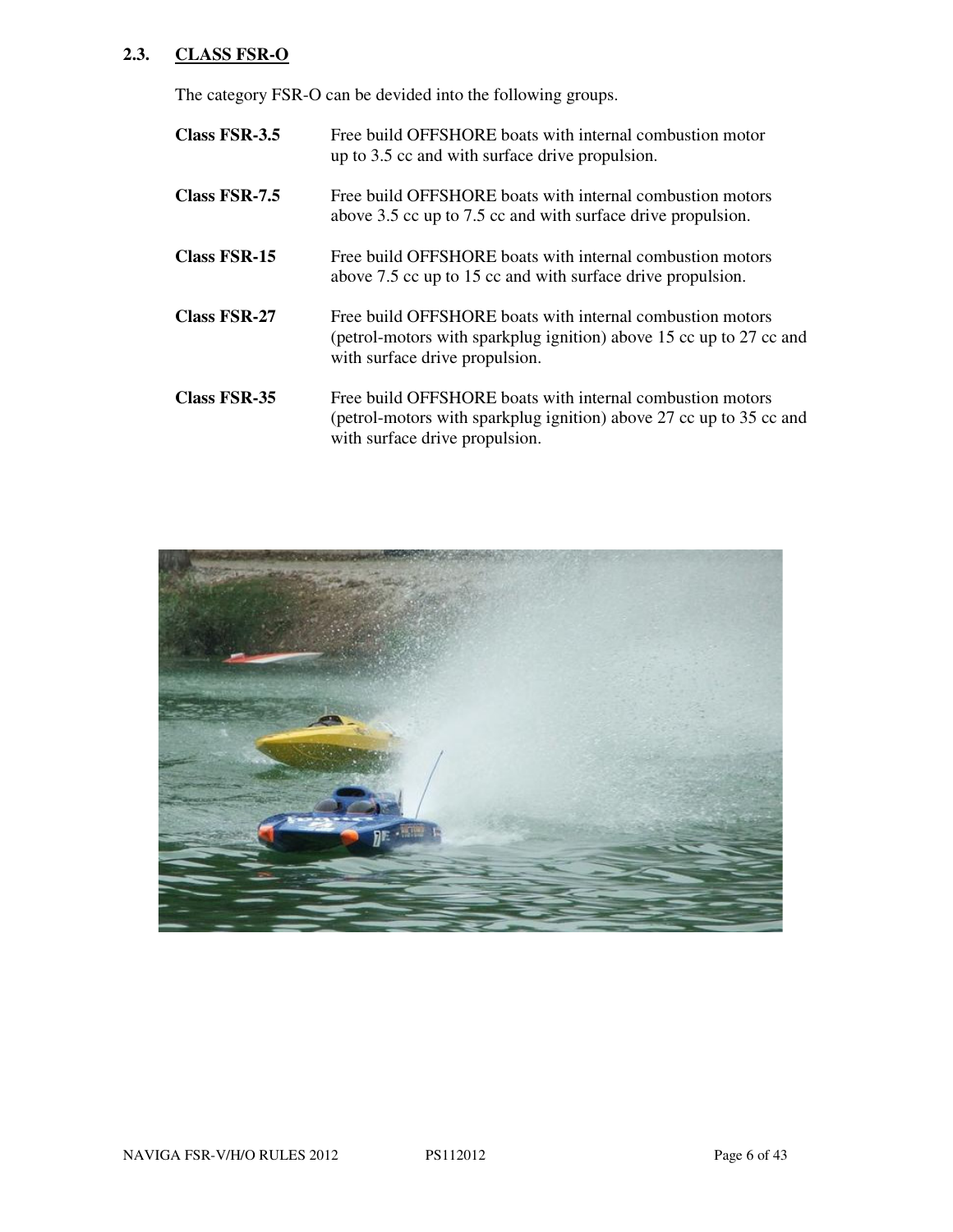## **3. PRINCIPAL AND GENERAL RULES**

#### **3.1. Principal Rules**

# **3.1.1. Competitions where the rules apply**

- (1) World Championships Continental Championships International Competitions International Friendly Competitions
- (2) For countries associated with NAVIGA it is recommended, that they use this rules in their national events.
- (3) The year of the competition is from January 1" until January 1" of the next year.

# **3.1.2. Entry Fee and Payment**

Entry Fees for official NAVIGA events are as follows:

- (1) Seniors  $\epsilon$  20.00 per class.  $\epsilon$  15.00 for organisers.  $\epsilon$  5 for the section. Juniors  $\epsilon$  15.00 per class.  $\epsilon$  10.00 for organisers.  $\epsilon$  5 for the section.
- (2) The organisation have to pay for the judges: Shelter and Food for the working days on World and Continental Championships. For the first 3 working days  $\epsilon$  10 each day. For the other working days  $\epsilon$  5 each day. For International Competitions only Shelter and Food.

## **3.1.3. Protest Fees**

The protest fee at all official NAVIGA competitions is  $\epsilon$  10.

# **3.2. Personal Rules**

#### **3.2.1. Age Groups**

At NAVIGA events the competitors are divided into two Age Groups-Juniors and Seniors.

- (1) A Junior is someone who in the year of the competion is not older than 18 years. (A Junior is someone who in the year of the event does not have their 19" birtday)
- (2) For safety reasons the junior competitors in the FSR 15 cc engines classes must be at last12 year old.
- (3) Juniors are not allowed to take part in the FSR 27 cc and FSR 35 cc classes.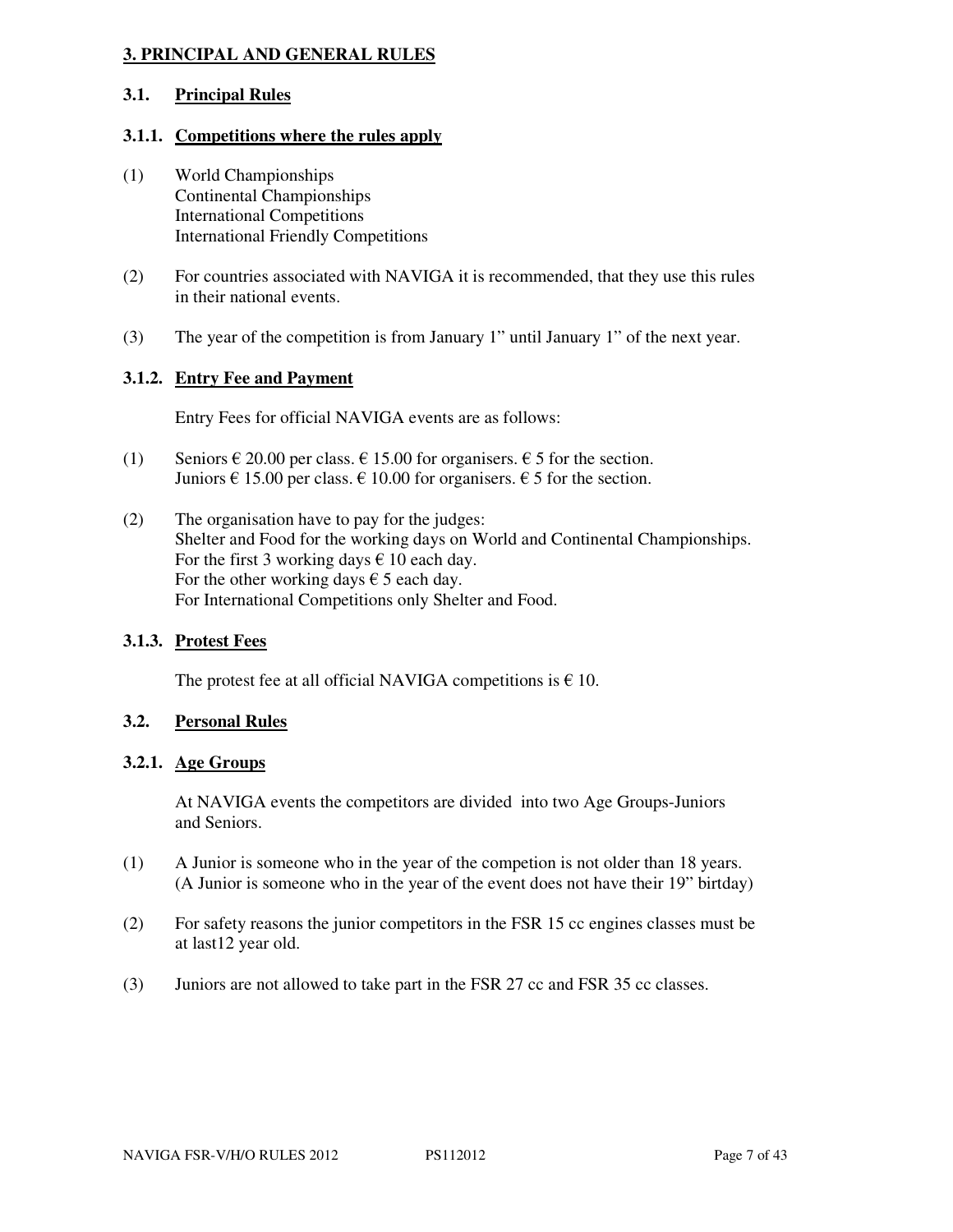## **3.3.2. Competitor registration**

- (1) In order to compete in a championship or other international event an application must be made country's association on behalf of the competitor.
- (2) The application should be received by Organisers in accordance with their terms and can be refused if received late.
- (3) An association is only allowed to enter competitors if their country's membership subscriptions, as set by NAVIGA, have be payd.
- (4) By entering the competition the competitor accept the rules that apply.

## **3.2.3. Maximum Alowed Competitors**

- (1) At the World Championships each country is allowed to enter the following number of competitors in Senior and Junior:
- (2) In the FSR-V/H/O classes 3 competitors and the title defedant. In the FSR-V/H/O classes it can be more, if one country have a competitor in the final the country have the right for 1 extra place in the next World Championship. If they have 2 competitors in the final than they have 2 extra place's for the next World Championship, in this case they have the right for 5 competitors, the maximum is 5 competitors and the title defendant.
- (3) The host country (organizer from the world-championship) can enter 5 competitors and the title defendant, but the maximum is 5 regardless of the result at the last championship.
- (4) At the Continental Championships each country is allowed to enter the following number of competitors in Senior and Junior:
- (5) In the FSR-V/H/O classes 5 competitors and the title defenant. In the FSR-V/H/O classes it can be more, if one country have a competitor in the final the country have the right for 1 extra place in the next Continal Championship. If they have 2 competitors in the final than they have 2 extra place's for the next Continental Championship, in this case they have the right for 5 competitors, the maximum is 7 competitors and the title defendant.

#### **3.2.4. Assistants and substitution of the competitor**

- (1) In each class a competitor is allowed to have an assistant who will be designated by the competitor.
- (2) Tha assistant is allowed to help the competitor in the preparations for the start and until the finish of the race.
- (3) Substitution of the competitor is NOT allowed during the race.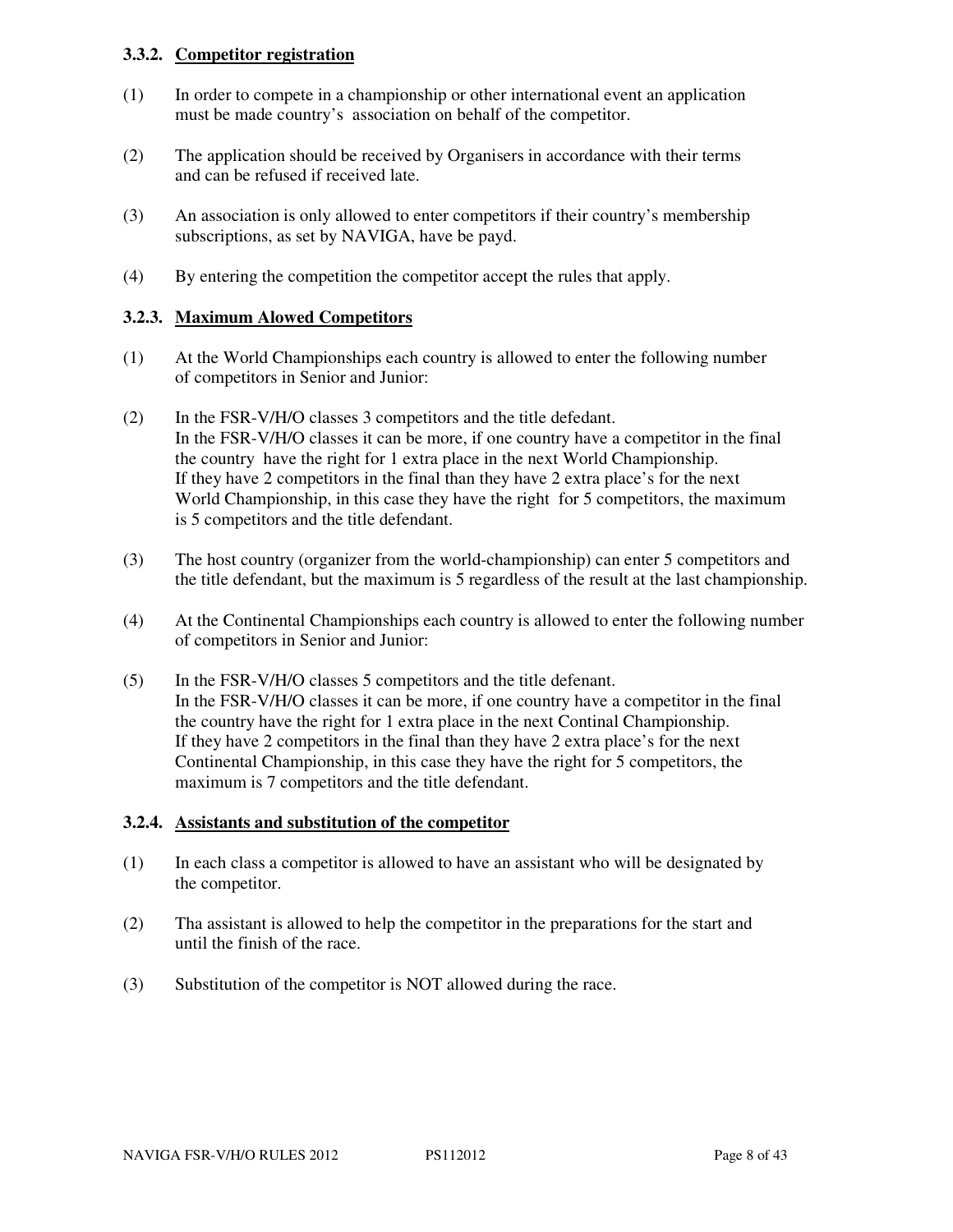## **3.3. Technical rules**

#### **3.3.1 Propulsion of models and fuel**

(1) Only internal combustion motors are allowed. Jet engines and other forms of non standardised propulsion are not allowed.

## **3.3.2. Fuel**

- (1) Free fuel is allowed except in the FSR 27 cc and 35 cc class.
- (2) Fuel in the FSR 27 cc and 35 cc class must be a petrol-oil mixture. Petrol can be of any octane level. The use of Methanol mixtures is prohibited.

#### **3.3.3. Noise reduction, noise level measurment and rules**

- (1) Internal combustion engines must be equipped with a device to reduce noise levels.
- (2) The equipment used to assess the noise level shall not exceed approx. 0.3 dB and must be in accordance with EEC and analoque rules. Noise level indicator issued by a recognised authority, must be readily available.
- (3) If for noise level measurements, self-registration equipment is used, these should reflect the measurments of the noise level indicator without too many differences. It is therefore recommended that a comparison between the equipment in use should take place. The comparison has to be checked by the Jury or the Organisers at the start of the event/race and maintained throughout.
- (4) Noise level readings should be taken by individuals who have been trained appropriately and have practical experience.
- (5) The noise meter should be set on " SLOW ".

#### **3.3.4. Methods for measuring noise levels in the FSR-V/H/O category**

#### **3.3.5. General**

(1) The measurement microphone must be positioned as follows:

Height 100 cm. Approx.X 20 cm. Above water level. Position 25 metres to the right for FSR-V and to the left for FSR-H/O at the right angle to the centre line of the FSR course and 22 metres away from the line connecting the two lowest buoys and securely attached.

- (2) At last three noise level measurments must be taken for each model during the race,under the following conditions.
- (3) There should be no other boat within 15 metres arround the model being measured. The noise measurement must be taken when the boat is on the base line at last 15 metres away from the microphone. The measurements must be evenly spaced durig the race.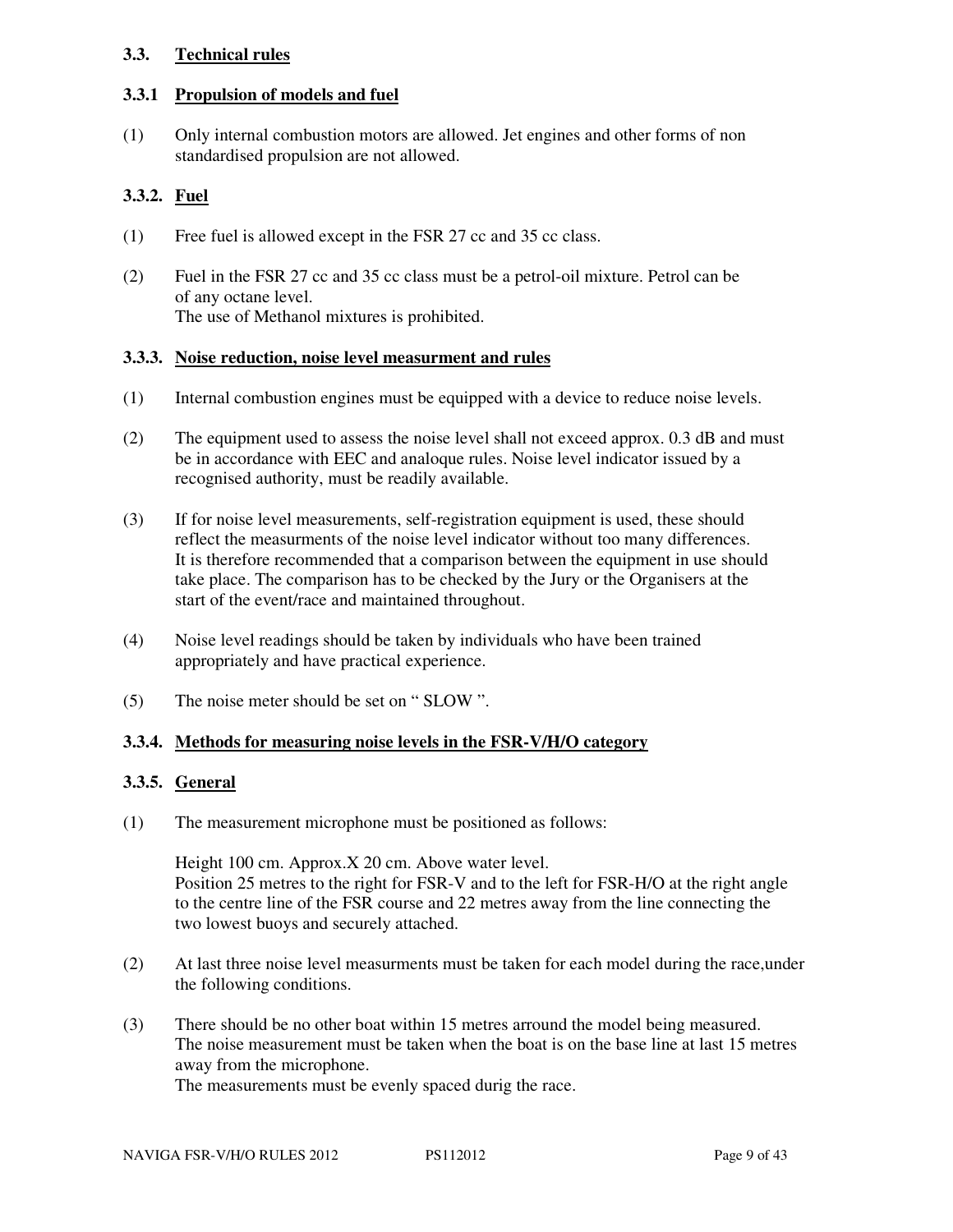(4) The competitor must be advised immediately if their boat exceeds 80 dB/A. If the second measurement also exceed the noise level they will receive a warning and if the third measurement exceed thenoise level they will be immediately disqualified.

#### **3.3.6. Application and use of radio control equipment and frequency control**

- (1) During official NAVIGA events only digital and proportial operated radio control equipment is allowed. The radio control be capable of working within 10 kHz, the use of any other frequency bands may be possible.
- (2) It must be posible to change frequency at short notice. Each competitor must have four different pairs of crystals.
- (3) The use of the radio control equipment is subject to the regulations of the country where the NAVIGA event is held. Organisers must list the available frequencies in the entry form.
- (4) It is recommended that frequency checks are carried out to avoid frequency clashes. At World and Continal Championships there must be frequency checks.
- (5) The re-run of a race due to radio problems can be refused by the race officials, if the planned finishing time of a race or championships is seriously endangered.
- (6) The frequncies must be recorded in MHz only.
- (7) Radio's may not switched on within 1000 metres of the competition area. Competitors who dissobey the rules will be disqualified from the whole competition.

#### **3.3.7. Buoys dimensions, Constuction, Anchorage**

- (1) The race course has to be marked by buoys. Each buoy must be concist of two colours and have good visible coloured stripes. The buoys have to anchored so that they are at a right angle to the water surface.
- (2) The buoys must be cylindrical and minimum of 20 cm. and maximum 50 cm. above the water surface.The buoys must be 40 cm.to 50 cm. in diameter.
- (3) The bouys must be made of materials such as polystyrene, or natural fibres, etc.

#### **3.3.8. Starting pontoon, Construction and Materials**

- (1) Starting pontoons have to provide adequate space for the competitors, their model, assistants and judges. Any obstructions which could endanger the safety of the competitor and models should be avoided.
- (2) The starting pontoon must be a minimum of (13 x 1.5 metres) 19,5meter long and 1.5 meter wide.
- (3 Access to the starting pontoon should be clear. The surface of the pontoon must be non slip even when wet.
- (4) The starting pontoon should when occupied not move, rol or in any way change position. The surface of the starting pontoon must not be higher than 50 cm. above the water surface.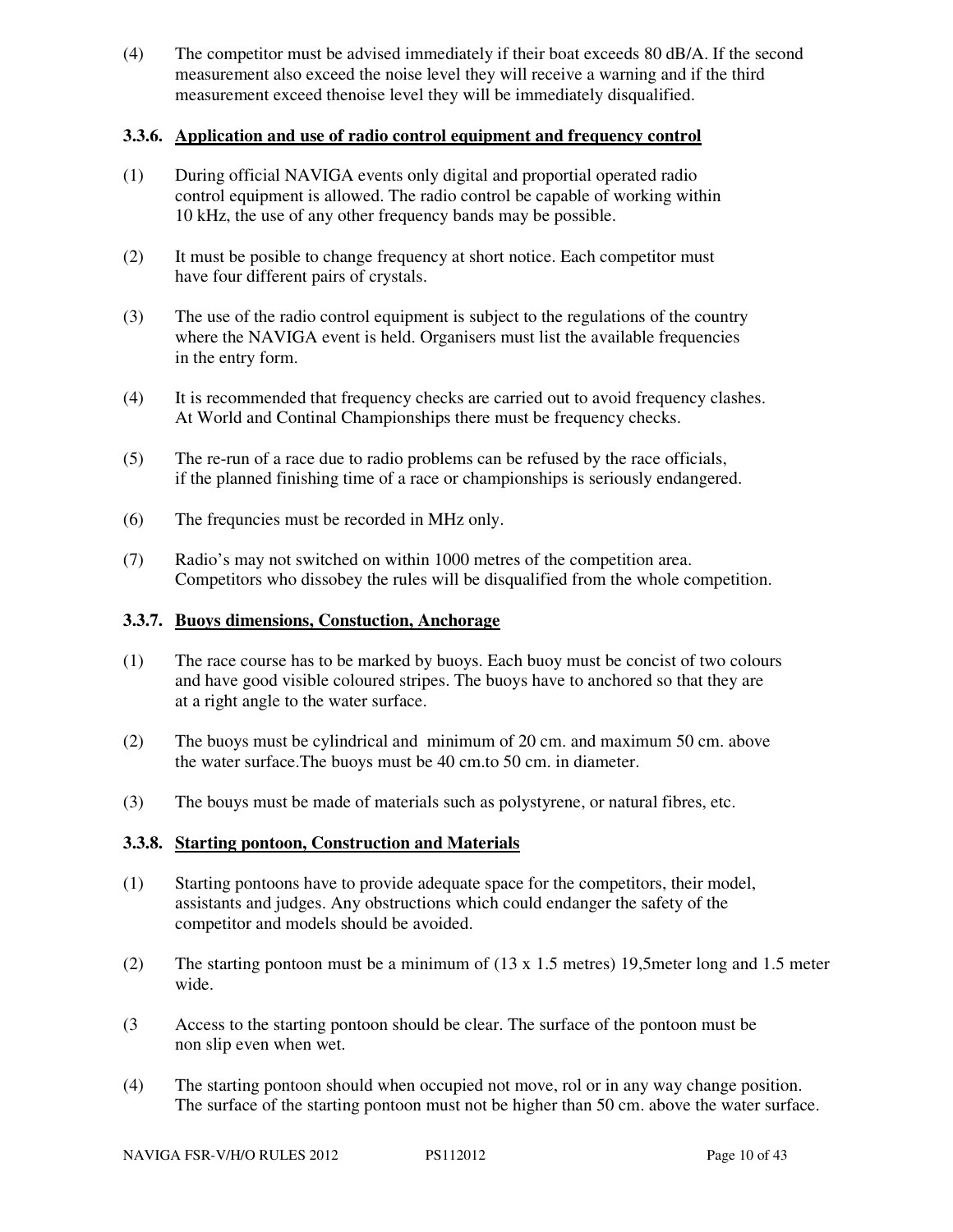(5) Floating starting pontoons are only allowed when the anchoring and stability are sufficient to prevent rolling caused by waves or movement of people.

## **3.3.9. Lapcounting**

(1) World Championships – Continental Championships – International events can only count by Transponder counting.

#### **3.3.10. Transponder mounting FSR-V/H/O**

(1) The transponder should not be more than 25 cm. from the back of the boat.

## **3.3.11. Transponder Counting FSR-V/H/O.**

- (1) For lap counting only 2 or 3 operators of the counting equipment and 1 or 2 announcers are needed.
- (2) The announcers and operators work in pairs and will be responsible for counting the models. The announcers will cal the number of the model is passing the finishing line and the lap will be recorded by the counting equipment operator.
- (3) Lap counters will only do the lap counting. Any lap deductions will be recorded by the assistant pontoon judges and will be deducted (FSR-V/O classes) from the total of laps recorded by the lap counters at the end of the heat.
- (4) There is only one finish line for all models FSR-V/H/O. The finish line is located on the left hand side from the pontoon. The lap counters will be located in a raised position in line with the finish line.
- (5) In the event of equal number of laps, the competitor whose model passed the finish line first, will be the winner. A competitor with the start position number higher than 1 can only be the winner, if they have overtaken all models in the start numbers lower than them.
- (6) If boats stopped before the end of final, the last passing from the finish line is the finishing time. Example: Boat 1 have 68 Laps 30.12.1. Boat 2 have 66 Laps 28.36.3. Boat 3 have 66 Laps 29.12.8. Boat 2 have the second place (better time) and boat 3 have place three. The time should be measured to a 0,01 second.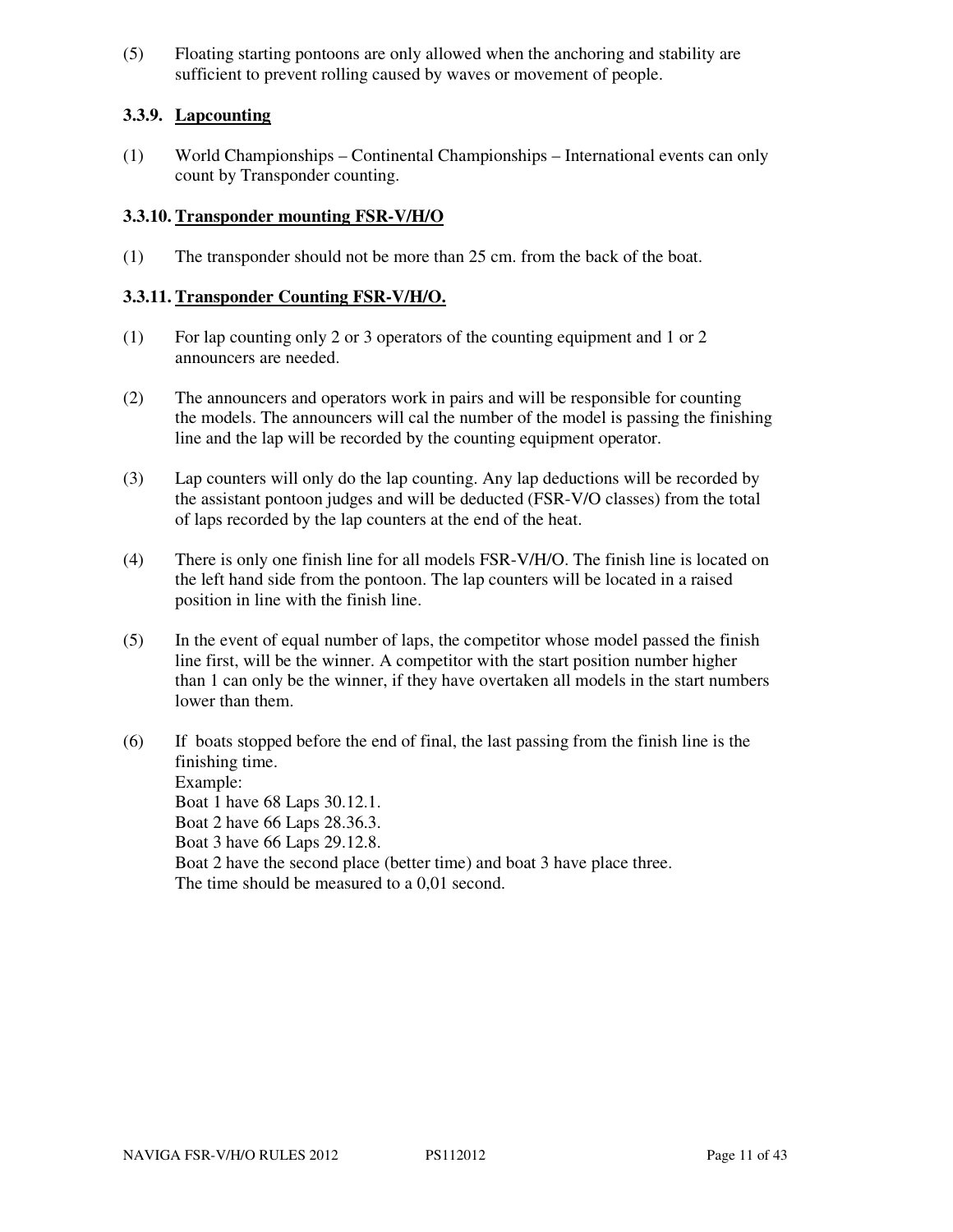## **3.4. SPORT RULES**

#### **3.4.1. The Competition Area**

- (1) The competiton site especially the racing water and the surrounding area should be selected by the organisers to give competitors the best possible conditions to achieve good results.
- (2) The organisers must ensure that adequate safety measures are in place to project competitors, officials and spectators from possible dangers.
- (3) The competition site, the racing water and surrounding area must be checked prior to the race by the race officials. In the event of complaints the organisers must attempt to correct this immediately.
- (4) The competion site and the water must not be contaminated by mineral oils, grease and other poisonous substances.
- (5) Failure to comply with this rule will result in disqualification of the competitor, who will not able to lodge a protest.

#### **3.4.2. Starting area, the preparation and access permission.**

- (1) The starting are is the enclosed area directly adjacent to the racing water,in wich the starting pontoon is located from which the competitors launched their model.
- (2) The preparation area is an enclosed area, where all competitors prepare the models and equipment for the start and serves as a waiting area during the event.
- (3) The preparation area should be located as close as possible to the starting area, subject to local facilities. It should provide accommodation and protection from weather conditions for the models. Only officials, competitors and assistants engaged in the event are allowed in the preparation area.
- (4) The minimum requirements for a starting area in the class FSR-V/H/O category are. One starting pontoon this should be minimum 19.5 meters long and 1.5 meters wide. With numbered starting positions: Class FSR-V from place 12 till 1. Class FSR-H from place 1 till 8. Class FSR-O from place 1 till 10.
- (5) Tables and chairs for the judges possibly protected from the weather. 1 Noise meter.
	- 3 Yellow cards one with the number 1, one with the number 2, one with S (safety) on it. 1 Red card.
	- 1 Signal device to indicate the Start/Finish of the heat.
	- 1 Computer clock to indicate the racing time.
	- 1 Public address system.
	- 2 Sets of number plates with the numbers 1 to 12.
	- 1 Board with the drawing of the repective FSR course.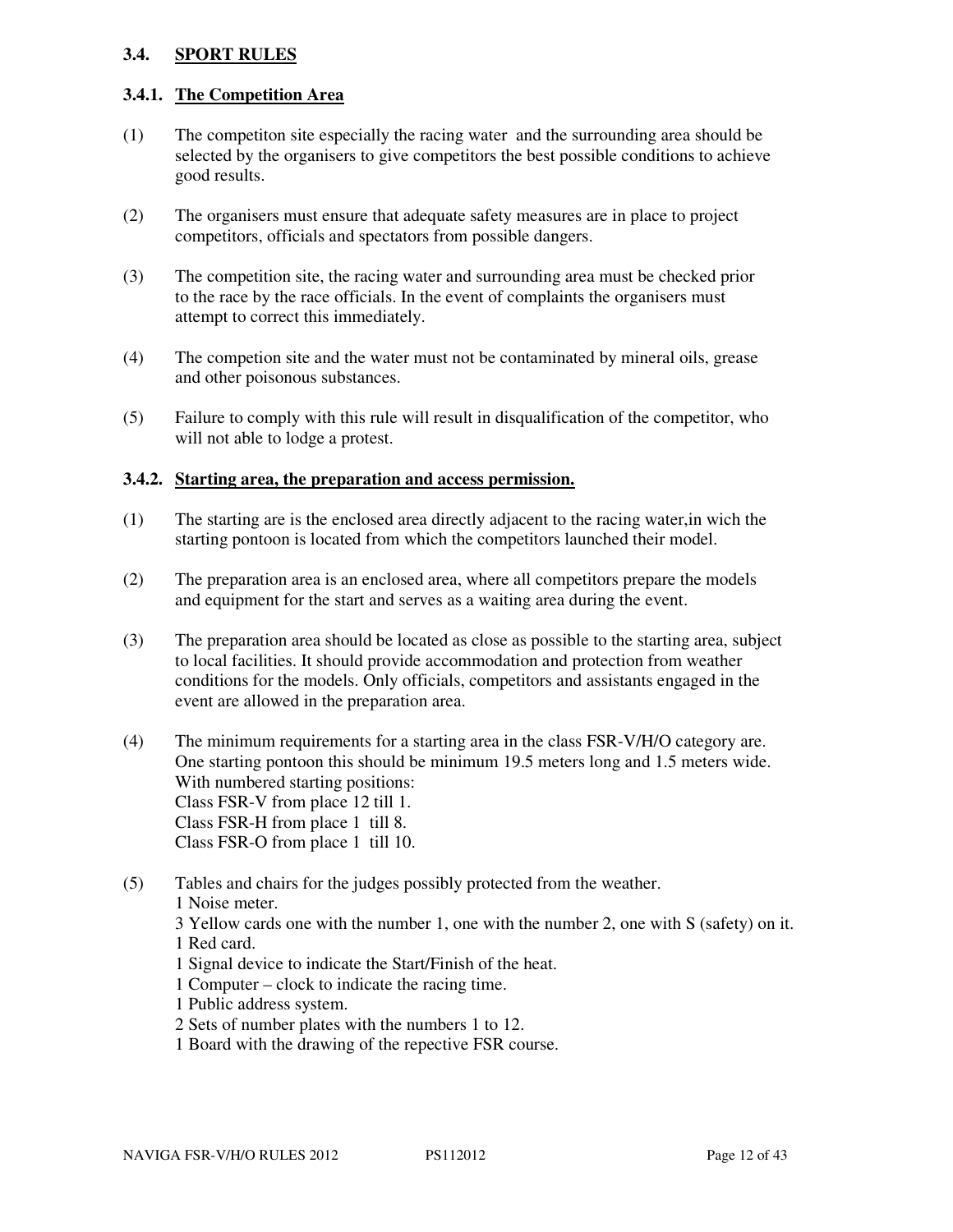- (6) On the starting pontoon it is prohibited to use umbrellas during the race.
- (7) The organiser has to provide 2 rescue boats, 1 powered rescue boat and spare rescue boat. The powered rescue boat must be stationed on the right hand side for the FSR-V class. FSR-H/O classes the rescue boat must be stationed on the left hand site. The crew for the rescue boat have to be provided by the organiser.
- (8) Inflatable boats, and other boats which could be demaged on inpact and endanger the live of the crew, are not allowed to be used as rescue boat. The crew of the rescue boat must wear life jackets. If the protective suites are not live belts, the rescue boats must be equipped with safety boards, wich should be mounted on the outside to prevent damage.
- (9) The rescue service FSR-V is controlled by a start positon official.The model must be rescued in the shortest posible time, causing minimum disturbance to the models still racing ensuring that all the competitors are treated fairly.Powered rescue boats must be used slowly, so that the bow waves have no adverse influence on the race. The continuous circling of rescue boat within the cours should be avoided. The powered rescue boat should preferably be used to rescue those models wich are farthest from the start jetty.
- (10) FSR-V boats must have a proper lifting point, in order to ensure a quick rescue.
- (11) FSR-V/O 27cc and 35cc boats must have a towing eye on the front for rescue purposes.
- (12) In classes FSR-H/O the rescue of models is only performed after completion of the heat. Rescue from a boat in the FSR-H/O durend the race, only with a special permision from the judge (if a boat is zinc).
- (13) The starting pontoon has to be divided into approximately 1.5 metre sections for each competitor. The starting positions must be numbered and allocated prior to the race. FSR – starting pontoons must have a board in front to prevent boats landing on the pontoon.
- (14) At World and Continental Championships of the FSR group, the organiser must provide a 1 metre high platform as part of the starting pontoon for the competitors to drive from.
- (15) The raised platform must also numbered with starting positions. The competitor is left the choice from which level they wish to drive. The competitor and assistant can only use the allocated starting position.
- (16) Safety nets or other safety devices must be positionet around the competition site to avoid endangering spectators. This should take into consideration models that might collide or come of course.
- (17) During the race no body is allowed in the water. Competitors not obeying this rule will be disqualified.
- (18) It is prohibited, to run engines within 200 metres around (only with the radio out) the starting pontoon.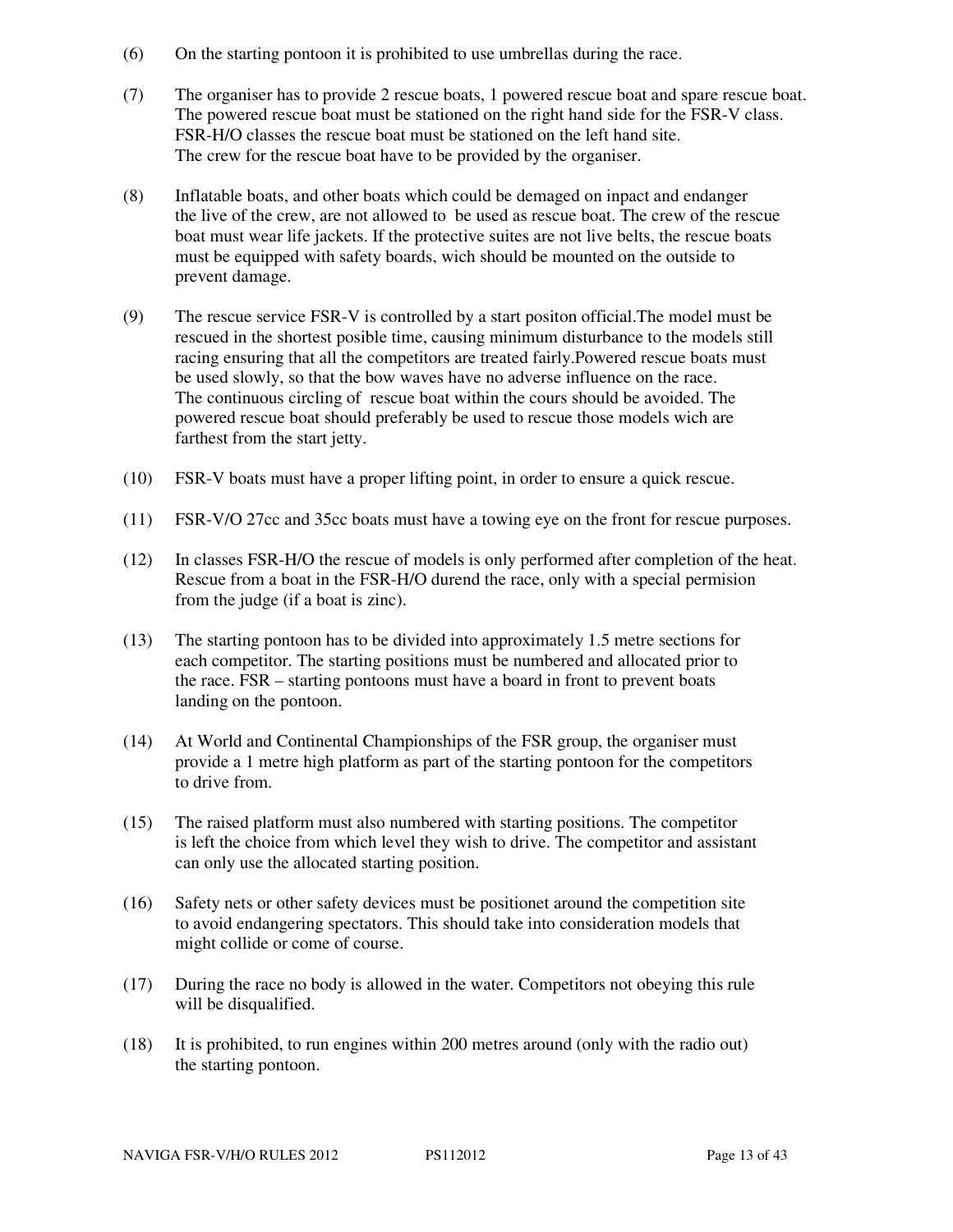## **3.4.3. Allowed number, entries and condition of model.**

- (1) Entry of a boat to other classes is not allowed. (V can only run in V classes, H only in H classes and Offshore only in offshore classes).
- (1) In the category FSR each competitor can register for the event two models per class.
- (2) It is the choice of the competitor wich of the two models he will use for a race. Both models can be brought into the preparation area. However, only one model can be taken on the starting pontoon. The model what is on the pontoon can not more be change for that heat. After start radio control (frequenty) and closing radio control it is not posible to change crystals or repair other radio problems and take part on that heat.
- (3) Each model must from start to finish of the event show the condition in witch it has been originally registered. If during the start a part is miss or such a part has been aded i.e. this part was lost during the race, this start will be without time i.e. without a score registered. The dicision rest with start official.

## **3.4.4. Registration Numbers**

- (1) At all NAVIGA events all models must have fixed registration numbers.
- (2) The registration numbers are given out by the respective country. If the nationality is not part of the registration number it must be attached to the models. Registration numbers and nationality must not be changed and must permanently Fixed on the hull.
- (3) The race and spare model must show an indentical registration numbers.
- (4) Boat-upper deck XYZ = Nationality  $H3 =$  National Registration Number
- (5) **Drawing 1: Boat registration number**

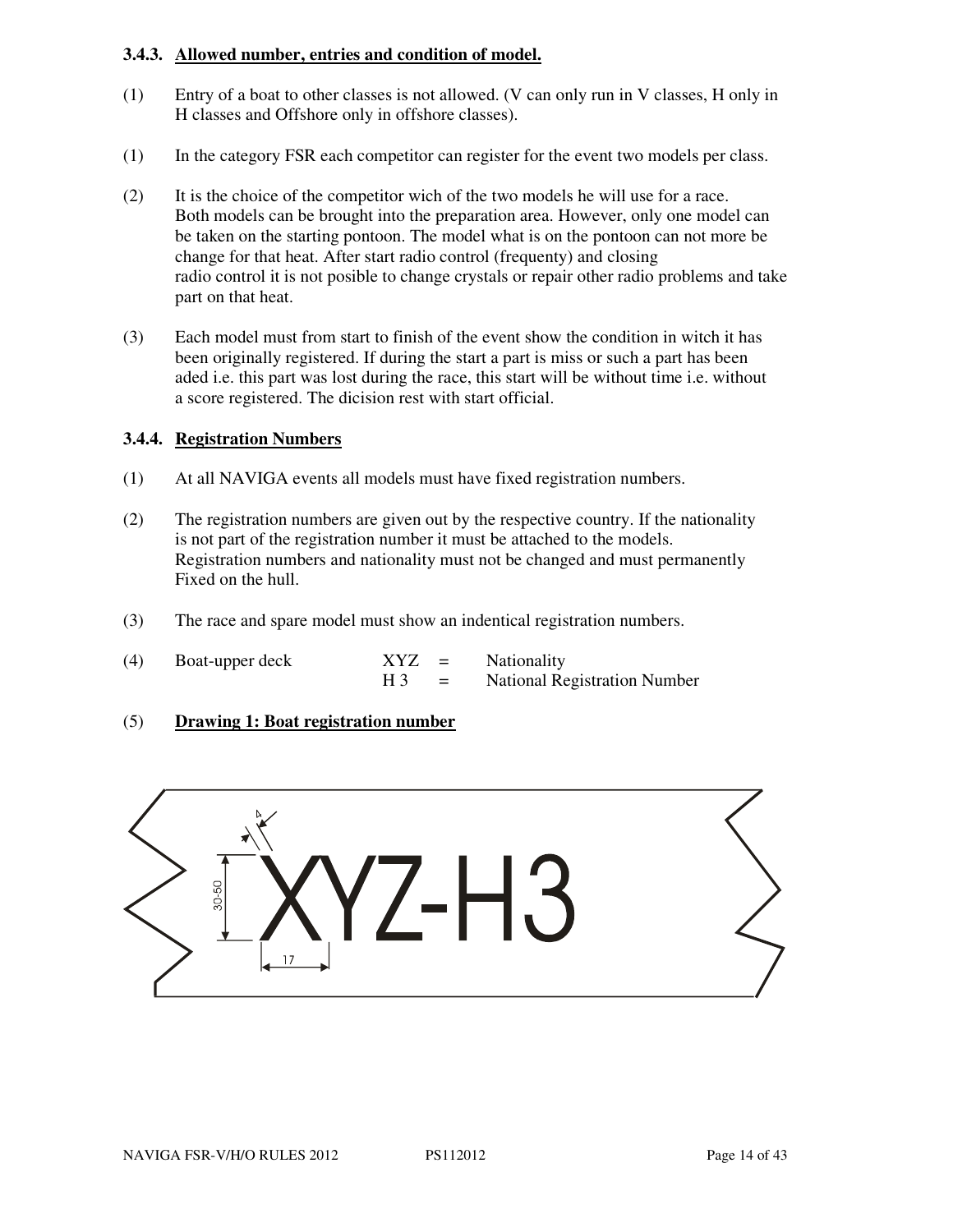#### **3.4.5. Registration of competitors and models**

- (1) Each competitor is required to register their models including any spare models and their radio control equipment, within the registation time announced.
- (2) Together with models, the competitor must show the confirmation of their registration issued by the organisers. Group confirmation should be shown by the team leader.
- (3) Qualified judges should be appointed by the organisers to carry out the registration. These have to be confirmed by the jury of race officials.
- (4) The registrationmust be arranged by the organisers so that can be completed within the set period, ensuring the planned start of the race and minimum disruption to competitors. According to the number of registered competitors and models, marked registration areas for various classes should be arranged.
- (5) The organisers must appoint sufficient qualified assistants.
- (6) The competitors must show their model for registration in the condition, in which it will be used in the race.
- (7) The following items must be included in the registration list: Surname-Cristian name of the competitor and their nationallity. Class. Registration number. Specification of the radio equipment (frequency,modulation,working frequency, spare crystals).
- (8) A marking on an appropriate place on the hull(shield,sticker,stamp, or similar) must have affixed toe ach registered model. The marking should not leave permanent stains on the outside of the model.

## **3.4.6. Issuing of starting permits, issuing start and competitors passed**

- (1) After registration, the chiefjudge (at World and Continental Championships the jury) must announce the start permission.
- (2) This must be done by public announcement giving the names of competitors and classes entered. Reasons for refusalmust be given.
- (3) The competition or the championship can only start one hour after the announcement of the starting permits.
- (4) The competior passes are to be issued by the organiser on the basis of the entries and should be handed to the competitor at the time of registration.
- (5) The competitor must ensure that the enties on the competitor pass are correct. The organisers must notified of any changes.
- (6) The Organiser i.e. the Duty Officer must issue the starting permits and ensure that these are readily available at the starting point.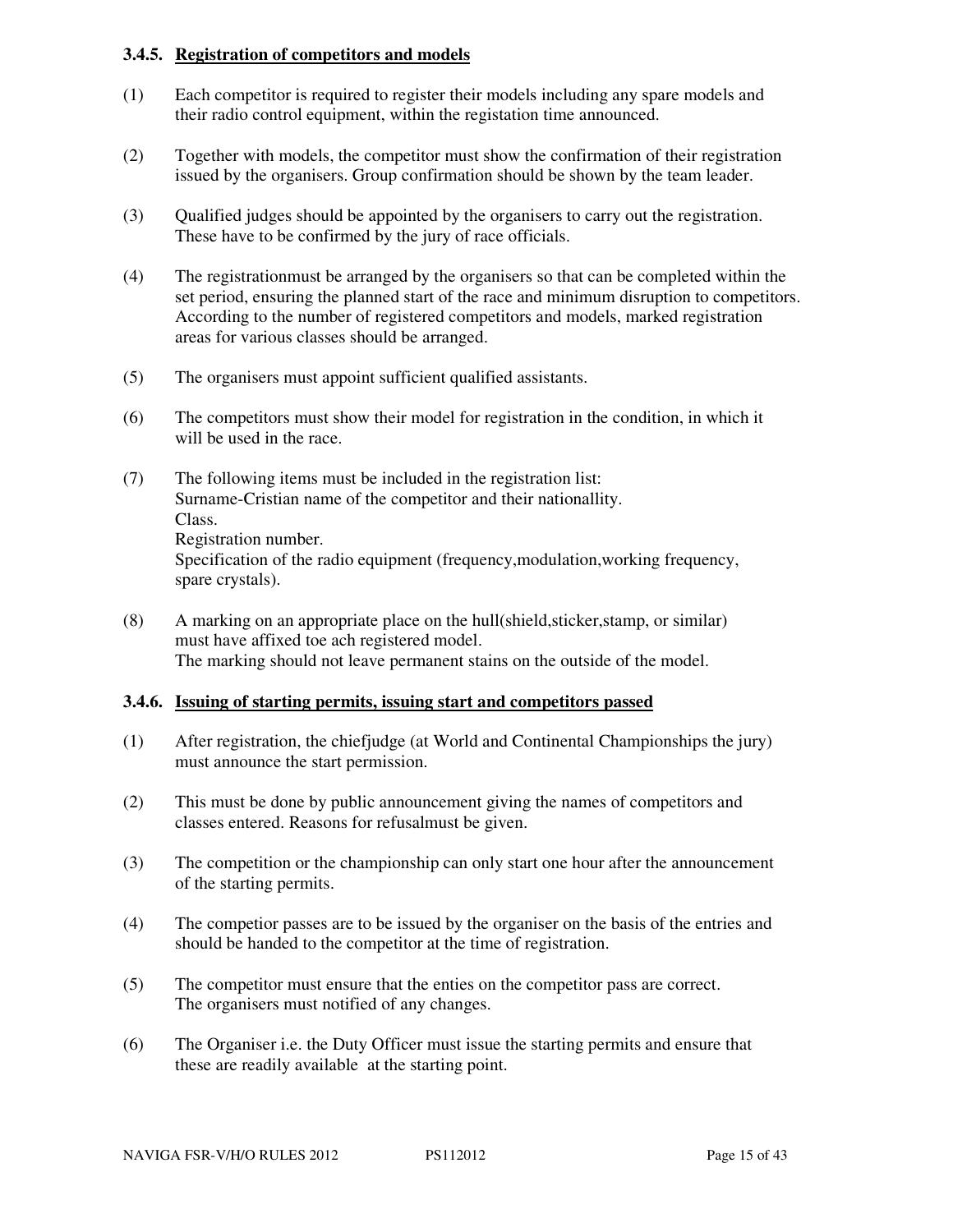## **3.4.7. Surrender of competitor passes and Assesment of Running Order**

- (1) Prior to the race the competitor must hand in starting permit to the start official, failing wich the competitor looses their permission to start that race.
- (2) The start sequence of the competitors at a starting point must be assessed prior to first the race or lap per class under jurisdiction of the start position leader or other wise appoint the available crystals. In the event additional races take place, the starting sequense must be reversed.
- (3) The competition leaders or jury can decise which frequencies are to be used at a certain starting point.
- (4) If the competitor in the same event, competes in various model classes. There is no possibility (right) to request a change of the starting time and/or a change of starting sequence.

## **3.4.8. Calling time (Time Allowed to Get Ready**

- (1) The calling time is one minute. Within this time the start leader must call the competitor three times by to show at the starting point.
- (2) If the competitor does not show up with his/her model within the calling time, the competitor looses his/her right to start for this race or lap.
- (3) The competitor must 60 min before his start to be in the competiton area. (if races fall out the competition can go on).

#### **3.4.9. Preparation times (at the Starting Point)**

(1) The finish of the preparation time must be announced verbally and possibly also optical.

#### **3.4.10. Interruption – suspensions of the competition**

- (1) An interruption of the complete event can only be announced by the Chiefjudge.
- (2) An interruption of the competition at s starting pontoon is decided by the start position official.
- (3) If a competition is suspended only the heats they are suspended have the right the rerun.

## **3.4.11. Re-run of a race**

(1) There is no right to a re-run if the model is damaged during a race or if the propeller is caught by a foreign object like weeds, pice of wood etc.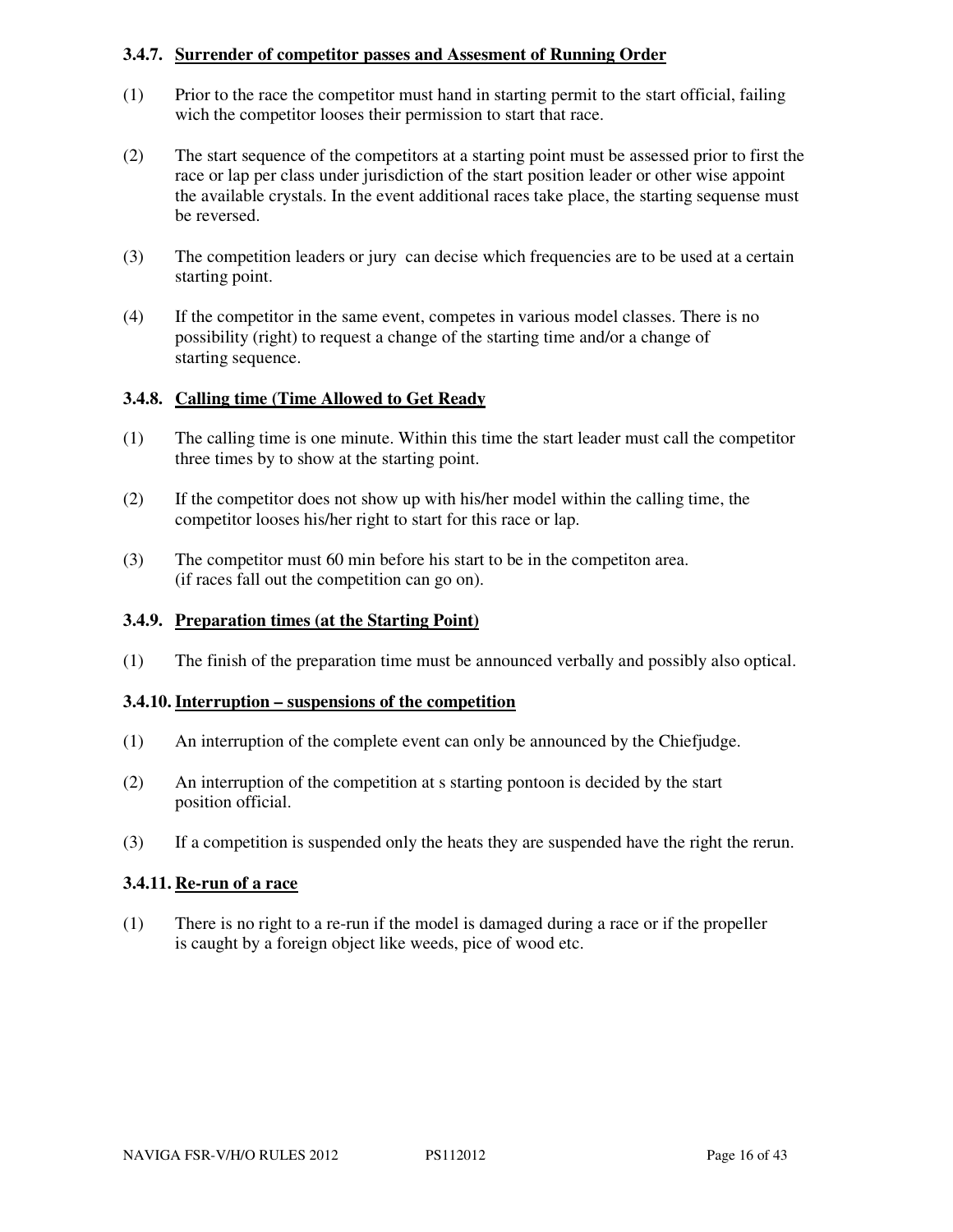## **3.4.12. Unfair behavior**

(1) In cases of unfair Behavior, interference (shout) with other competitors, judges, spectators, not following the rules, or exceptionally inconsiderate behavior of a competitor or mechanic it will be punished by disqualification (red card). The model has to taken out of the water. There is no possibility of an appeal against the decision.

## **3.4.13. Scoring and Announcement of the results**

- (1) All results of a competitor should immediately be announced or displayed at the starting area. The verbal announcement must be made in the English lanquage (this is the working lanquage in the Section FSR). The verbal announcement is regarded as a provisional result.
- (2) The results are to be recorded in the result list. After the completion of the event the results must be checked and made public within two hours. This is a preliminary result list.
- (3) The jury can confirm the final results one hour after issuing the preliminary results.
- (4) After confirmation of the results by the competitor officials i.e. jury, it is not longer possible to protest against the results.
- (5) Competitors with a zero result will be recorded at the end of the result list in alphabetical order.

## **3.4.14. Checking of the first three placed models during World and Continal Championships**

- (1) At World and Continal Championships the first three placed models must be checked that they conform to the construction regulations and the engines are measured for their true capacity.
- (2) In the FSR-V-H-O classes, with exception of the 27cc-35cc classes, preliminary checks after the heats can be done to assess the exact capacity of the engines.
- (3) In the FSR 27cc-35cc classes the measurement of the cylinder capacity of the first three placed models is done on the basis of the constuction particulars after the completion of the finals.
- (4) With internal combustion engines the measurement of the capacity must be done when the engine is cold. A tolerance of  $+1\%$  is allowed.
- (5) Cylinder capacity measurements are done as follows:

The measurrement of the cylinder is done with a depth indicator through the glow/spark plug hole. Only after this, the engine will be opened. The measurement of the bore is done with an inside measurement indicator in the region between the upper level of the exhaust opening and the the top dead centre. Two measurements must be taken (approx. 90 degrees opposite each other) and the results averaged.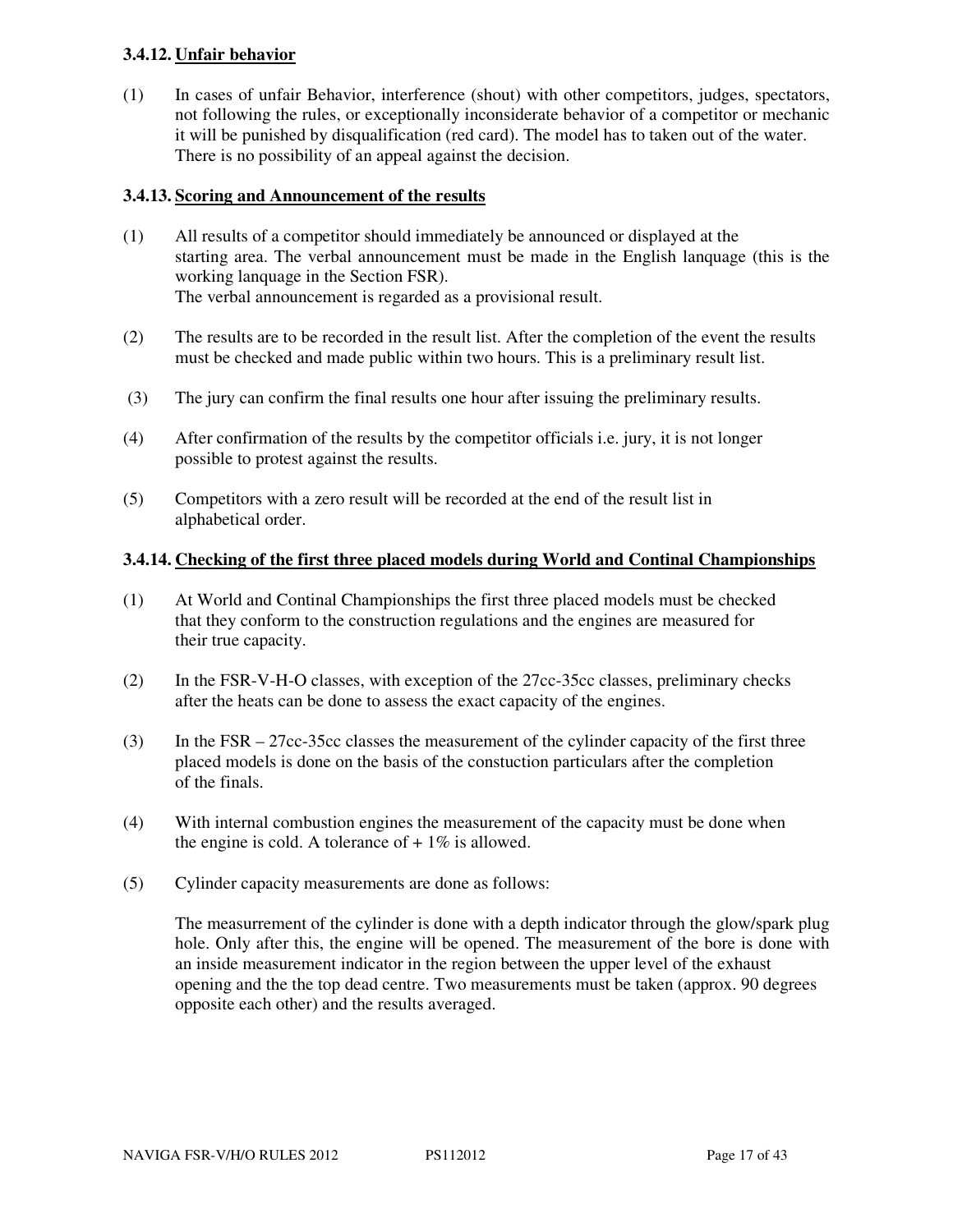Calibrators for the measurement instruments must be kept at the competition site. The checking of the capacity measurements is done from tables or computer print outs. During the qualification heats in the FSR-classes the start leader can select three models for capacity checks. The measurement will be taken after the heat when the engines have cooled down. Exceeding the allowed capacity means disqualification from that heat. After completion of finals the models placed 1 to 4 will put a side. If not cylinder capacity discrepancies are found for the first three placed models, further checks are not necessary.

- (6) The competitors must make their model available to the appointed judge. The competitors have to open the engine, failure to do so will result in disqualification.
- (7) In the event that the measurement results are not in accordance with the regulations, the respective model will be disqualified. In that case the placing of the following models will improve and they will have to be inspected.

## **3.4.15. Awarding of titles at World and Continetal Championships**

- (1) For juniors the World Championship title will be awarded , if a minimum of 6 competitors from 3 different countries have raced in the respective class.
- (2) For seniors the world Championships title will be awarded, if a minimum of 10 competitors from 5 different countries have raced in there repective class.
- (3) In case a World Championship for a certain class is held with less competitors than described in paragraph (1) and (2), no titles and medals will be awarded in those classes. The achievements of the competitors will be acknowledged by special certificates.

#### **3.4.16. Award Ceremonies at World and Continental Championships**

- (1) At World Championships the first three placed competitors in each class of juniors and seniors receive a gold, silver or bronze medal and a certificate, which are provided by NAVIGA.
- (2) At Continental Championships the first three placed competitors in each class of juniors and seniors received a gold, silver or bronze medal and a certificate.
- (3) In addition to the first three placed at World Championships each competitor recieves a Certificate of attendance.
- (4) In addition to the title, medals and certificates, an honorary award can be given for special achievements.
- (5) The title, medals, certificates and honorary awards must be presented in a public ceremony.
- (6) All competitors and officials must attend the prize giving ceremony. A competitor who without a founded excuse does not attend the ceremony, looses the right to title, medals, certificates and honorary award.The decission in respect of excuses rest with the competition officials i.e. the jury.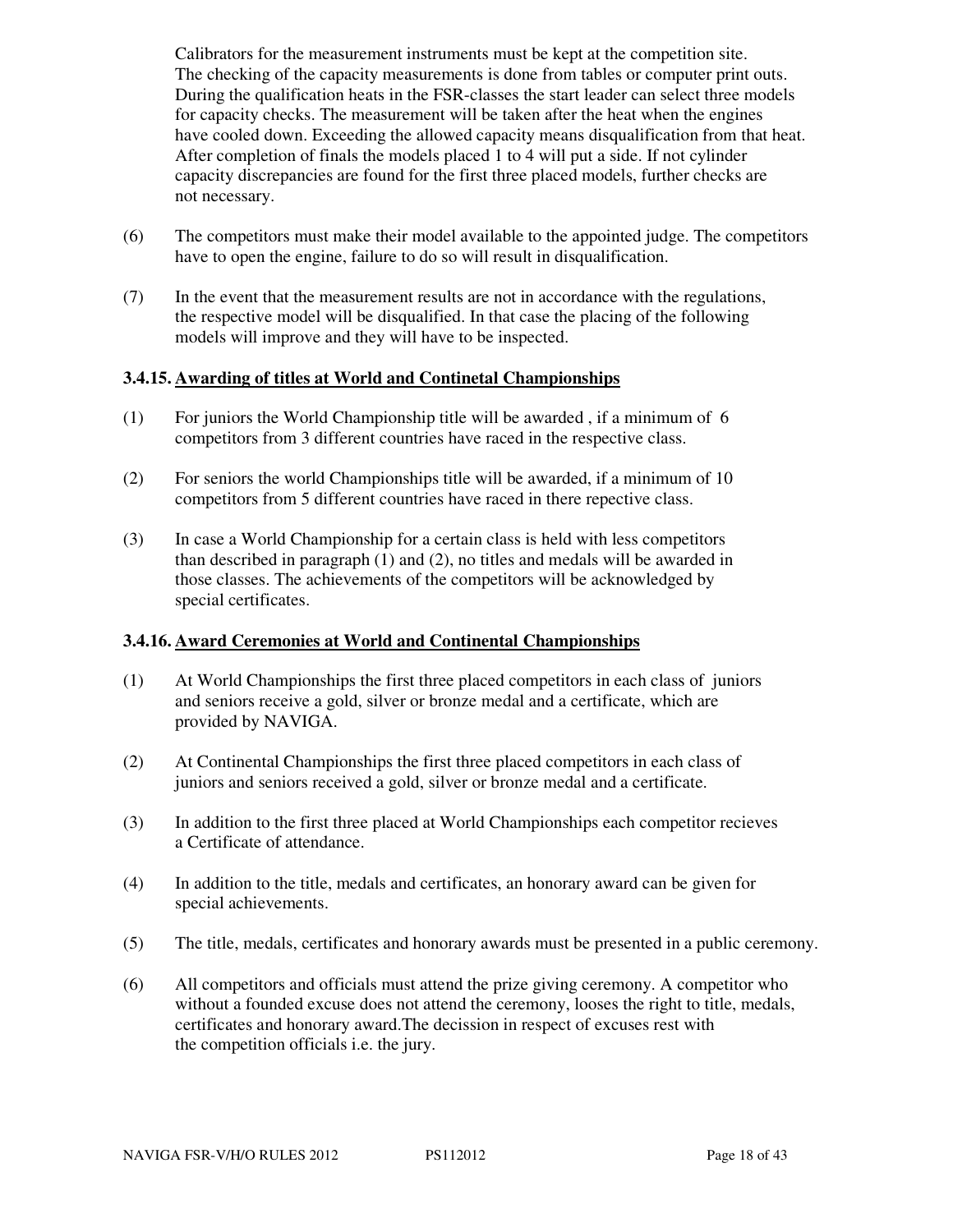## **3.4.17. Result list**

- (1) The organiser of a NAVIGA event must, after the completion of the event (ceremony), give at least 3 complete rusult list to ach of the participating countries.
- (2) For special regulations regarding the contents of the result list refer to sections 8.7. for FSR-V and 9.7. for FSR-H and 10.7. for FSR-O.

## **3.5. NAVIGA- Protest Policy**

## **3.5.1. Principal rules**

- (1) A protest can only be lodged, if a competitor is convinced that their race result has been affected by a decision, act or omission made by the members of the competition management, the organiser or by unfair acts of other competiton or teams.
- (2) Protest against the judges-jury, or combined protest are excluded.
- (3) The final results, placing, the awarding of titles, medals and honorary awards can only take place after all lodged protest have be resolved.
- (4) The decision of the jury is final. Appeals are not accepted.

## **3.5.2. Lodgin of protests**

- (1) Each protest must be verbally reported to the starting official immediately up on observation of the alleged discrepancy. Within one hour after completion of the race in which the incident occured, the protest must be lodged in writing to the competion management e.g. the Jury in the English lanquage.
- (2) The lodging of a protest does not exclude the competitor from further participation in the competition. If the competitor withdraws from further competition on grounds of a lodged protest, they will be disqualified from the whole event. In this case their lodged protest will be rejected.
- (3) If after a verbally lodged protest measures are being taken to correct the situation a written protest will not be necessary. The competitor must be advised prior to the acceptance of the written protest and the protest fee.
- (4) The written protest must contain the following:

Grounds of protest (respective rules, regulations, acts and where to find them) time, place including a precise description of the incident, the reason for the protest, possibly including drawings and other evidence. Statement and names of witnesses, who have involved in the incident and are willing to truthfully answer questions regarding the protest. Statement, with which start official and at what time, the protest was verbally lodged.

- (5) The protest must be signed by the competitor and the team leader of the respective country.
- (6) The protest fee must be paid when the written protest is lodged, or the protest will be null and void.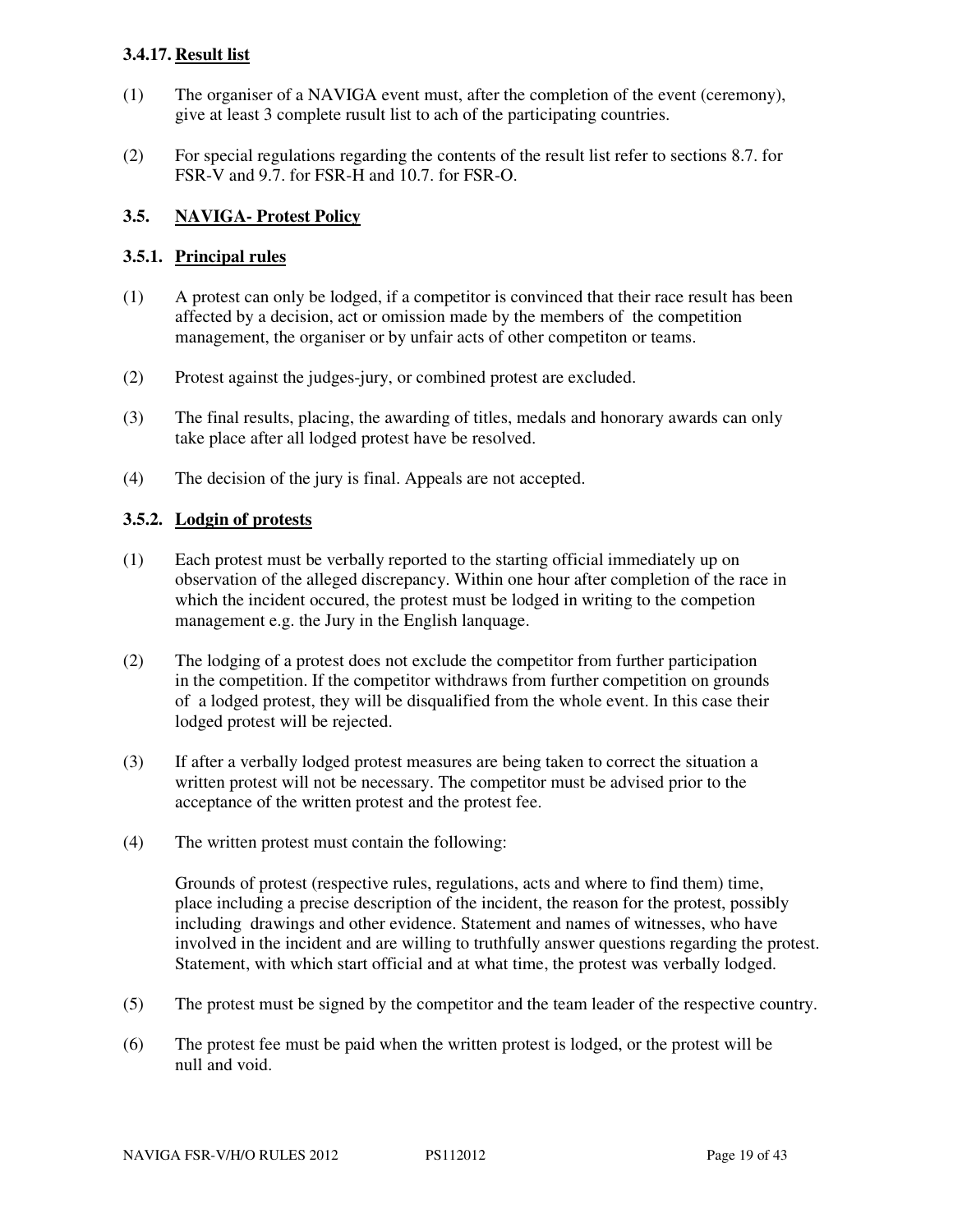## **3.5.3. Handling of protest**

- (1) The jury has to consider an officially lodged protest, from which the protest fee has been paid and give a decision. During the protest negotiation the team leader of the country whose competitor lodged a protest has no voting rights.
- (2) If during a protest a competitor is accused to have breached the rules, the jury has to carry out the protest procedure against the accused competitor.
- (3) The competitor who has lodged the protest and the person against whom the protest negotiations are conducted, have the right to attend the hearing without voting rights. For the protest negotiations the jury can call further witnesses involved in the incident who must given a truthful account.
- (4) The decision given by the competiton management on the out come of the protest must be announced to the competitors by means of a public notice in the English lanquage.
- (5) If the protest is successful the protest fee has to be returned to the competitor. If the protest fails, the protest fee will remain with the organiser.

#### **3.6. General rules regarding construction for category FSR**

- (1) For competions in category FSR models are of free design. The model however must be owned by the competitor.
- (2) The overall length of the model in the FSR category, must not exceed 2500 mm.
- (3) The steering of the model must be through radio control.
- (4) One or more internal combustion engines ca be used. However their total cylinder capacity munst not exceed the respective class.

#### **4. General Rules regarding the set up of competition course or heat**

- (1) Thecompetitions in the category FSR are performed on two different courses. For the FSR-V category see drawing 3 For the FSR-H category see drawing 4 For the FSR-O category see drawing 5
- (2) The competition courses are to be placed, preferably in calm sheltered from wind, waters.

#### **5. General Rules regarding start and termination of a race or heat**

- (1) During the competition the competitor is free to move within the clearly market area allocated by the organizer on the starting pontoon.
- (2) After completion of the race or heat the model must be taken out of the water immediality and radio control switched off.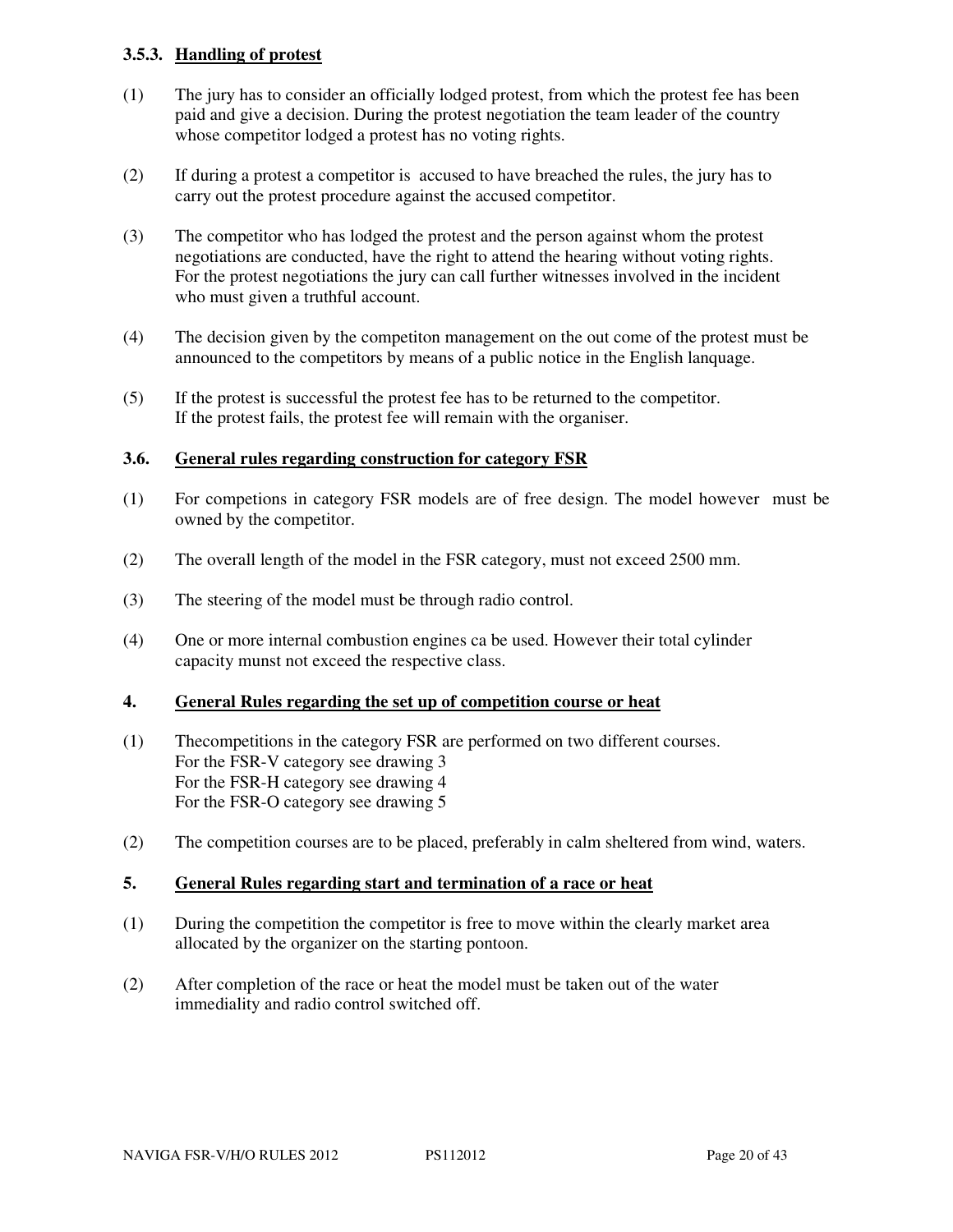#### **6. Competiton requirements in FSR category**

#### **6.1. General constructions rules and regulations**

- (1) The hull has no construction rules, however it must be in form and shape look like a mono hull.
- (2) The engine must have full throttle control, a switch of button is not allowed. The size of the tank is not restricted. Fuel can to be supplied by the competitor.
- (3) Every model must have on the deck a longitudinal mount for attaching number plate wich can be provided by the organisation. The number plate must be made out of flexible and durable material, wich does not cause damage to the model when run over. The plate must be white and the numbers from 1 to 12 must be black. The number plate must be attached to the model with two connections. The number plate for FSR-V must be mounted on the right hand side. The number plate for FSR-H-O must be mounted on the left hand side.

It is allowed the use the own number plate if they are according to the rules.

(4) The dimension of number plates for classes FSR-V-H-O are as follows (see drawing 2):

| Height                                    | $100 \text{ mm}$ |                           |
|-------------------------------------------|------------------|---------------------------|
| Width                                     | $120 \text{ mm}$ | The corners of the shield |
| Thickness<br>approx.                      | $2 \text{ mm}$   | must be rounded off       |
| Distance between the holes                | $100 \text{ mm}$ |                           |
| Distance of hole from the bottom of plate | $10 \text{ mm}$  |                           |
| Diameter of hole                          | $5 \text{ mm}$   |                           |

#### **Drawing 2: Number plate**

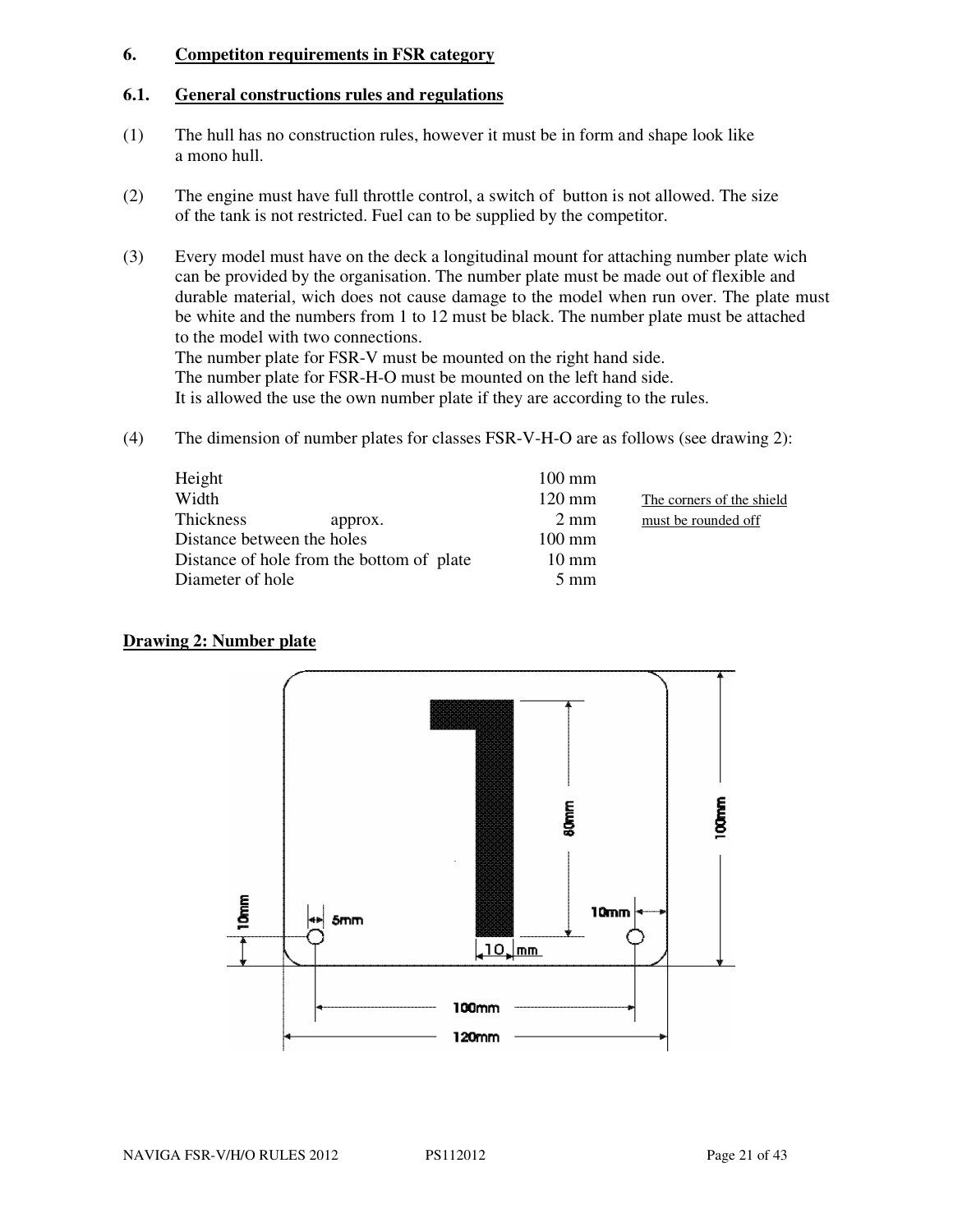## **6.2. Manning level of the Start Pontoon**

(1) The manning level of the positions in the FSR group is as follows:

1 chief pontoon judge.

2 assistant pontoon judges (tosupport the chief pontoon judge and observe the race). 1 official measuring the noise level.

## **7. APPENDIX 1: (Guide to measure and setting up a FSR-V course)**

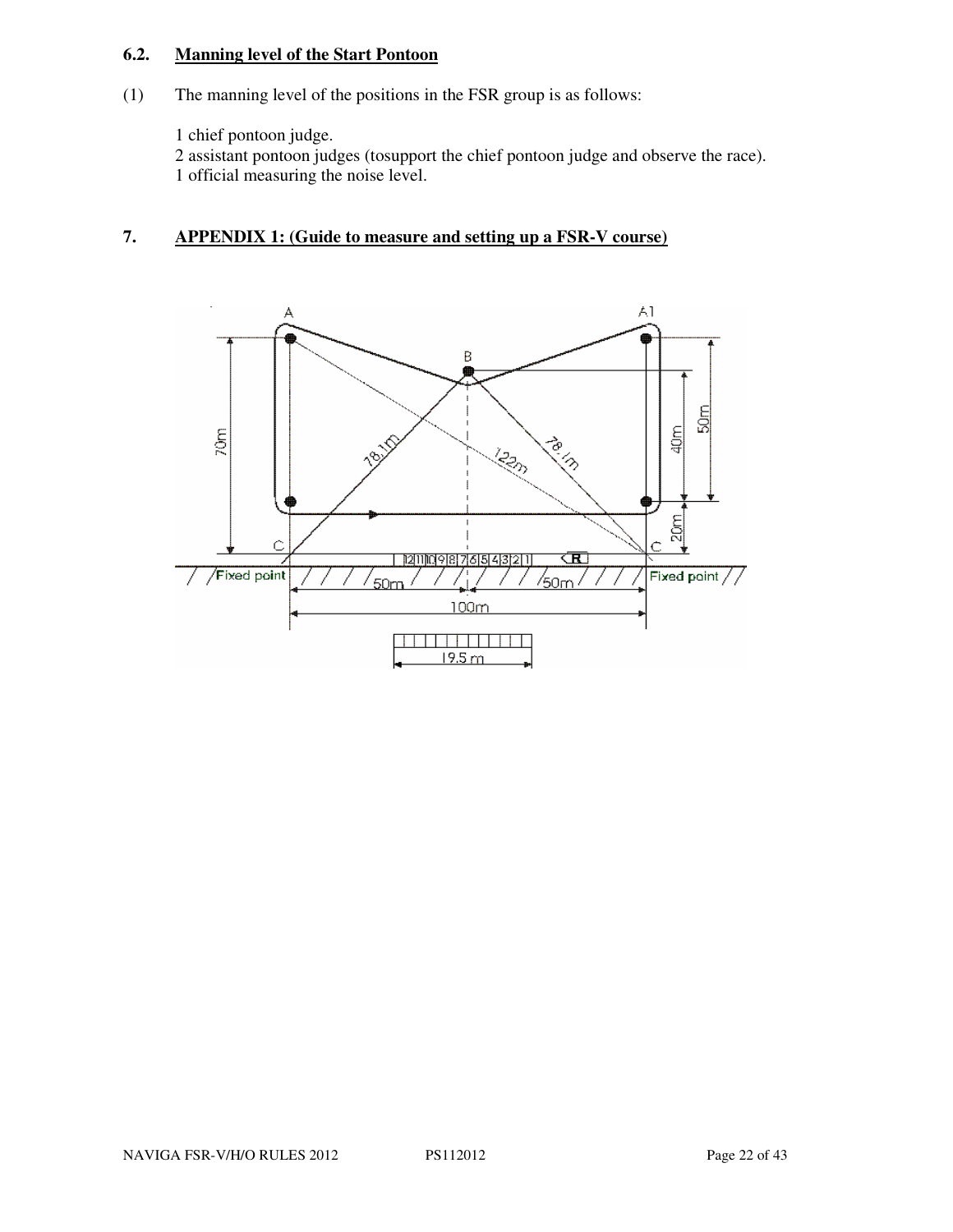## **8. FSR-V COMPETITION COURSE AND DURATIONOF THE RACE**

- (1) The competition will be held on a course as shown in drawing 3. The competition course has to be placed so that the base line runs parallel to the starting pontoon and the centre line is at a right angle from between start positions 6 and 7 to the centre buoy.
- (2) A competition consist of two 20 minute heats and a 30 minute final. After the first 10 minutes and every following 5 minutes there must be a verbal announcement of the time elapsed. The time elapsed must also be displayed to the competitors.



## **8.1. Drawing 3: Competition course V classes**

- (1) Lapcounter and finish line have to be on the left hand side of the pontoon.  $12$  ------  $1 =$  Start positions RB = Rescue Boat  $LC = Lapcounting$ 
	- $\otimes$  = Measuring noise level

## **8.2. Procedures for races in the FSR-V classes**

- (1) The course is sailed anti-clockwise. For every heat maximum of 12 and minimum of 3 competitors are allowed. If more than 12 competitors have entered the competition, they should be split into equal groups of no more than 12. The make up of the groups should be random, taking into consideration the available crystals. This will be checked by the judges. For the first heat the start positions are allocated by the organiser. For the second heat the start positions are reversed (the start numbers on the boats are the same as in the first heat).
- (2) All heats in an individual class should be run consecutively with the aim that the same weather conditions apply to all competitors.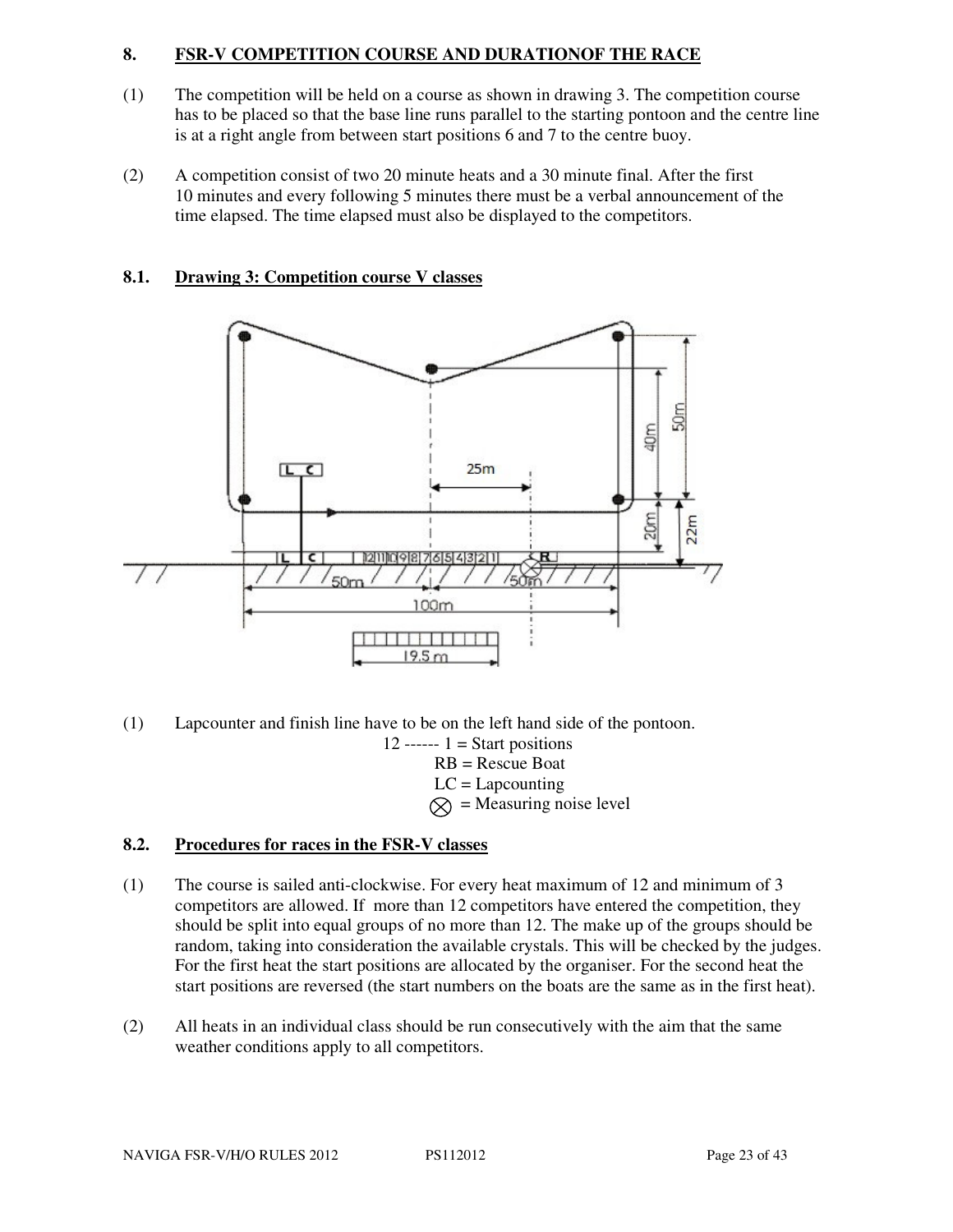- (3) When more than 12 competitors enter a championship a qualification races must be held in order to decided the 12 finalist.
- (4) Before the start of each race a radio check has tob e carried out to prevent interference. There fore all transmitters and receivers must be switched on. When it has be confirmed That there is no radio interference it is not longer possible to protest.
- (5) After the radio check, the preparation time begins. (if the radio is not working and the radio check is closen the competitor can not take part on that heat).
- (6) The preparation time for the FSR-V classes is 3.5 minutes. During this time the competitor is allowed 3.5 minutes to warm up and tune the engines. During this time the model can be place in the water but must not be released.
- (7) After the preparation time all models must be on the pontoon with the engines switched off. Then within a short time the start position official can start the race.
- (8) The race will begin with an accoustic signal given by the start official. After the signal the engines can be started and the models launched.
- (9) During the race you are allowed to pick up your boat by your self (assistant) the boat must come in with a running engine, and on his own start position place on the pontoon. The competitor (assistant) may leave the start position to rescue the model (if the rescue boat bring in the boat) or to fetch spare materials. However while driving the competitor must not leave the start position. It is not allowed to remove the transmitter from the start position.
- (10) All bouys must be negotiated in accordance with the course. Touching the buoys is allowed. Only those laps negotiated in accordance with the course are counted. Driving across the top of the buoy the lap will not be count.
- (11) If a buoy is passed on the wrong side, it is allowed to recircle the buoy without interfering with other competitors. If you do not recircle the buoy the lap will not be counted.
- (12) If a boat is in the buoy, the compititor must swich of the engine, if the competitor do not swich of the engine a red card will be follow.
- (13) During the race each competitors laps must be displayed on a score board.

#### **8.3. Rules for overtaking**

- (1) A slower boat can be overtaken on either side. During the overtaking manoeuvre the slower boat must not change course or get the way of the overtaking boat. The overtaking boat can return to the racing line when no less then three boat lengths ahead.
- (2) The faster boat is not allowed to interfere with the slower model during the overtaking manoeuvre.
- (3) The boat on the race line which is less than 5 boat lengths from a buoy has right of way. A manoeuvre to force a boat to pass on the side of a buoy in order to overtake is not permitted.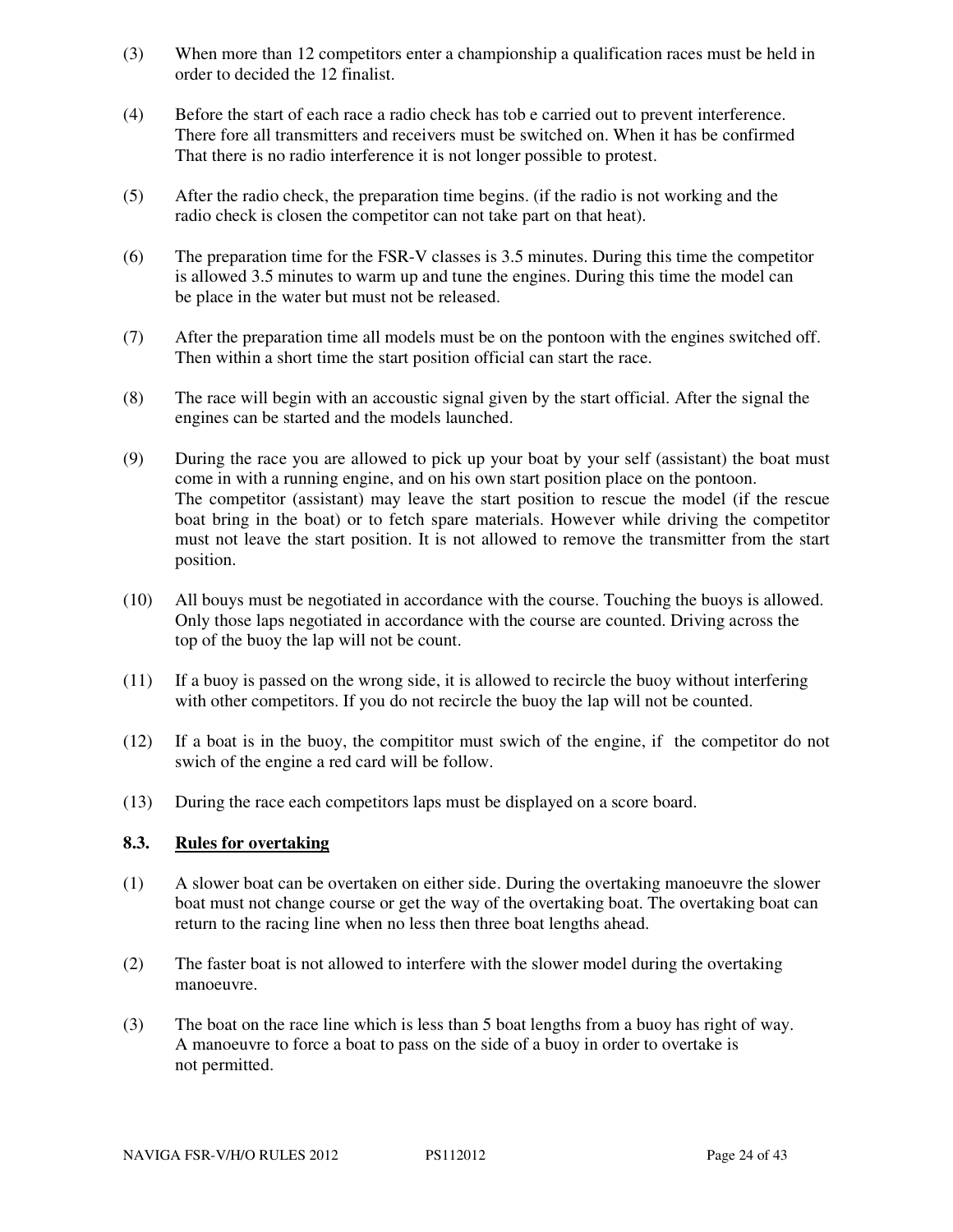## **Example No.1**

Boat no. 1 has right of way and boats 2 and 3 try to overtake.

Boat no. 3 cuts the racing line for boat no. 1 wich results in a lap penalty for boat no. 3.

Boat no. triest o force its' way on the inside, in order not to hit the buoy it will have to turn right and will cut across boat no. 1 racing line. This results in a penalty for boat no. 2.

## **Example No. 2**

Boat no. 2 overtakes correctly, well clear of boat no. 1. It is at least 3 boat lengths ahead of boat no. 1 before it returns to the racing line.

#### **Example No. 3**

Boat no. 2 cuts boat no. 1 racing line. This forces boat no. 1 to pass the buoy on the inside to avoid a collission. This results in a 1 lap penalty for boat no. 2.

#### **Example No. 4**

Boat no. 2 correctly leaves the inside racing line clear.

#### **Example No. 5**

Boat no. 1 leaves the inside racing line because it turns too wide. It allows boat no.2 to overtake by making a tighter turn. At position X boat no.2 has right of way.



**1**

 $\overline{\textbf{X}}$ 









**2**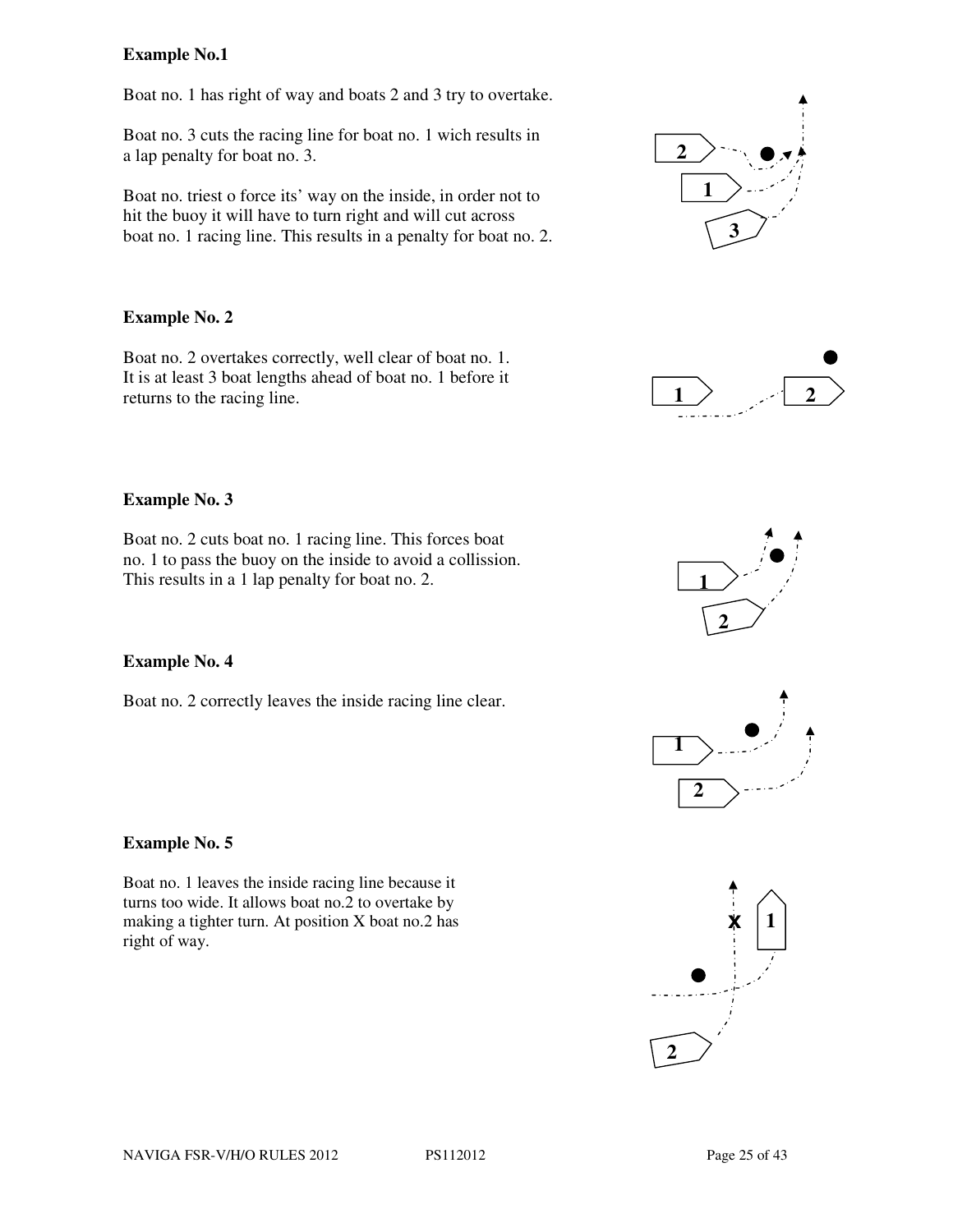#### **Example No. 6**

Boat no. 1 has the racing line closest to the buoy and right of way. Boats no. 2 and no. 3 must maintain their distance from buoy around the turn to avoid a penalty.



#### **8.4. Penalties in FSR-V classes**

- (1) The first occurrence of not following the rules described in paragraphs (1)-(2)-(3) **8.3.,** where no other boat has stopped as a result of a incdent a warning (yellow card) will be given.
- (2) The second occurrence of not following the rules described in paragraphs (1)-(2)-(3) **8.3.,** or a more serious incident, or running over a stopped boat will be puneshed with one lap deduction (yellow card with number 1).
- (3) The third occurrence of not following the rules described in paragraphs (1)-(2)-(3) **8.3.,** or exeptional serious incident, or causing another boat to stop will be puneshed by a two laps deduction (yellow card with number 2).
- (4) If a model touches a rescue boat the competitor is disqualified from that heat. The model has to be taken out of the water immidiality.
- (5) If other models are involved in endangering, touching or collision with rescue boat, the start position official can in their own discretion penalise the other competitors as well.
- (6) If a model is passing the rescue boat or the pontoon inside 3 metres with fast speed he will get a Stop and Go penalty yellow safety card. The judge must be verbally and visually given this penalty. After this the competitor have to finish his lap to taken out the model, swich of the engine (this must be done before he/she take the boat out of the water). After this he/she can start again and follow the race. If the competitor get the safety card for the third time (he/she) in the same head the boat must be bring in and can not take further part in that head.
- (7) There is no possibility of an appeal against the decicion. The start position official must record the penalty and the start number of the competitor.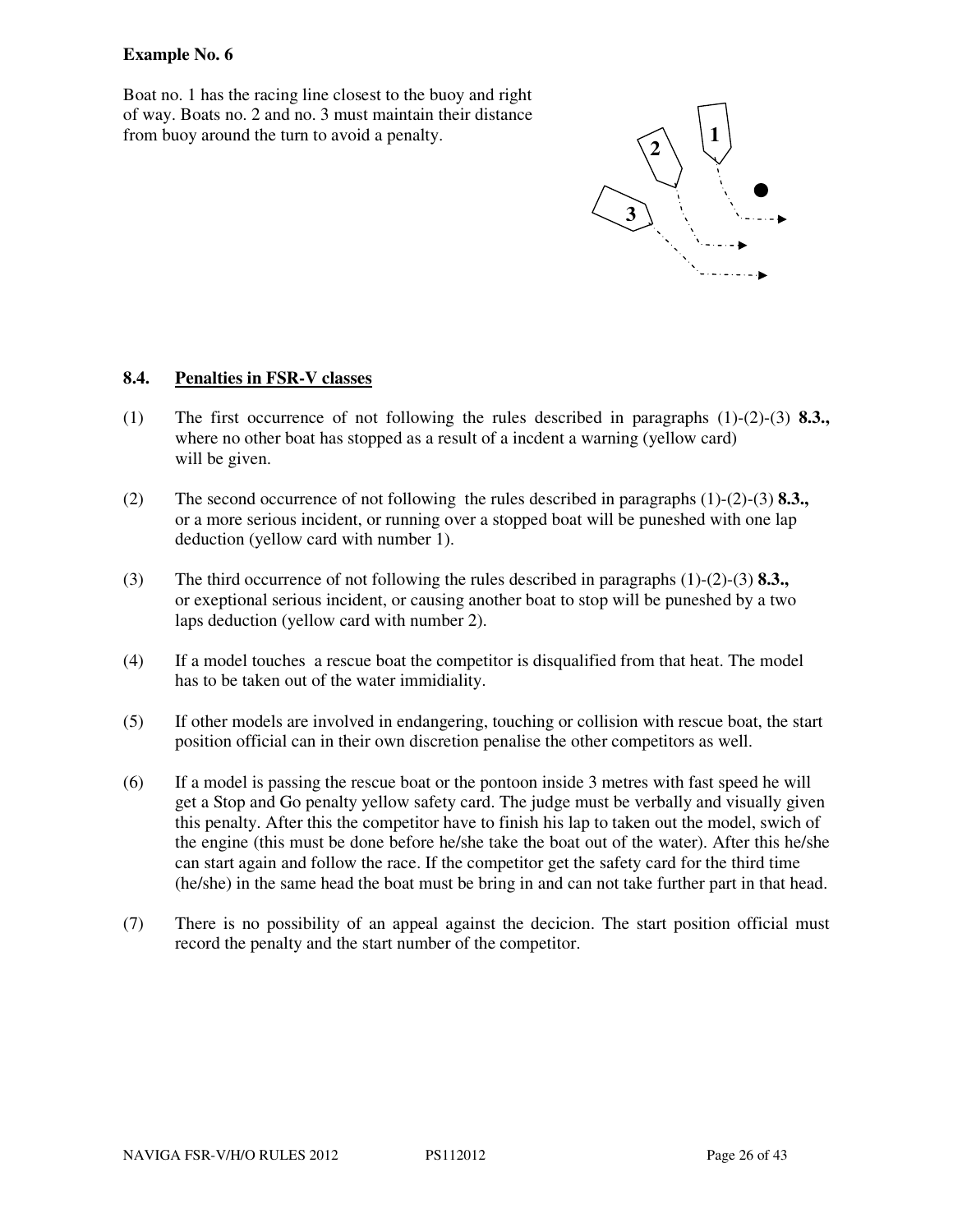#### **8.5. Basic rules in the FSR-V classes**

- (1) If during a race a boat stops, it can be retriever by the rescue boat, causing minimum disruption to the other boats. The lap on wich the boat stopped is not counted.
- (2) Boats returned by the rescue boat must resume the course from the starting position. After the new start the laps will be added to those previously archieved.
- (3) FSR-V boats can be repaired and refuelled during a heat. Only laps completed during the heat will be counted.
- (4) If a boat looses the number plate during the race it is allowed to complete the commenced lap. Any laps completed after this lap without a number plate will not be counted.
- (5) A race can be stopped by the start position official due to exeptional circumstances (e.g. sheered off buoys). Rules for stopping a Race.
- (6) The start position official given an acoustic signal the same as the end of a race. At the same time as the signal is given the clock which measures the duration of the race is stopped. After the start position official has given the signal, the models have to complete the commenced lap and this lap will be counted.
- (7) The time, from when the signal was given, untill the models pass the finish line, must be recorded. The models have to taken from the water and the engines stopped.
- (8) Competitors and assistants have to step back from the models. Repairs are not permitted. During the interruption in the race models can be rescued.
- (9) After resolving the cause for the interruption, the start position official will give a start signal following the same procedure as at the beginning of the race.
- (10) The time keeping will be continue with the start signal.
- (11) If the race is stopped within the first three minutes it will be annulled and restarted from the beginning.
- (12) If heats had to be stopped, all the laps and times have to be added together.
- (13) The end of the race is indicated by an acoustic signal. All models must after the signal complete the commended lap and this lap will be counted. After the final signal the lap counters will be record the time of delay for every model passing the finishing line. This time will be recorded with the number of laps.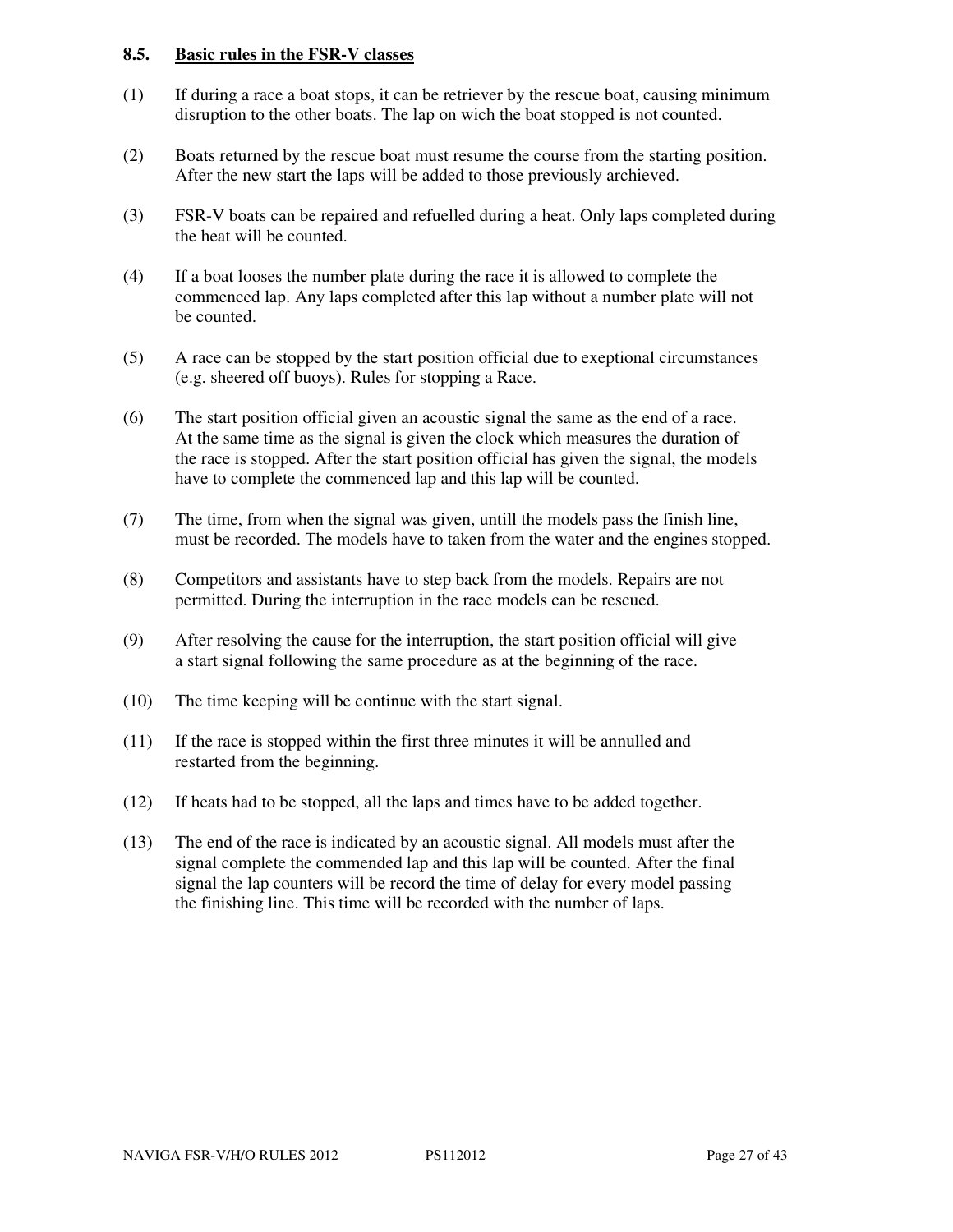#### **8.6. Scoring in FSR-V classes**

- (1) The competition result is decided on the number of valid laps and the delay time after deduction of penalty laps.
- (2) If there are 12 of less competitors entered for a particular class only two heats from 30 minutes have to run. The best score from the two heats will count to decide the places.
- (3) The places will be decided on the numbers of laps achevied. When there is more than one competitor with the same number of laps, the competitor with the shorter time or delay time will be placed higher.
- (4) In the event that a final race takes place in accordance with paragraph (3) **8.2.** the placing are as follows:
	- a) The finalists are placed according to the finishing position in the final.
	- b) placing of the remaining competitors will be in sequential order of the number of laps and delay time achieved in their best qualifying heat.

## **8.7. Composition of Result List in the FSR-V classes**

The following items should be recorded in the result list of a competitor in the FSR-V class:

Type, place and date of the event Sequence of placing in accordance with paragraph **8.6. Class** Surname, Christian name and country registration number of the competitor Noise level result Number of valid laps (in brackets any laps deducted) from the best heat The delay time from the best heat Name and registration number of the judge Signatures of the chiefjudge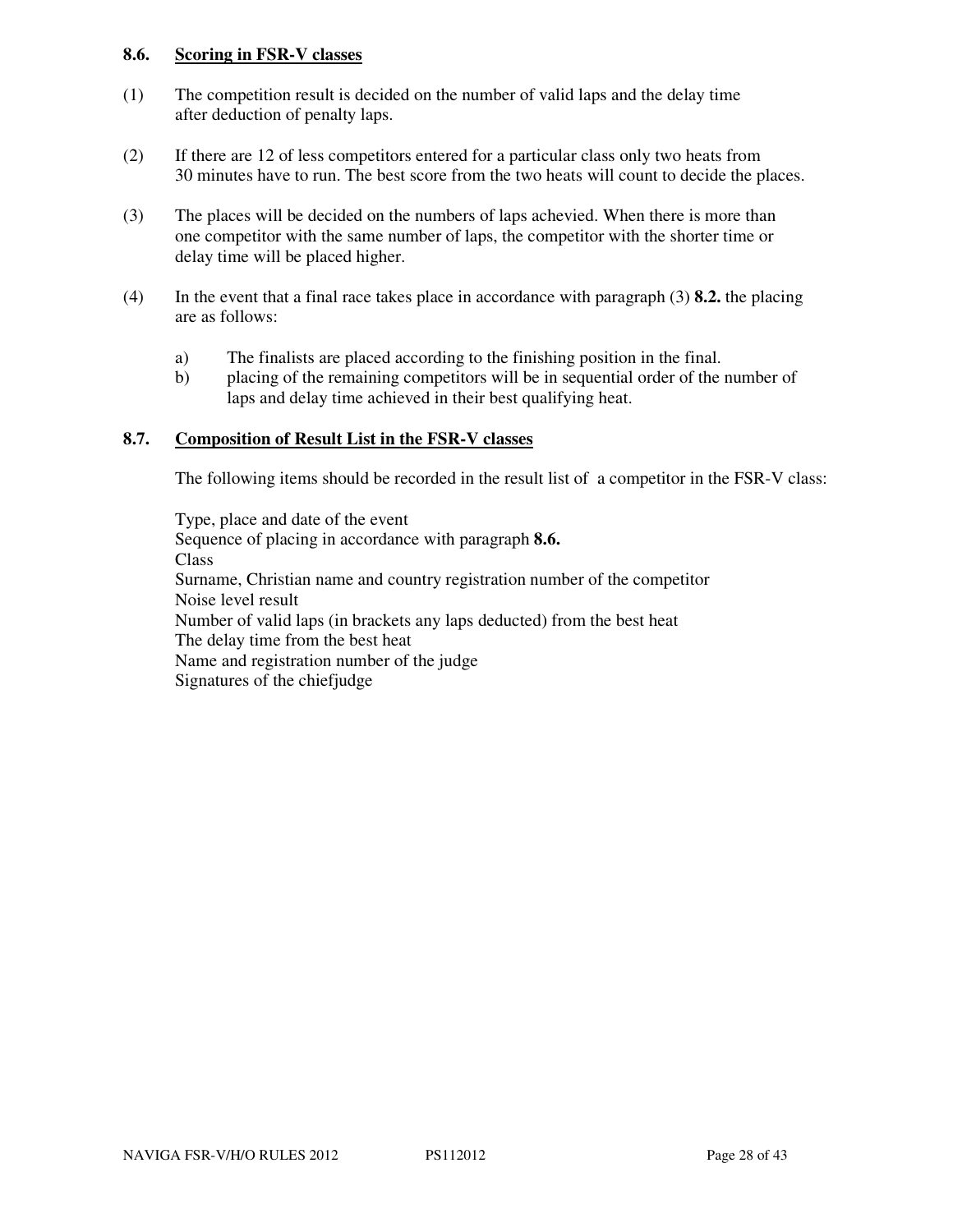## **9. FSR-H COMPETITON COURSE AND DURATION OF THE RACE**

(1) The competition will be held on a course as show in drawing 4. The competition course has to be placed so that the base line runs parallel to the starting pontoon and the centre line is at a right angle from between start positions 4 and 5 to the centre buoy.

## **9.1. Drawing 4: Competition course FSR-H**



 $\otimes$  = Measuring noise level

## **9.2. Start clock for FSR-H classes**

(1) The start clock is designed for FSR-H races with special optical and accoustical information and signals which the competitors use to prepare for the start of the heat.

#### **Drawing 6:**

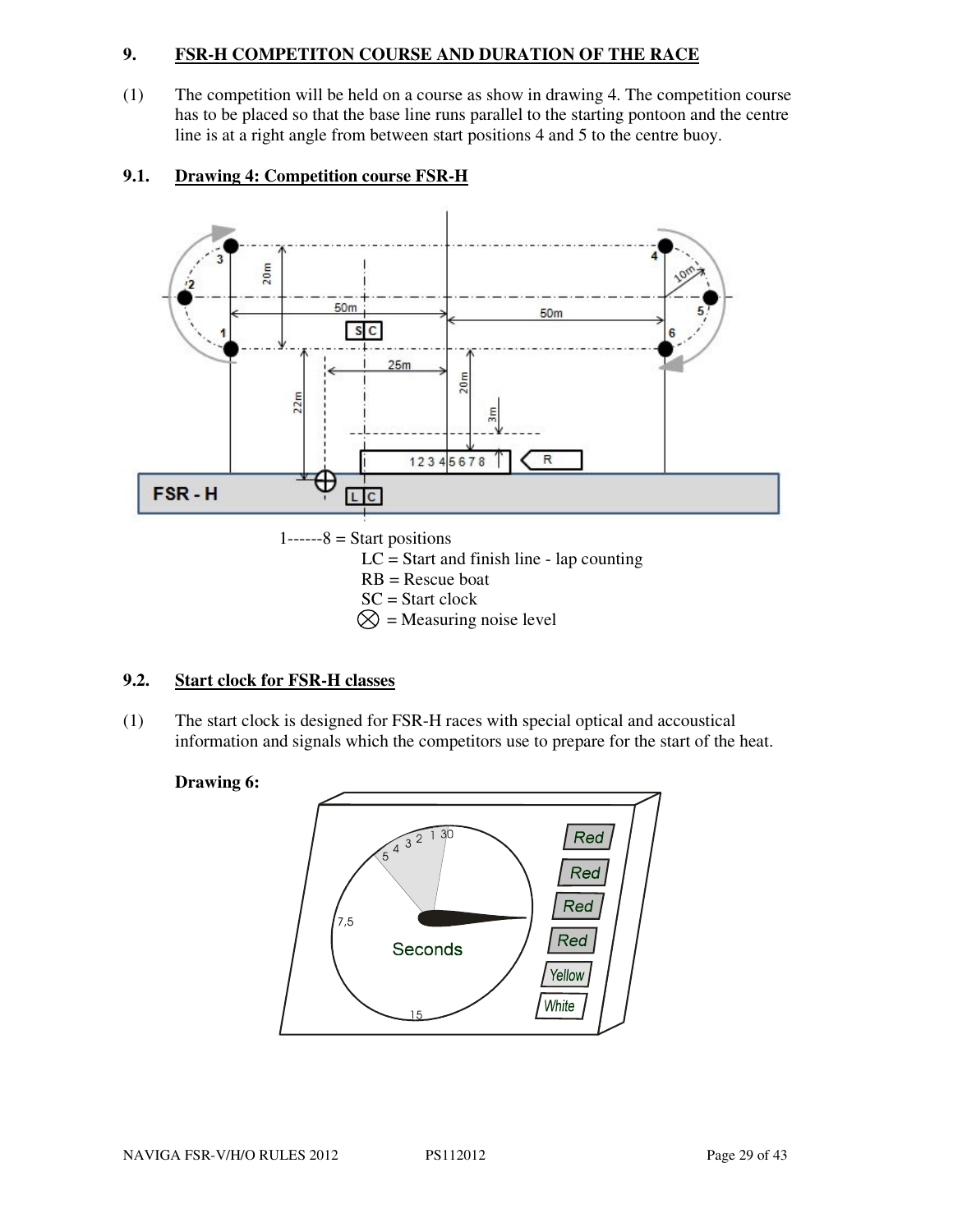(2) The start clock must comply with the following:

1 turn of the hand must be 30 seconds with a precesion of approx. 1 second. The face of the clock must show the following points: 15 seconds, 7.5 seconds, 5,4,3,2,1, seconds.

The 5 seconds segment must be shown in a contrast color.

There must be 4 red lights which are all swiched on at the beginning of preparation time. The lights will be swiched off individually at 30 second interval.

After the last red light has gone off a yellow light will come on which indicates the 30 second time when no boats can be launched. At he end of this 30 seconds a white light and a acoustic signal will indicate the start of the heat.

The clock hand must reach the "12 o' clock" position at exactly the same time as the light and acoustic signal indicate the start of the race.

The face of the clock must be white or orange, the hand must be black.

The diameter of the face of the clock must between 750 and 1000 mm.

The start clock must be able to flote so that can he positioned within the competition course.

## **9.3. Procedures for races in the FSR-H classes**

- (1) The course is sailed clockwise. Starting time fore the heat has to be show on a start clock. (see drawing 6)
- (2) The models have to achieve the following number of laps within 4 minutes:

FSR-H  $3.5cc = 6$  laps FSR-H 7.5cc = 6 laps FSR-H  $15cc = 6$  laps FSR-H  $27cc = 6$  laps

- (3) The H classes are running 2 heats on a day and the follow order will be on this manner 3.5 J, 3.5 S, 7.5 S, 15 S, 27 S.
- (4) A heat shall be so composed that the competitors will be mixed in the heats as much as posible. Also the place on the pontoon shall by randomly.
- (5) A heat must have a minimum of 4 competitors and maximum of 8 competitors. Each competitor must run at least 4 heats. If there are more than 8 competitors entered in a class, a final must be run in accordancce with paragraph (4).
- (6) 8 competitors with the highest scores from the heats qualify for the final. For the final at least 4 heats must be run. The best placed competitor will occupy start position 1, the second best placed start position 2, the third best placed start position 3, the fourth best placed start position 4 etc. until the eight placed, who will occupy start position 8.
- (7) Before the start of each heat a radio check has to be carried out to prevent interference. There for all transmitters and recievers must be switched on. When it has been confirmed that there is no radio interference it is not longer possible to protest (8.2. (5) page 24).
- (8) Each race consists of three independent phases: Preparation time (Pite time) 2 minutes Control time (Milling time) 30 seconds Course time (Race time) 4 minutes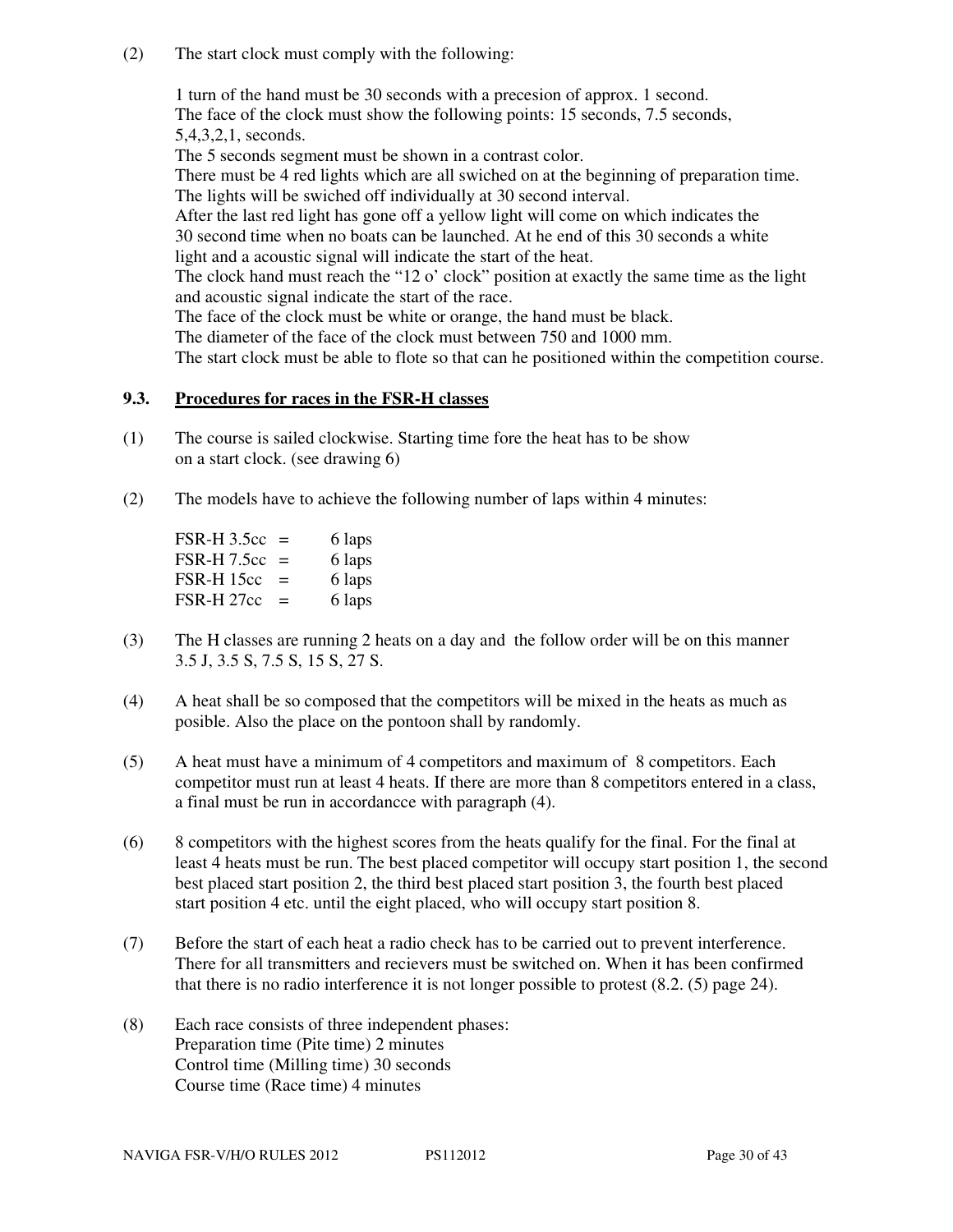- (9) During preparation time engines are started,and the boats launched. If a competitor starts an engine after the preparation time, this race will not count. Races can not be repeated. Preparation time must not be delayed or cancelled, unless in exeptional circumstances At the judges discretion (e.g. problems on the race course).Models can be adjusted during the preparation time, however the competitor is not allowed to leave the start position.
- (10) At the start of control time no further boats can be launched.
- (11) The competitor must drive the boats around the course or the special lay-by zone allocated by the competition management, so that all competitors can cross the start line at the end of control time. Boats must drive the course in the clockwise direction.
- (12) During the last 15 seconds of the control time in order to ensure the safety of all the boats, the models must keep in a straight line after passing buoy No. 6. Zigzagging across the course, course changes in excess of 45 degrees in order to avoid crossing the start line early etc., are not allowed and are penalised with one extra lap.
- (13) The end of the control time indicates the startof the race time, regardles of where the boats are on the course.
- (14) Models crossing the startline immidiately before the end of the control time have a false start and must there for complete an extra lap.
- (15) Durend the preparation time, control time, racing, missing a bouy and there fore cutting the course is penalised by one extra lap.
- (16) The competitor whose boat crosses the line first after completing the required number of laps and taking into account any penalties (additional laps) is the winner.
- (17) In the event that no boat completes the required laps within the 4 minutes run time, the race is discounted.A repetition of the race is not permitted.
- (18) Boats, which have not completed the required number of laps, recieve 25 points.
- (19) After a competitor has completed the required number of laps they must remove the boat from the water. The start position official must order to quit the race course.
- (20) If the start position official considers that there are boats on the race course which will not able to complete the race in the racing time remaining, they can request them to take their boats out of the water. The point given will be the same as in case when the race is not completed (25) points.
- (21) Re-run of race (heat). If a race in FSR-H classes has to re-run becouse it was interrupted, only the boats still running at the point the race is stopped should have the right to restart. The boats wich have stopped during the orginal race get 25 points.
- (22) Heats must be organised so that no one competitor will have to take part in two consecutive races.
- (23) Each race must be run in accordance with the rules specified in section **9.4.**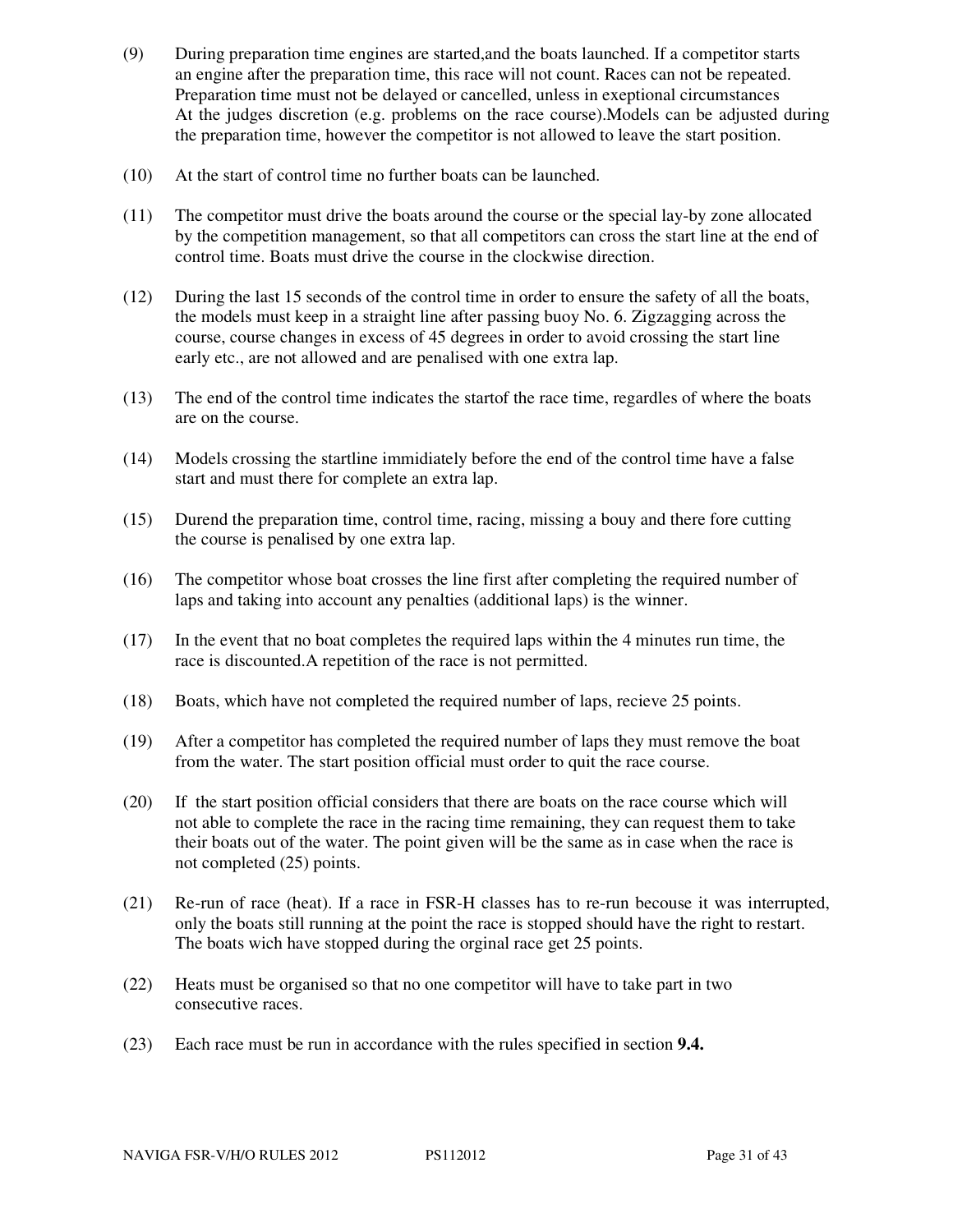#### **9.4. Basic rules and penalties in the FSR-H classes**

(1) Falling to comply with the following rules could result in a disqualification from one heat or entire competition.

## **9.4.1. Left turns**

- (1) Exessive left turns on the course are not permitted, exept when giving way or to avoid collission.
- (2) Penalised by one extra lap will be in the following cases:

Left turn in exess of 45 degrees, when a competitor by turning to the left endangers another model.

(3) Cousing damage to another boat, during and after the heat which will prevent it from being used in the competition will result in a disqualification from that heat.

## **9.4.2. Right of way**

- (1) Reliable turning and steering techniques as well as sporting fairness are provisions for the proper sailing/use of the race course.
- (2) The normal racing line is the line closest to the outline of the course. Boats on the racing line have right of way.
- (3) A boat on a normal racing line has the right to maintain its course.
- (4) A boat overtaking the boat ahead, which is on the same racing line must be at least 3 boat lengths ahead before it has the right to way.
- (5) Penalised by one extra lap will be in the following cases:

Not following the rules specifying the right of way Preventing another boat from overtaking by a zigzagging, S-turns,etc.

#### **9.4.3. Negotiating/passing the buoys**

- (1) Each buoy on the race course must be negotiated on the outside. An exeption can only be made by the start position official, if it would benefit the race situation or in order to avoid a collision. Driving across the top of the buoy will not be counted.
- (2) If a boat is in the buoy, the competitor must swich of the engine,if the competitor do not swich of the engine a red card will be follow.
- (3) Buoy penalties are given by the assistant pontoon judges. It is not posible to protest their decision.
- (4) If a competitor cannot steer their boat properly they will recieved a warning. If their driving has not improved, they will be disqualified from this head.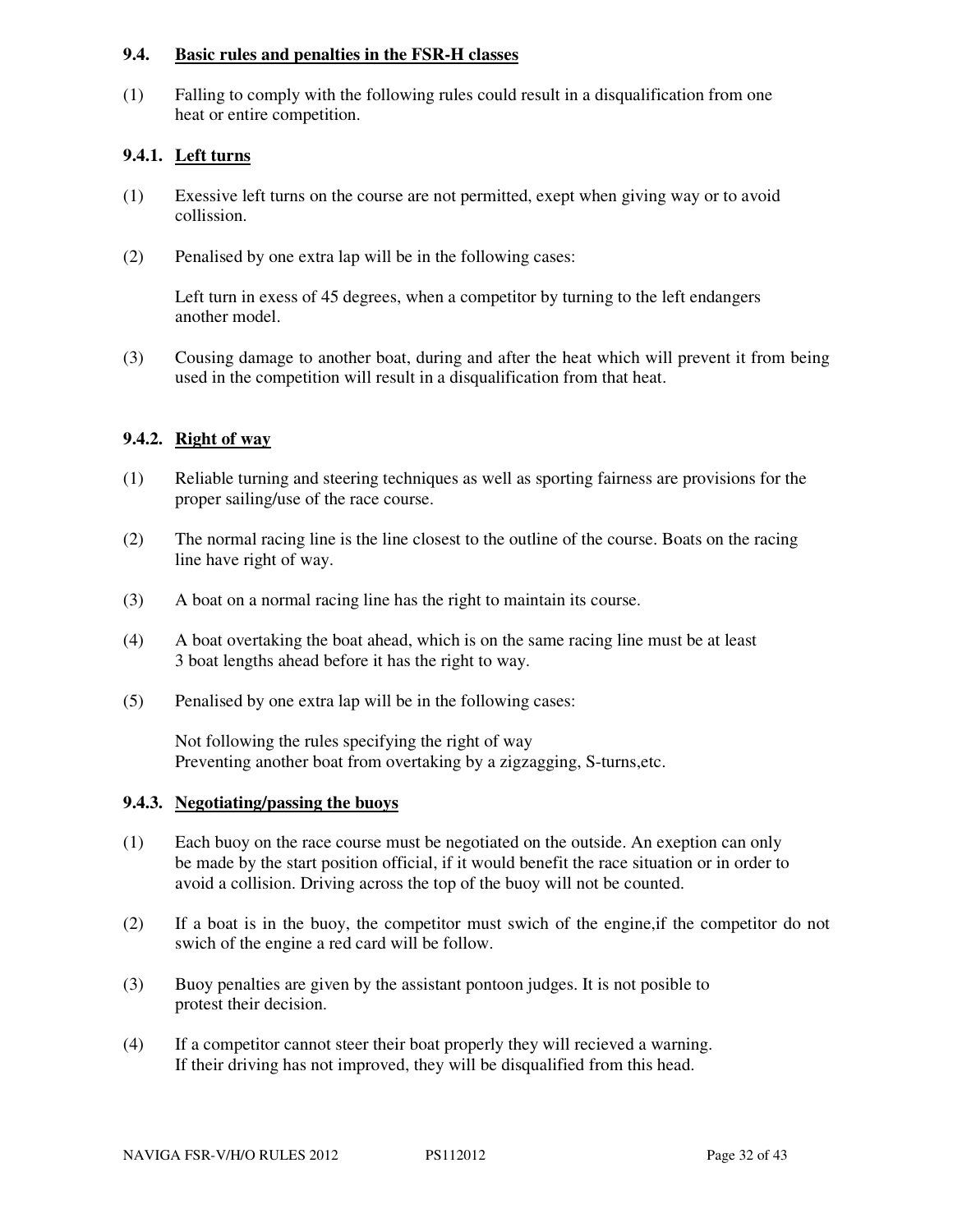#### (4) Penalised by one extra lap will be in the following cases:

a) Passes a buoy on the inside (one penalty lap for each buoy, also in the control time)

b) Driving inside of the oval race course

c) Cutting or crossing the race course

- d) Driving through the middle of the race cours
- e) To fast speed on the pontoon inside 3 metres a yellow safety card
- f) When the third penalty has been issued (in the same heat) the competitor will be told to bring the boat in and take no further part in that heat.

## **9.5. Rules for overtaking in the FSR-H classes**

Overtaking in accordance with paragraph **9.4.2.** is allowed on the entire course. The following examples are only guidance for the judges and can not be cited by competitors in a possible protest. In the situations described below serious danger could a rise to other boats or spectators. In this case the start position official can order the competitor, cousing the danger, to discontinue the race. The competitor will be disqualified for this heat and will receive no points.

#### **Example No. 1**

Boat No. 1 has the right of way. and boats No.2 and No.3 try to overtake.

Boat No.2 cuts the racing line for boat No.1, which results in a one extra lap Boat No. 3 tries to force its way on the inside, in order not to touch the buoy the boat No. 3 will have to turn left and will cut across boat No.1's racing line. This manoeuvre will result in one extra lap.



#### **Example No. 2**

Boat No.2 overtakes correctly, it is at least 3 boat lengths ahead of boat No.1 before it returns to the racing line.

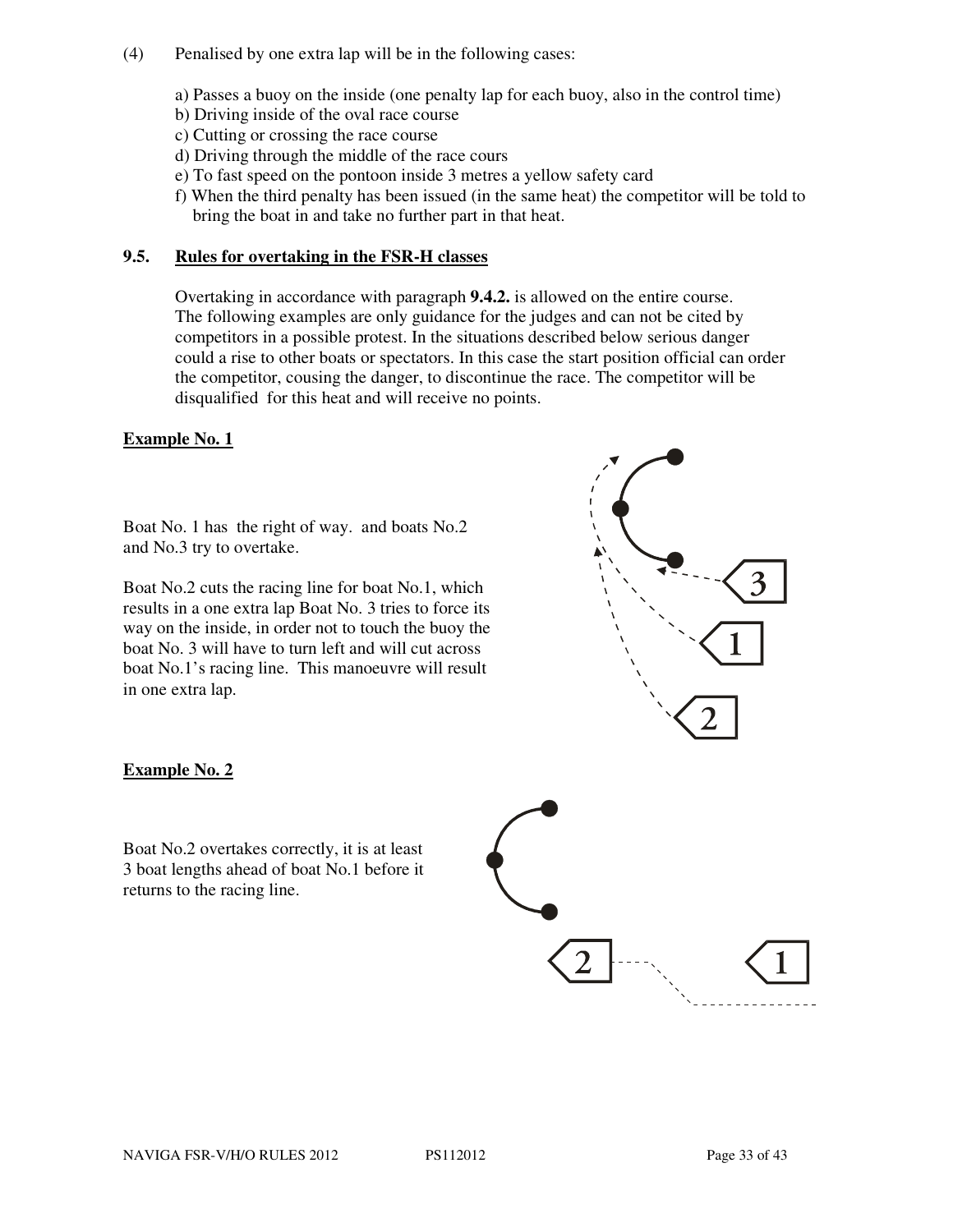# **Example No.3**

Boat No.2 receives a one lap penalty because it forced boat No.1 to pass the buoy on the inside in order to avoid collision.

## **Example No. 4**

Boat No.2 correctly leaves the inside racing line clear.



Boat No.1 leaves the inside racing line clear because it turned wide. It allows boat No.2 to overtake by making a tighter turn. In position X the boat No. 2 has the right of way.

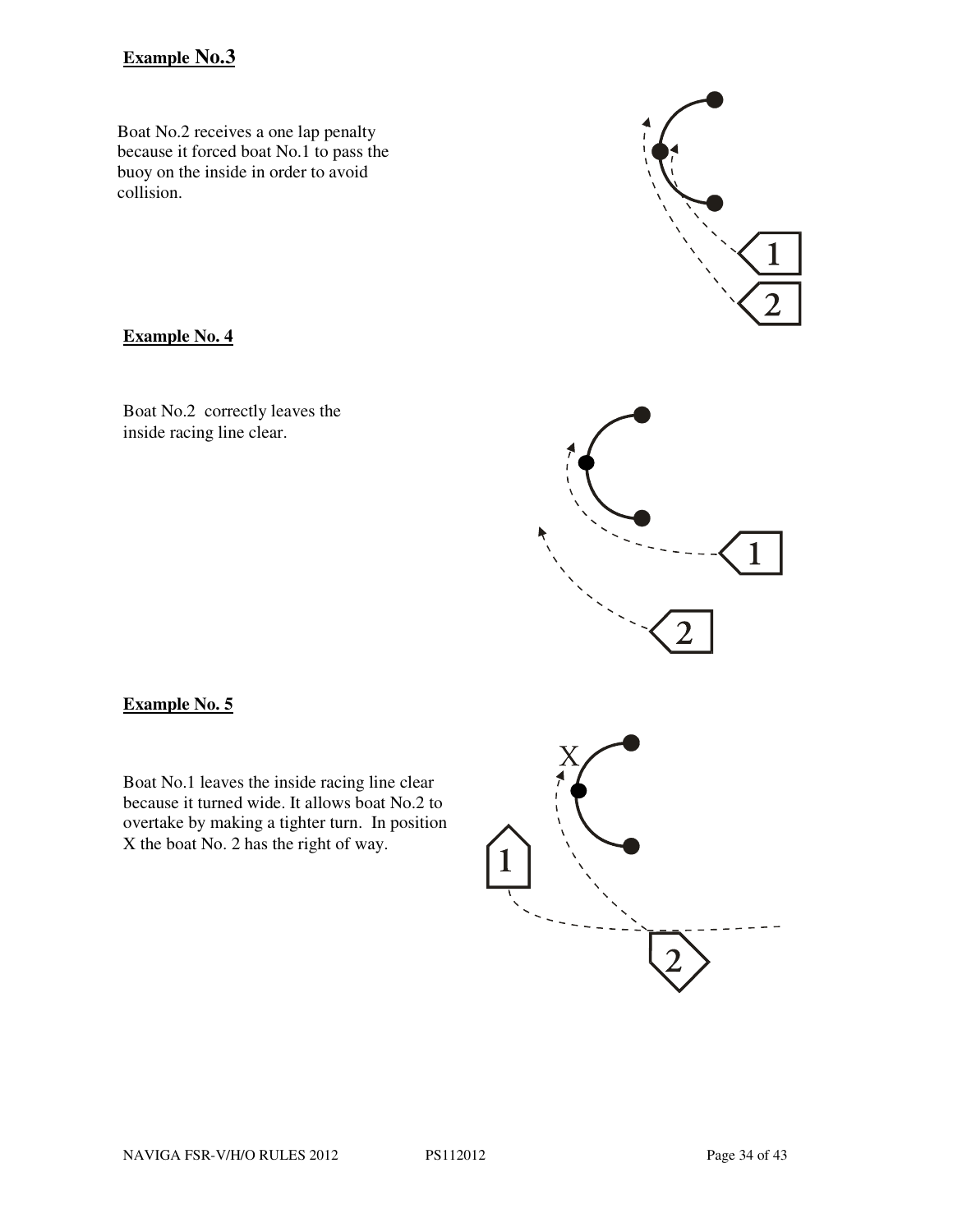#### **9.6. Calculation of final results in the FSR-H classes**

(1) In FSR-H classes, each competitor recieves the following points according to the place achieved:

| 1. Place                        | $= 400$ points |
|---------------------------------|----------------|
| 2. Place                        | $=$ 300 points |
| 3. Place                        | $= 225$ points |
| 4. Place                        | $= 169$ points |
| 5. Place                        | $= 127$ points |
| 6. Place                        | $= 96$ points  |
| 7. Place                        | $= 72$ points  |
| 8. Place                        | $= 54$ points  |
| Race not completed              | $= 25$ points  |
| Boat did not pass the starting  |                |
| line after the starting signal. | $=$ No points  |

- (2) In cases of equal points there should be arun off in the following cases:
	- a) To select a competitor for the final
	- b) In the final, to decided places 1, 2 or 3

The run off will be held after the completion of the heats or after the finals.

- (3) The final result of the competiton is the sum of all points achieved in all heats unless finals are held.
- (4) If a final takes place, the results will be as follows:
	- a) All finalist are placed according to the total of points achieved during the final.
	- b) The remaining competitors are placed according the total of points achieved during the qualification heats.

## **9.7. Composition of result list in the FSR-H classes**

The following items should be recorded in the result list of a competitor in the FSR-H class:

Type, place and date of the event Sequence of placing in accordance with paragraph 9.6. Class Surname, Christian name and country registration number of the competitor Noise level result Result of each race (points, penalty laps) Total points scored Total penalty laps Name an d registration number of the judge Signature of the chief judge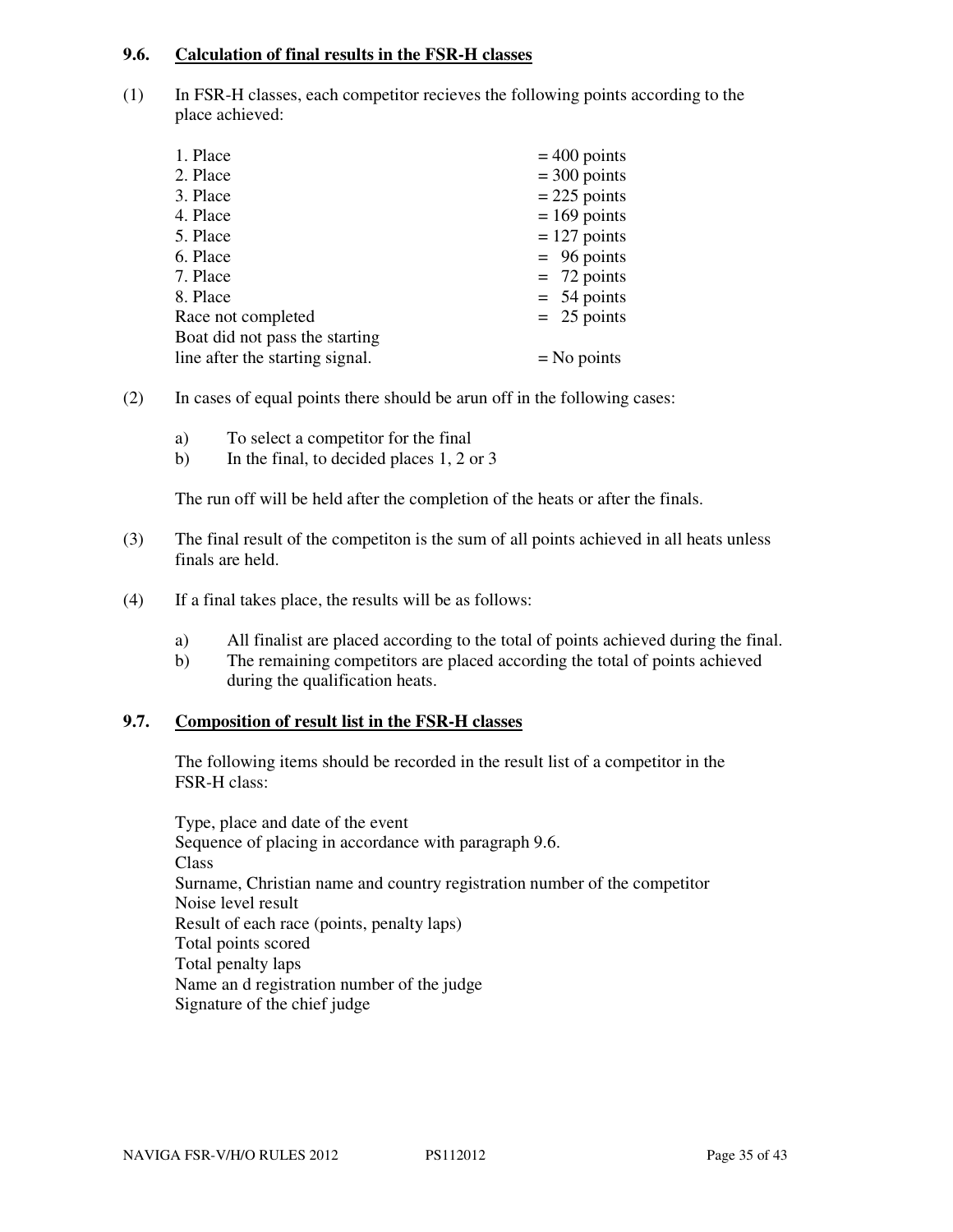## **10. FSR-O COMPETITION COURSE AND DURATION OF THE RACE**

(1) The competition will be held on a course as shown in drawing 5. The competition course has to be placed so that the base line runs parallel to the starting pontoon.

## **10.1. Drawing 5: Competition course FSR-O**



(2) Lapcounter and finish line have to be on the left hand side of the pontoon.

- $1$ ------10 = Start positions  $LC = Lap$  counting RB = Rescue boat  $SC = Start clock$  $\otimes$  = Measuring noise level.
- (3) The startclock is designed for FSR-O races with special optical and accoustical information and signals which the competitors use to prepare for the start of the heat.

### **10.2. Start clock for FSR-O races**

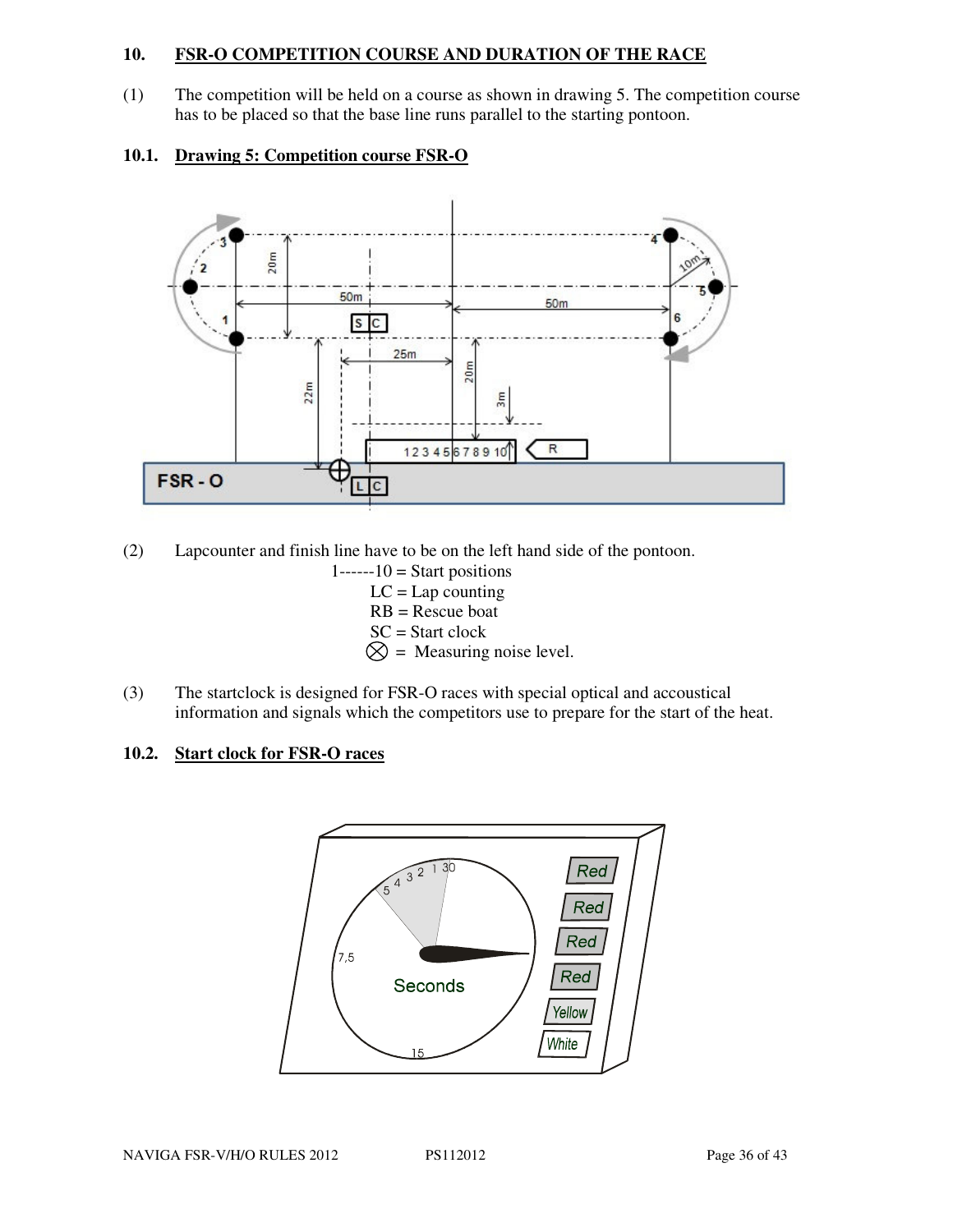(1) The start clock must be comply with the following:

1 turn of the hand must be 30 seconds with a precision of approx. 1 second. The face of the clock must show the following points, 15 seconds, 7.5 seconds, 5, 4, 3, 2, 1, seconds. The 5-second segment must be show in a contrast color. There must be 4 red lights, which are all switched on at the beginning of preparation time. The lights will be switched off individually at 30 second intervals. After the last red light has gone off a yellow light will come on which indicates the 30 seconds control time when no boats can be launched. At the end of this 30 seconds a white light and a acoustic signal will indicate the start of the heat. The clock hand must reach the "12 o'clock" position at exactly the same time as the light and accoustic signal indicates the start of the race. The face of the clock must be white or orange, the hand must be black. The diameter of the face of the clock must be between 750 and 1000 mm. The start clock must be able to float so that it can be positioned within the competition course.

#### **10.3. Procedures for races in the FSR-O classes**

- (1) The course is sailed clockwise. Starting time before the heat has to be show on a start clock (see drawing 6:)
- (2) The Offshore classes are running 2 heats, heat 1 and 2 on a day and the follow order will be on this manner 3.5 J, 3.5 S, 7.5 J, 7.5 S, 15 J, 15 S, 27 S, 35 S, and around again.
- (3) For heat 3 and 4 the start positions are reversed ( the start numbers on the boat are the same as in heat 1 and 2).
- (4) A heat must have a minimum of 4 and maximum of 10 competitors. Each competitor must run at least 4 heats. If there are more than 10 competitors entered in a class, a final must be run.
- (5) 10 competitors with the highest scores from the heats qualify for the final. For the final one heat is to be run. The best placed competitor will be occupy start position 1, the second best placed start position 2, the third best placed start position 3, and so on till place 10.
- (6) Before start of each heat a radio check has to be carried out to prevent interference. There fore all transmitters and receivers must be on. When it has been confirmed that there is no radio interference it is not longer possible to protest. (8.2. (5) page 24).
- (7) Each race consists of three independent phases: Preparation time (Pit time) 2 minutes Control time (Milling time) 30 seconds Course time (Race time) 8 minutes for qualification and 12 minutes for final.
- (8) During preparation time engines are started, and the boats launched. Races cannot be repeated. Preparation time must not be delayed or cancelled, unless in exeptional circumstances at the judges discretion (e.g.problems on the race course). Models can be adjusted during the preparation time, however the competitor is not allowed to leave the start position.
- (9) During the control time no further boats can be launched. During the course time the competitors are allowed for after start.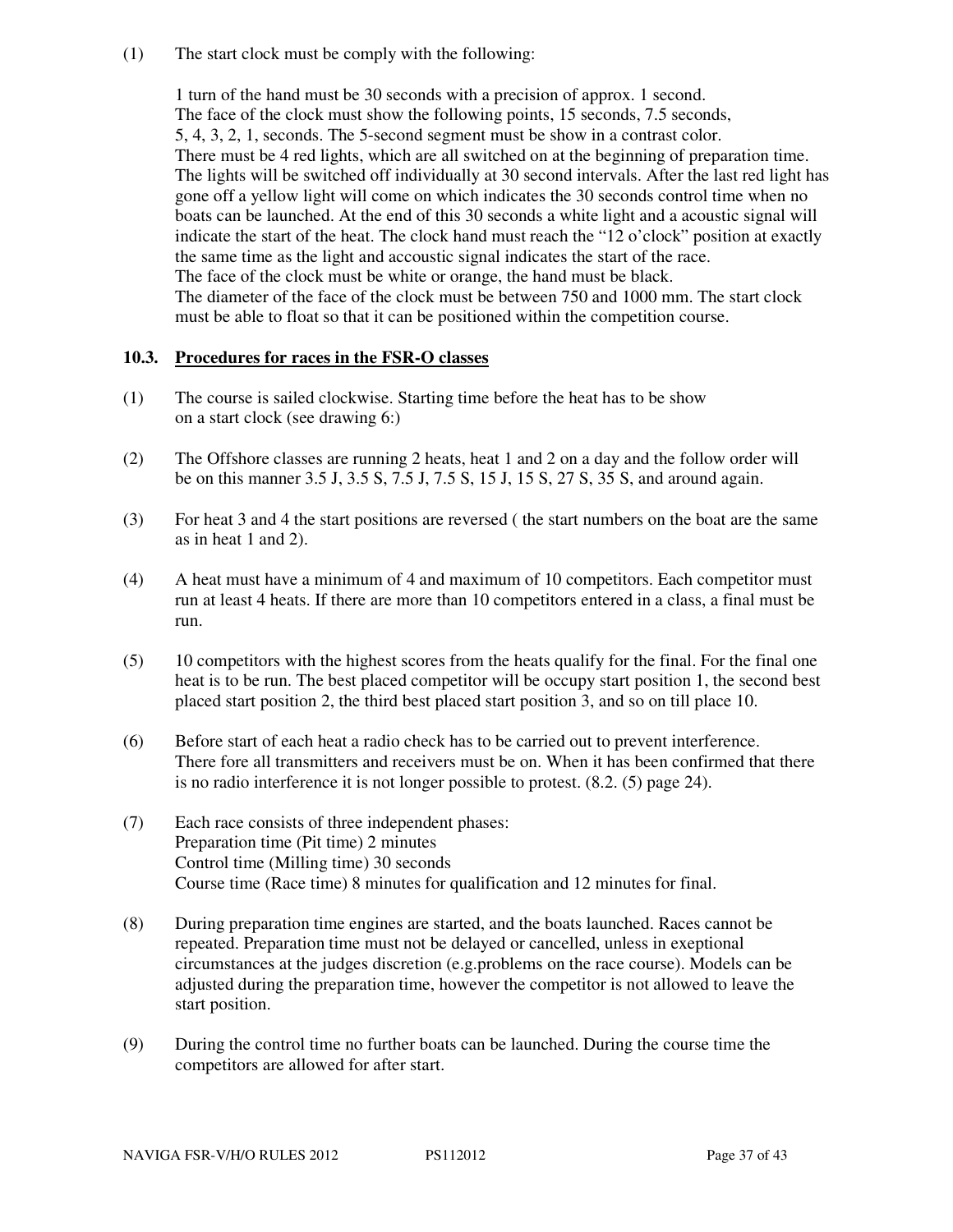- (10) The competitor should have 1 minimum milling lap. If the boat not is in the water at the white light the judge will be given the competitor 1 penalty lap.
- (11) The competitor must drive their boats around the course or the special lay-bay zone allocated by the competition management,so that all the competitors can cross the start line at the end of control time.
- (12) During the last 15 seconds of the control time in order to ensure the safety of all boats, the models must keep in a straight line after passing buoy No. 6. Zigzagging across the course, course changes in exess of 45 degrees in order to avoid crossing the start line early etc., are not allowed and are penalised with one lap deduction.
- (13) The end of the control time indicates the start of the race time, regardless of where the boats are on the course.
- (14) Models crossing the start line immediately before the end of control time have a false start and must there fore complete an extra lap.
- (15) FSR-O boats can be repair and/off refuled during a heat. Only laps completed during the heat will be counted.
- (16) For repairing or refuelled the boat must come in with a running engine, on his own start position on the pontoon.
- (17) During the race time you may leave the start position to pickup fetch or spare materials. However while driving the competitor must not leave the start position. It is not allowed to remove the transmitter from the start position.
- (18) All buoys must be negotiated in accordance with the course. Touching the buoys is allowed, only those laps negotiated in accordance with the course are counted.
- (19) If a buoy is passed on the wrong side, it is allowed to recircle the buoy without interfering with other competitors. If you do not recercle the buoy the lap will not be counted.
- (20) A slower boat can be overtaken on either side. During the overtaking manoeuvre the slower boat must not change course or get the way of the overtaking boat. The overtaking boat can return to the racing line when no less the three boat lengths ahead. The faster boat is not allowed to interfere with the slower model during the overtake manoeuvre.
- (21) The boat on the race line, which is less than 5 boat lenghts from a buoy, has right of way. A manoeuvre to force a boat to pass on the inside of a buoy in order to overtake is not permitted.
- (22) During the race each competitor laps must be displayed on a score board.
- (23) If a boat looses the number plate during the race it is allowed to complete the commenced lap. Any laps completed after this lap without a number plate will not be counted.
- (24) A race can be stopped by the start position official due to exeptional circumstances (e.g. sheered off buoys). Rules for stopping race.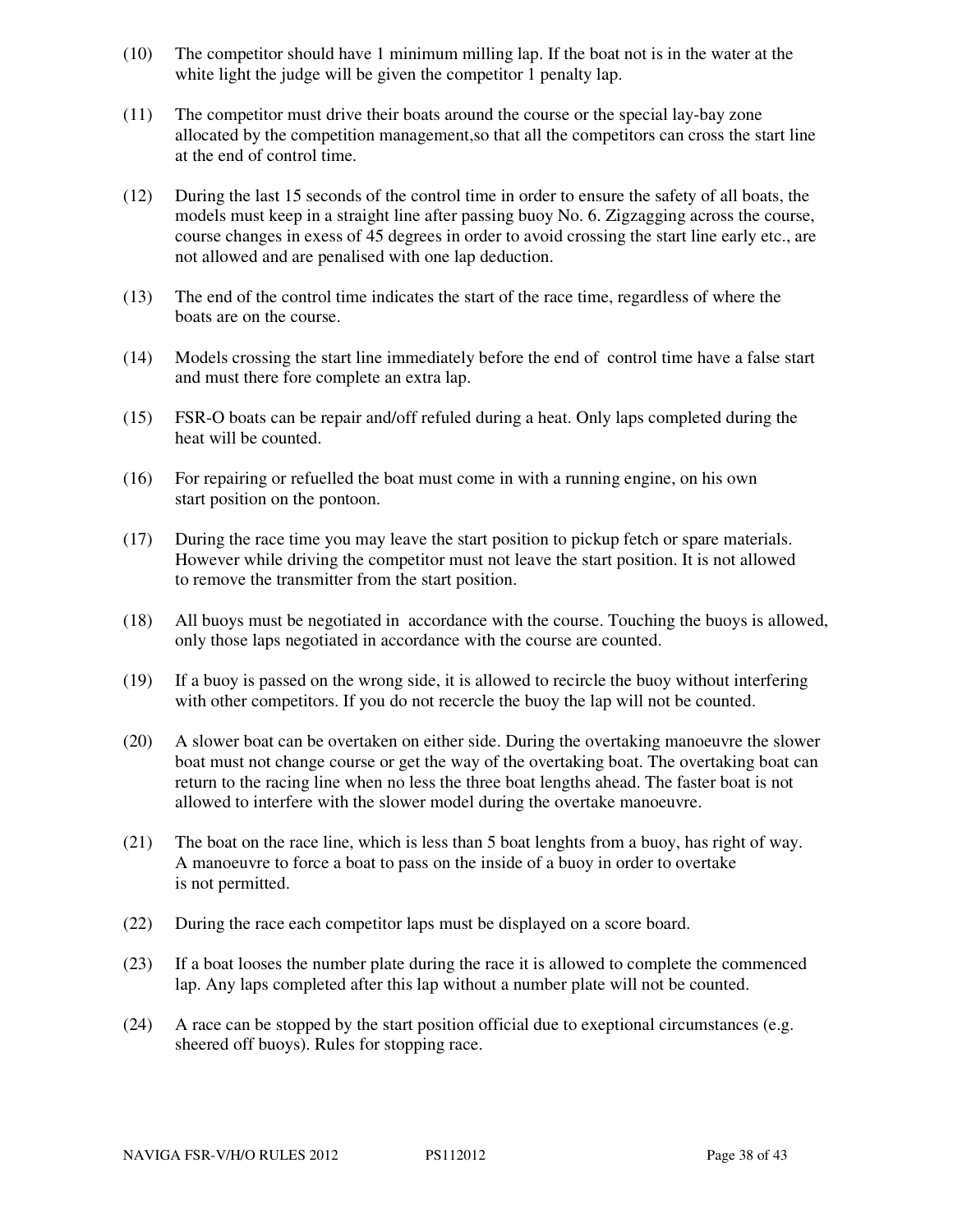- (25) The start position official gives an accoustic signal about the same as the end of a race. At the same time as the signal is given the clock which measures the duration of the race is stopped. After the start position official has given the signal, the models have to complete the commenced lap and this lap will be counted.
- (26) The time, from where the signal was given, untill the models pass the finish line, must be recorded. The models have to be taken from the water and the engines stopped.
- (27) Competitors and assistants have to step back from the models. Repairs are not permitted.. During the interruption in the race models can be rescued.
- (28) Rescued boats are not allowed to restart.
- (29) After resolving the cause for interruption, the start position official will give a start signal. The time keeping will continue with the start signal.
- (30) If the race is stopped within the first three minutes it will be annulled and restarted from the beginning.
- (31) If a heat had to be stopped, all laps and time have to be added together.
- (32) The end of the race is indicated by an acoustic signal. All models must after the signal complete the commenced lap and this lap will be counted. After the final signal the lap counters will record the time of dealy for every model passing the finishing line. This time will be recorded with the number of laps.

#### **10.4. Basic rules and penalties in the FSR-O classes**

- (1) Falling to comply with the following rules result in a disqualification from one heat or entire competition.
- (2) In cases of unfair behaviour, interference with other competitors, not following the rules or endangered spectators(e.g. collision with the starting pontoon) to fast within 3 metre from the pontoon a yellow safety card. The start position official can pronounce the following penalties.
- (3) The first occurrence of not following the rules described in paragraphs (19-20-21) **10.3.,** where no boat has stopped as a rusult of the incident a warning (yellow card) will be given.
- (4) The second occurrence of not following the rules described in paragraph (19-20-21) **10.3.,** or a more serious incident, or running over a stopped boat will be punished with a one lap deduction (yellow card with number 1).
- (5) The third occurence of not following the rules described in paragraph(19-20-21) **10.3.,** or a exceptionally serious incident, or cousing another boat to stop will be punished by a two lap deduction (yelow card with number 2).
- (6) The fourht occurence of not following the rules described in paragraph (19-20-21) **10.3.,** or exceptionally inconsiderate behaviour of a competitor will be puneshed by disqualification (red card). The model has to be taken out of the water immediately.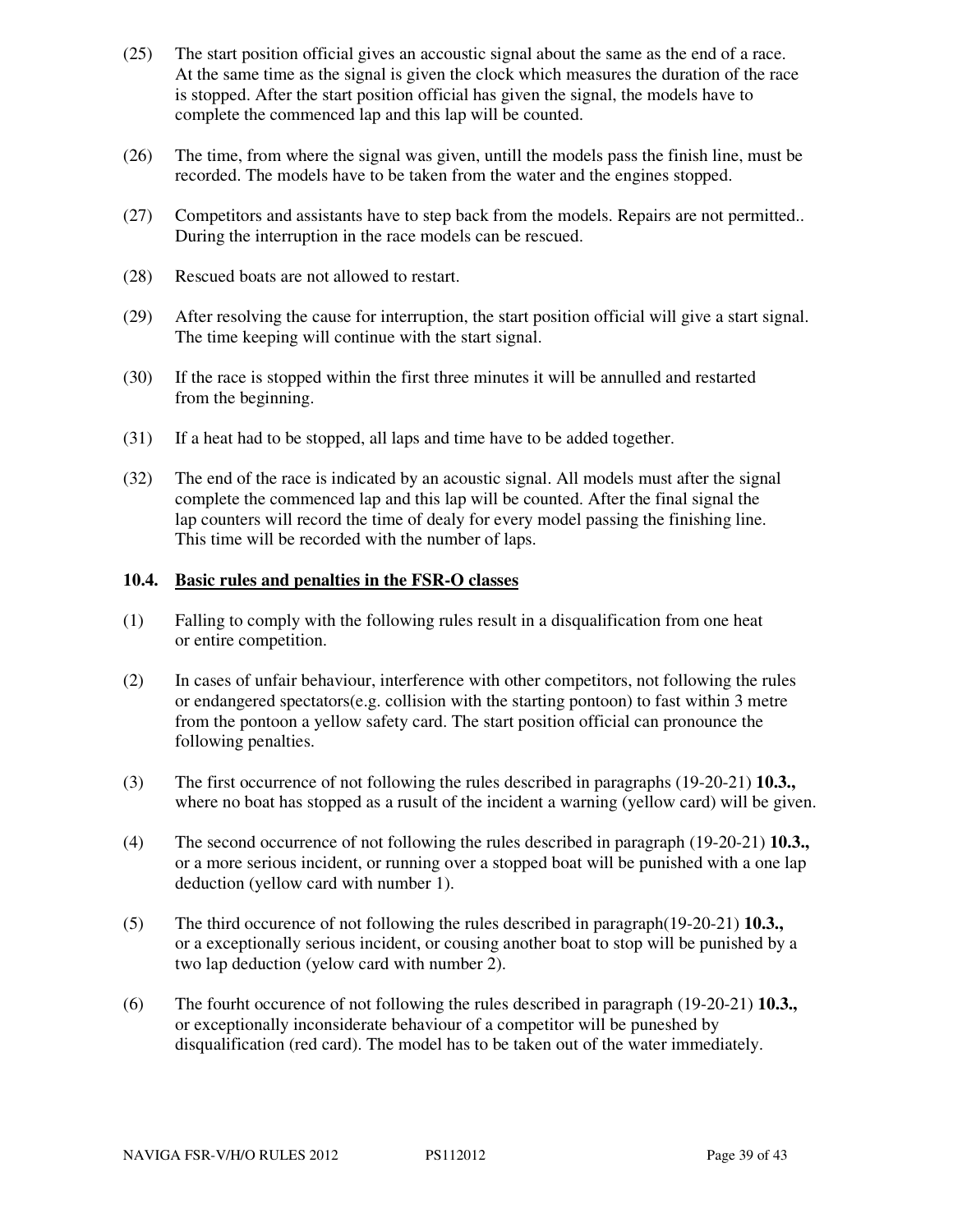(7) The yellow safety card will be given one penalty lap off. If the competitor get the safety card for the third time (in the same heat) he has to take out his boat and can not take part further on in that heat. The competitor must verbaly and visually notified of a penalty. There is no possibility on a appeal against the decision. The start position official must record the penalty, and the start number of the competitor.

## **10.4.1. Left turns**

- (1) Exessive left turns on the course are not permitted, exept when giving way or to avoid. Minor steering corrections to the left, or to overtake other boats are allowed.
- (2) Penalised by one lap deduction will be in the following cases:
	- a) Left turn in exess of 45 degrees, when a competitor by turning to the left endangered another model.
- (3) Cousing damage to another boat, during and after the heat which will prevent it from being used in the competition will result in a disqualification from that heat.

## **10.4.2. Right of way**

- (1) Reliable turning and steering techniques as well as sporting fairness are provisions for the proper sailing/use of the race course.
- (2) The normal racing line is the line closest to the outline of the course. Boats on the racing line have right of way.
- (3) A boat on a normal racing line has the right to maintain its course.
- (4) A boat overtaking the boat ahead, which is on the same racing line must at least 3 boat lenghts ahead before it has the right of way.
- (5) Penalised by one lap deduction will be in the following cases:
	- a) Not following the rules specifying the right of way preventing another boat from overtaking by zigzagging, S-turns, etc.

#### **10.4.3. Negotiation- Passing the buoys**

- (1) Each buoy on the race course must be negotiated on the out side. An exeption can only be made by the start position official, if it would benefit the race situation or in order to avoid a collision. Driving across the top of the buoy will not be counted.
- (2) If a boat is in the buoy, the competitor must be swich of the engine, if the competitor not swich of the engine a red card will be follow.
- (3) Bouy penalties are given by the assistent pontoon judges. It is not posible to protest their decicion.
- (3) If a competitor cannot steer their boat proporly they will received a warning. If their driving has not improved, they will be disqualified from this heat.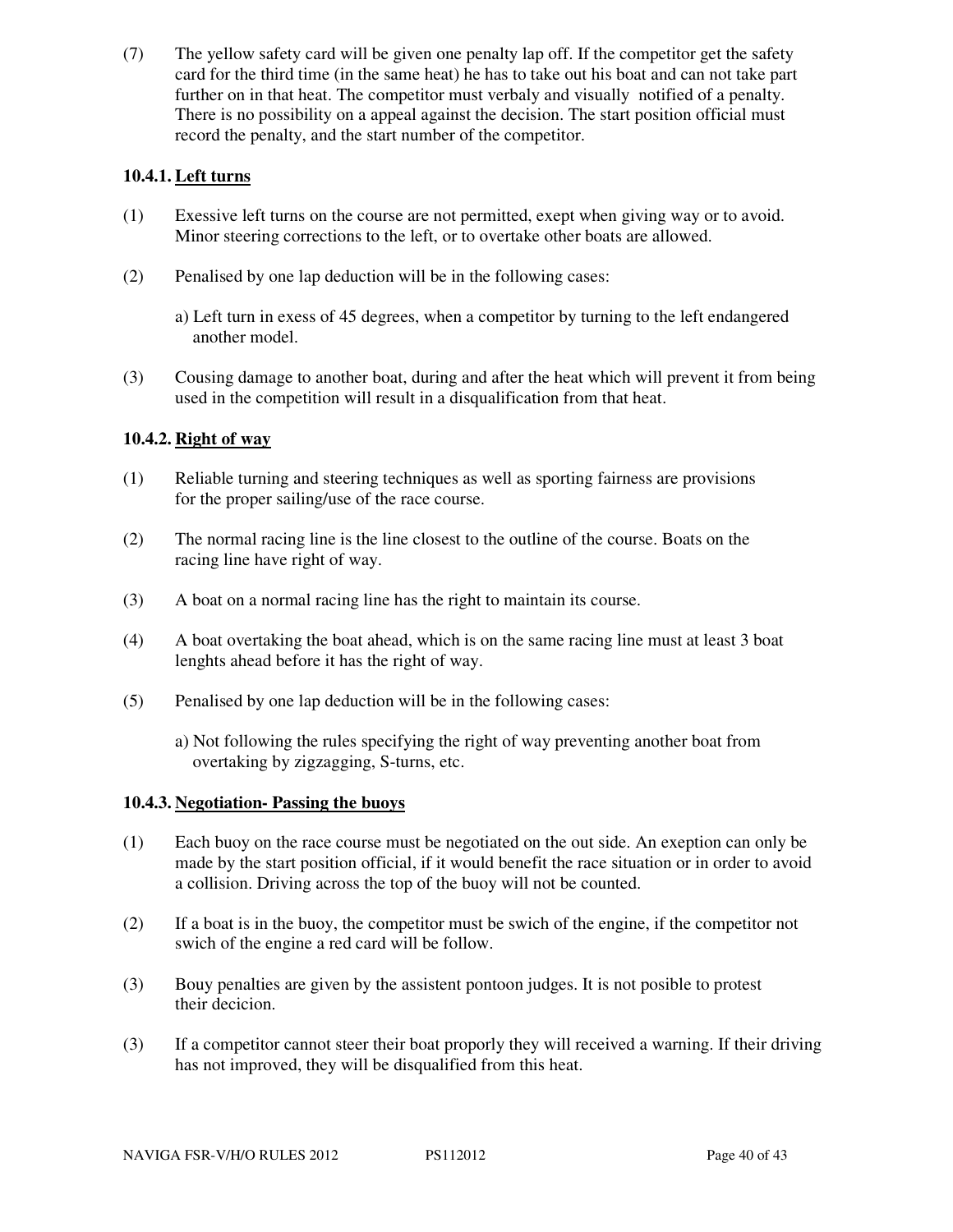(4) Penalised by a one lap deduction will be in the following cases:

Passes a buoy on the inside (the boat has not recircle the buoy) Driving inside the oval course Cutting or crossing the race course To fast speed on the pontoon inside 3 metres, a Yellow safety card will given a one lap deduction. When the third penalty has been issued (in the same heat) the competitor wil be bring the boat in and take not further part in that heat.

#### **10.5. Rules for overtaking in the FSR-O classes**

(1) Overtaking in accordance with paragraph **10.4.2.** is allowed on the entire course. The following examples are only quidance for the judges and can not be cited by competitors in a possible protest. In the situations described below serious danger could a rise to the boats or spectators. In this case the start position official can order the competitor, causing the danger, to discontinue the race. The competitor will be disqualified for this heat and will receive no laps.

#### **Examle No. 1**

Boat No. 1 has the right of way. and boats No.2 and No.3 try to overtake.

Boat No.2 cuts the racing line for boat No.1, which results in a one lap deduction. Boat No. 3 tries to force its way on the inside, in order not to touch the buoy the boat No. 3 will have to turn left and will cut across boat No.1's racing line. This manoeuvre will result in a one lap deduction.



#### **Example No. 2**

Boat No.2 overtakes correctly, it is at least 3 boat lengths ahead of boat No. 1 before it returns to the racing line.

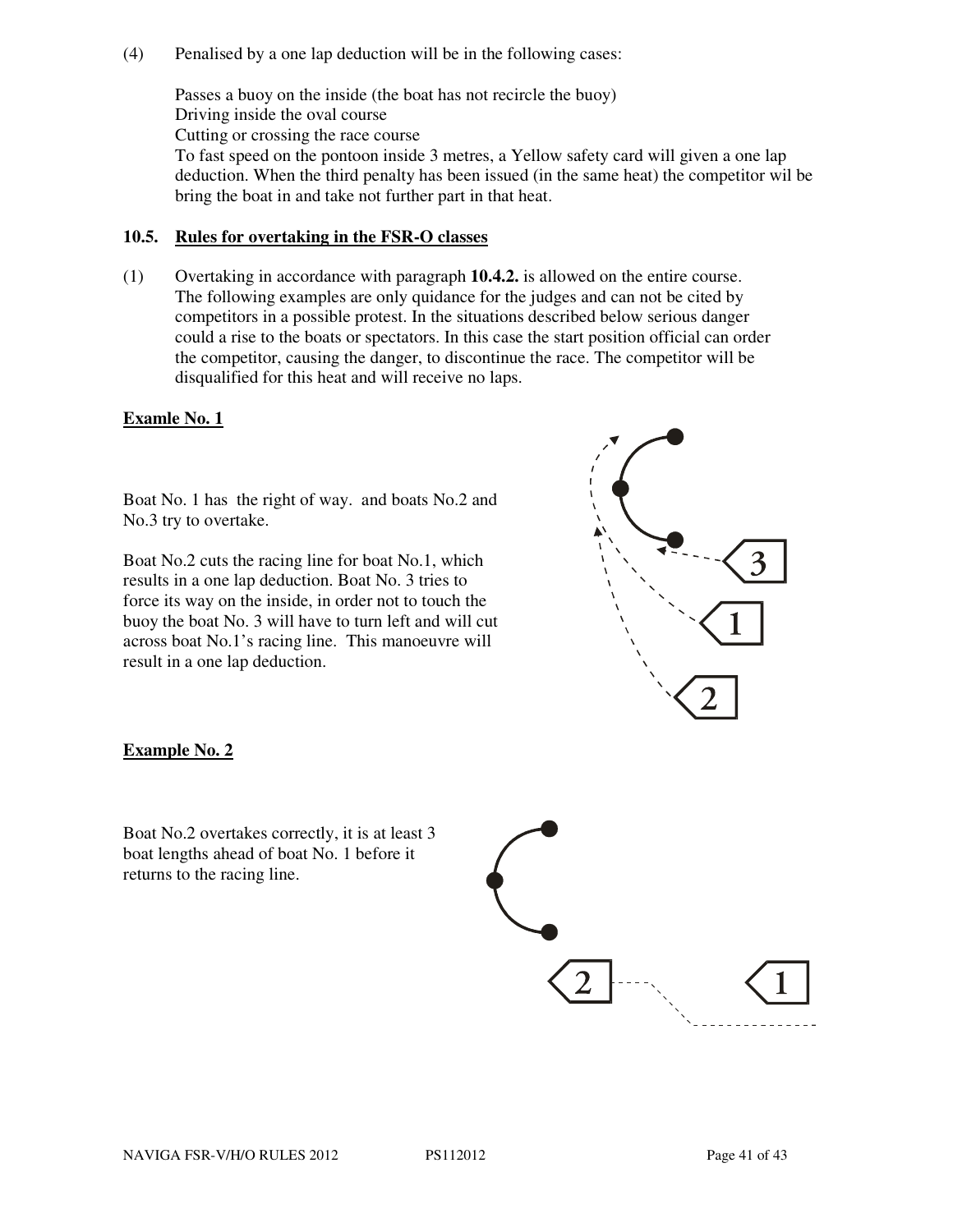## **Example No. 3**

Boat No.2 receives a one lap deduction because it forced boat No.1 to pass the buoy on the inside in order to avoid collision.

**Example No. 4**

Boat No.2 correctly leaves the inside racing line clear.

**Example No. 5**

Boat No.1 leaves the inside racing line clear because it turned wide. It allows boat No.2 to overtake by making a tighter turn. In position X the boat No. 2 has the right of way.